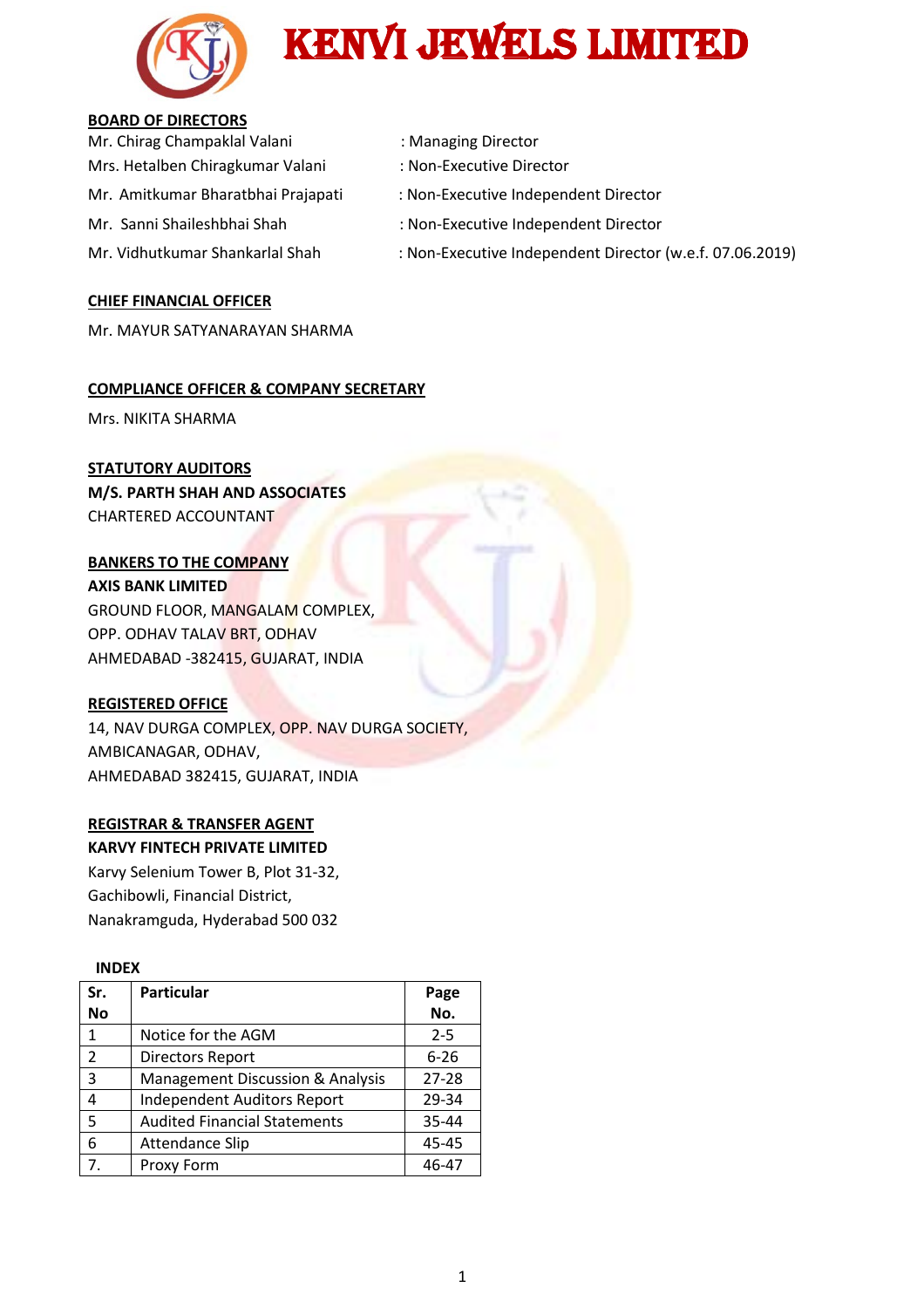

**NOTICE** is hereby given that the 6<sup>th</sup> ANNUAL GENERAL MEETING of the members of KENVI JEWELS LIMITED ("the Company") will be held as scheduled below:

Date  $\therefore$  30<sup>th</sup> day of September, 2019

Day : Monday

 $\rightarrow$ 

Time : 11:00 A.M.

Place : At registered office of the Company situated at;

14, Nav Durga Complex, Opp. Nav Durga Society, Ambicanagar, Odhav, Ahmedabad – 382415, Gujarat. To transact the following business:

#### **ORDINARY BUSINESS:**

- **1.** To receive, consider and adopt the Standalone Audited Financial Statements for the year ended 31st March, 2019, together with the Reports of the Board of Directors and the Auditors thereon.
- **2.** To Appoint a Director in place of **Mr. Chirag Champaklal Valani (DIN: [06605257\)](http://www.mca.gov.in/mcafoportal/companyLLPMasterData.do),** who retires by rotation in terms of Section 152(6) of the Companies Act, 2013 and, being eligible, offers himself for re-appointment.

#### **SPECIAL BUSINESS:**

**3. Regularisation of Mr. Vidhutkumar Shankarlal Shah (DIN: 08473509) as an Independent Director of the Company**

**"RESOLVED THAT Mr. Vidhutkumar Shankarlal Shah (DIN: 08473509)** who was appointed by the Board of Directors as an Additional Independent Director of the Company effective **June 07, 2019** and who holds office up to the date of this Annual General Meeting of the Company in terms of Section 161 of the Companies Act, 2013 ("Act") and who is eligible for appointment and has consented to act as an Independent Director of the Company and in respect of whom the Company has received a notice in writing from a Member under Section 160 of the Act proposing his candidature for the office of Independent Director of the Company, be and is hereby appointed a Independent Director of the Company.

**RESOLVED FURTHER THAT** pursuant to the provisions of Sections 149, 152 and other applicable provisions, if any, of the Act and the Rules framed there under read with Schedule IV to the Act as amended from time to time, **Mr. Vidhutkumar Shankarlal Shah (DIN: 08473509),** who meets the criteria for independence as provided in Section 149(6) of the Act and who has submitted a declaration to that effect, be and is hereby appointed as an Independent Director of the Company, not liable to retire by rotation, for a term commencing June 07, 2019 to June 06, 2024.

#### **Place:** Ahmedabad **BY ORDER OF THE BOARD OF DIRECTORS OF Date:**  $02^{nd}$  September, 2019 **KENVI JEWELS LIMITED**

**Registered Office:** Sd/-**14, Nav Durga Complex, Chirag C. Valani Opp. Nav Durga Society, Naviolation Community Community Community Community Community Community Community Community Community Community Community Community Community Community Community Community Community Community Commu Ambicanagar, Odhav, Ahmedabad – 382415, Gujarat.**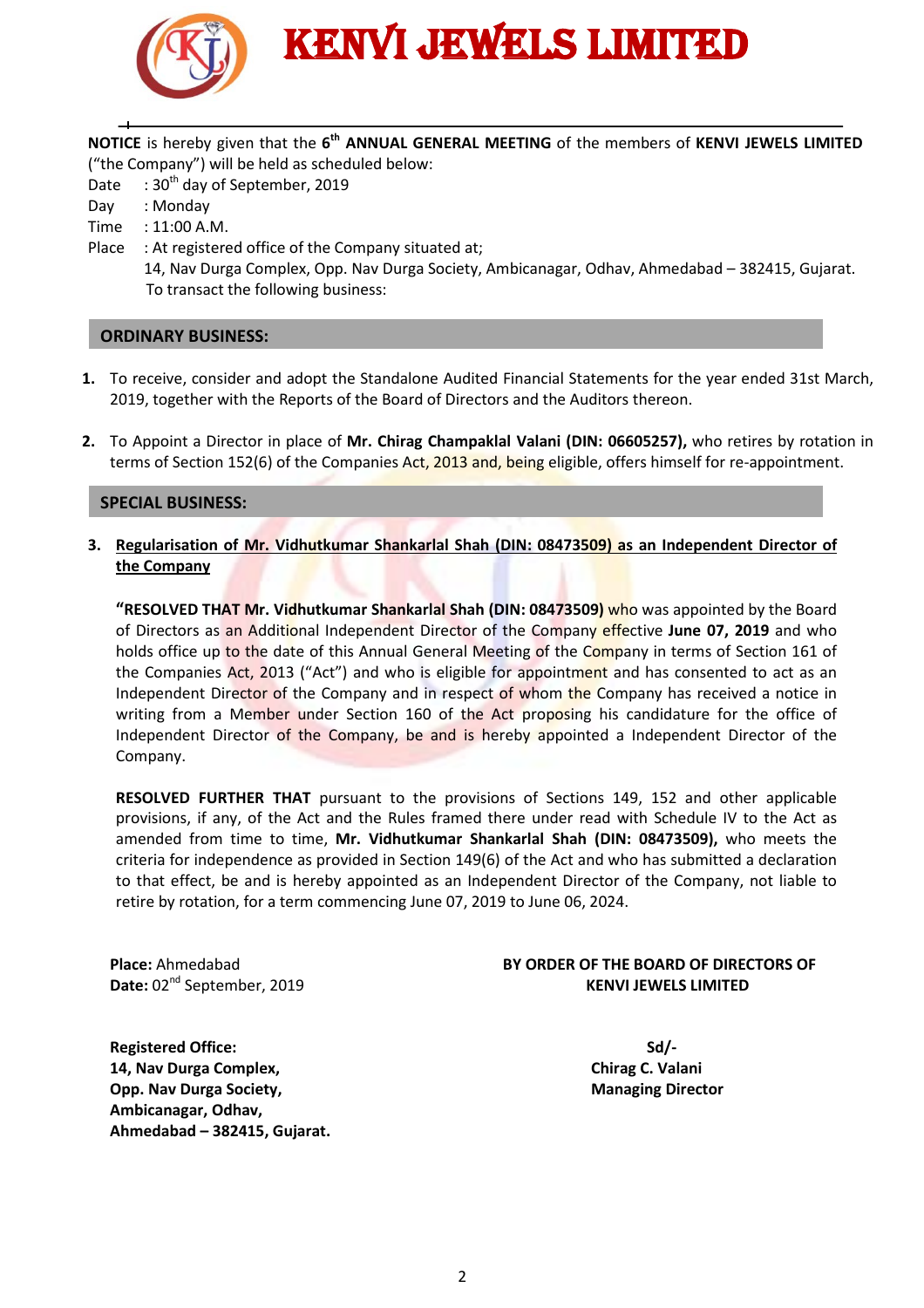

#### **EXPLANATORY STATEMENT PURSUANT TO SECTION 102 OF THE COMPANIES ACT, 2013**

#### **ITEM NO - 3:**

**Mr. Vidhutkumar Shankarlal Shah (DIN: 08473509)** was appointed as an additional director under the category of Independent Director of the Company w.e.f 07.06.2019. Under section 161 of the Companies Act, 2013, **Mr. Vidhutkumar Shankarlal Shah** holds office up to the date of ensuing Annual General Meeting. Due notice under section 160 of the Act has been received to propose his as a candidate for the office of Director of the Company.

The Board is also of the opinion that based on the declarations submitted by **Mr. Vidhutkumar Shankarlal Shah**, he fulfills the criteria relating to his independence as specified in Section 149(6) of the Companies Act, 2013 and Regulation 16 of the SEBI (Listing Obligations and Disclosure Requirements) Regulations 2015. Mr. Vidhutkumar Shankarlal Shah does not hold any equity share of the Company. The period of office of Mr. Vidhutkumar Shankarlal Shah shall not be liable to determination by retirement of Directors by rotation, in terms of Section 149 (13) of the Companies Act, 2013 and the relevant rules made there under.

Brief profile of Mr. Vidhutkumar Shankarlal Shah in terms of Regulation 36(3) of the Listing Regulations is forming part of this notice. Mr. Vidhutkumar Shankarlal Shah is not disqualified from being appointed as a Director in terms of Section 164 of the Companies Act, 2013. The Board recommends passing of the resolution as set out in Item No. 3 of this Notice.

None of the Director or key managerial personals of the Company except Mr. Vidhutkumar Shankarlal Shah, being appointee, is concerned or interested in this resolution.

#### **NOTES:**

1. **A MEMBER ENTITLED TO ATTEND AND VOTE AT THE MEETING IS ENTITLED TO APPOINT PROXY OR PROXIES TO ATTEND AND, TO VOTE INSTEAD OF HIMSELF AND SUCH PROXY NEED NOT BE A MEMBER OF THE COMPANY. A PERSON CAN ACT AS PROXY ON BEHALF OF MEMBERS NOT EXCEEDING 50 (FIFTY) AND HOLDING IN THE AGGREGATE NOT MORE THAN 10% OF THE TOTAL SHARE CAPITAL OF THE COMPANY CARRYING VOTING RIGHTS. A MEMBER HOLDING MORE THAN 10% OF THE TOTAL SHARE CAPITAL OF THE COMPANY CARRYING VOTING RIGHTS MAY APPOINT A SINGLE PERSON AS PROXY AND SUCH PERSON SHALL NOT ACT AS A PROXY FOR ANY OTHER SHAREHOLDER.**

The instrument of Proxy in order to be effective, must be deposited at the Registered Office of the Company, duly completed and signed, not less than 48 hours before the commencement of the meeting. A Proxy form is sent herewith. Proxy form submitted on behalf of the Companies, Societies, etc. must be supported by an appropriate resolution / authority, as applicable.

- 2. Corporate members intending to send their authorised representatives to attend the Meeting are requested to send to the Company, a certified copy of Board Resolution/ Authorisation document authorising their representative to attend and vote on their behalf at the AGM.
- 3. Members / Proxies / Authorised Representatives are requested to bring their Attendance Slip; which is enclosed herewith. Members, who hold shares in electronic form, are requested to write their DP ID and Client ID number/s and those who hold shares in physical form, are requested to write their Folio Number/s in the Attendance Slip for attending the AGM to facilitate identification of Membership at the AGM.
- 4. The Register of Members and Share Transfer Books shall remain closed **from 23rd September, 2019 to 30th September, 2019** (both days inclusive) for the purpose of Annual General Meeting (AGM).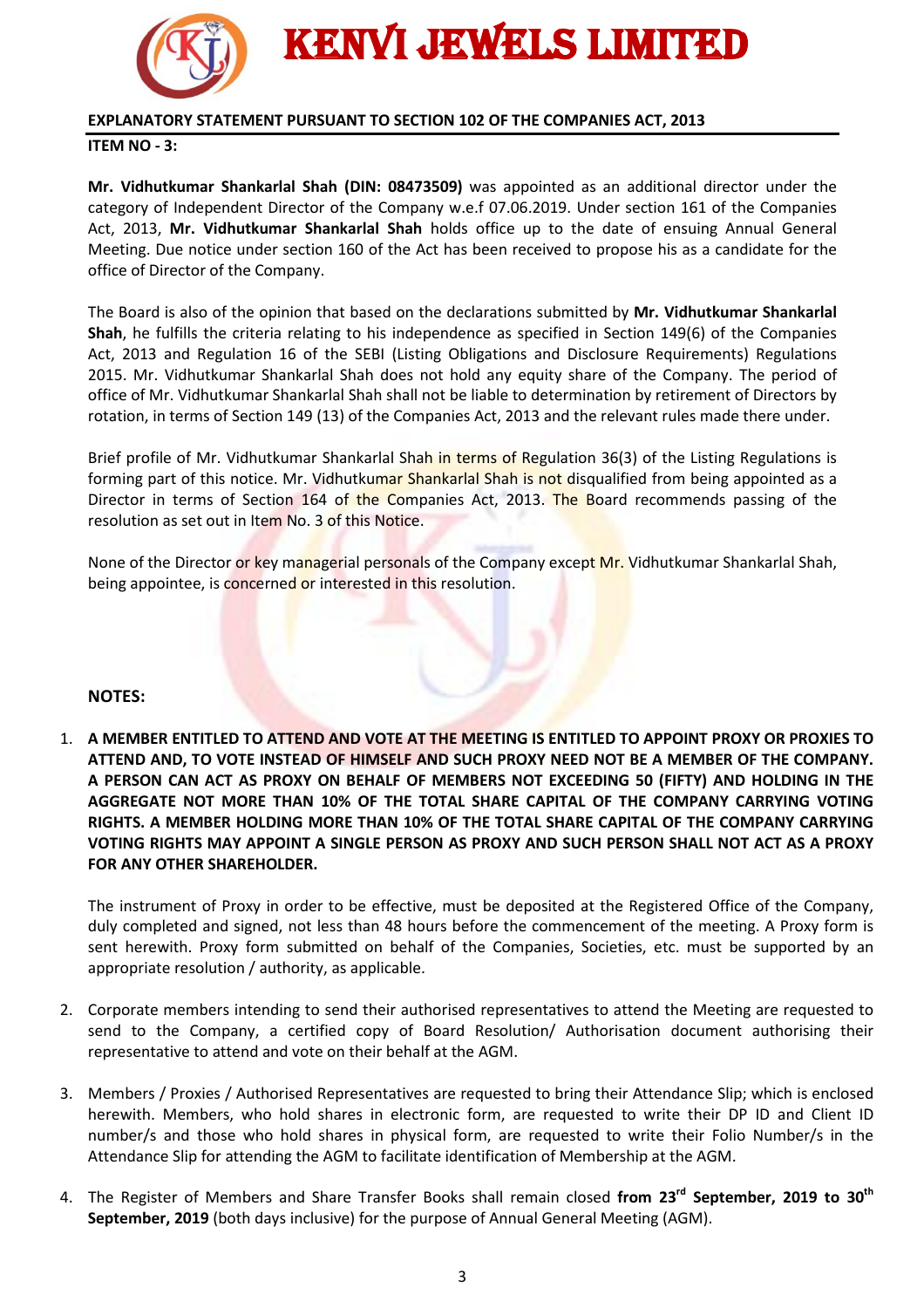

- 5. The Securities and Exchange Board of India (SEBI) has mandated the submission of Permanent Account Number (PAN) by every participant in securities market. Members holding shares in electronic form are, therefore, requested to submit the PAN to their DPs with whom they are maintaining their demat accounts and members holding shares in physical form to the Company / RTA.
- 6. Members seeking any information with regard to accounts are requested to write to the Company at least 10 days before the meeting so as to enable the management to keep the information ready.
- 7. The Shareholders holding Shares in Physical form are advised to seek their shareholding changed to dematerialized form since in terms of SEBI and Stock Exchange guidelines no physical shares can be traded in the Stock Exchanges.
- 8. **This is to bring to the notice of the Shareholders that the request for effecting transfer of securities held in Physical form (except in case of transmission or transposition) would not be entertained and shall not be processed by the Company/ RTA of the Company w.e.f. 5th December, 2018 pursuant to SEBI Notification No. SEBI/LAD-NRO/GN/2018/24 dated 8th June, 2018. Hence Shareholders are advised to get their physical shares transferred / dematerialized.**
- 9. Pursuant to Section 72 of the Companies Act, 2013, members holding shares in physical form may file nomination in the prescribed Form SH-13 and for cancellation / variation in nomination in the prescribed Form SH-14 with the Company's RTA. In respect of shares held in electronic / demat form, the nomination form may be filed with the respective Depository Participant.
- 10. In case of joint holders attending the Meeting, only such joint holder who is higher in the order of names will be entitled to vote.
- 11. The members are requested to intimate to the Company, queries, if any, at least 10 days before the date of the meeting to enable the management to keep the required information available at the meeting.
- 12. Members are requested to notify immediately any change in their addresses and/or the Bank Mandate details to the Company's Registrars and Share Transfer Agents, KARVY FINTECH PRIVATE LIMITED for shares held in physical form and to their respective Depository Participants (DP) for shares held in electronic form.
- 13. The Ministry of Corporate Affairs (vide circular nos. 17/2011 and 18/2011 dated April 21, 2011 and April 29, 2011 respectively) has undertaken a "Green Initiative in Corporate Governance" and allowed companies to share documents with its shareholders through an electronic mode. A Stock Exchanges permits companies to send soft copies of the Annual Report to all those shareholders who have registered their email address for the said purpose. Members are requested to support this Green Initiative by registering / updating their email address for receiving electronic communication. **The Annual Report of the Company will also be available on the Company's website** <http://www.kenvijewels.com/>
- 14. All the Documents referred to in the notice are open for inspection at the registered office of the Company between 11 A.M. to 5.00 P.M on any working day prior to the day of meeting and will also be available at the meeting venue on the date of meeting.
- 15. **The Company being listed on SME Exchange and in view of provisions of Rule 20 of the Companies (Management and Administration) Rules 2014 is not mandatory to provide remote e-voting facility to its member.**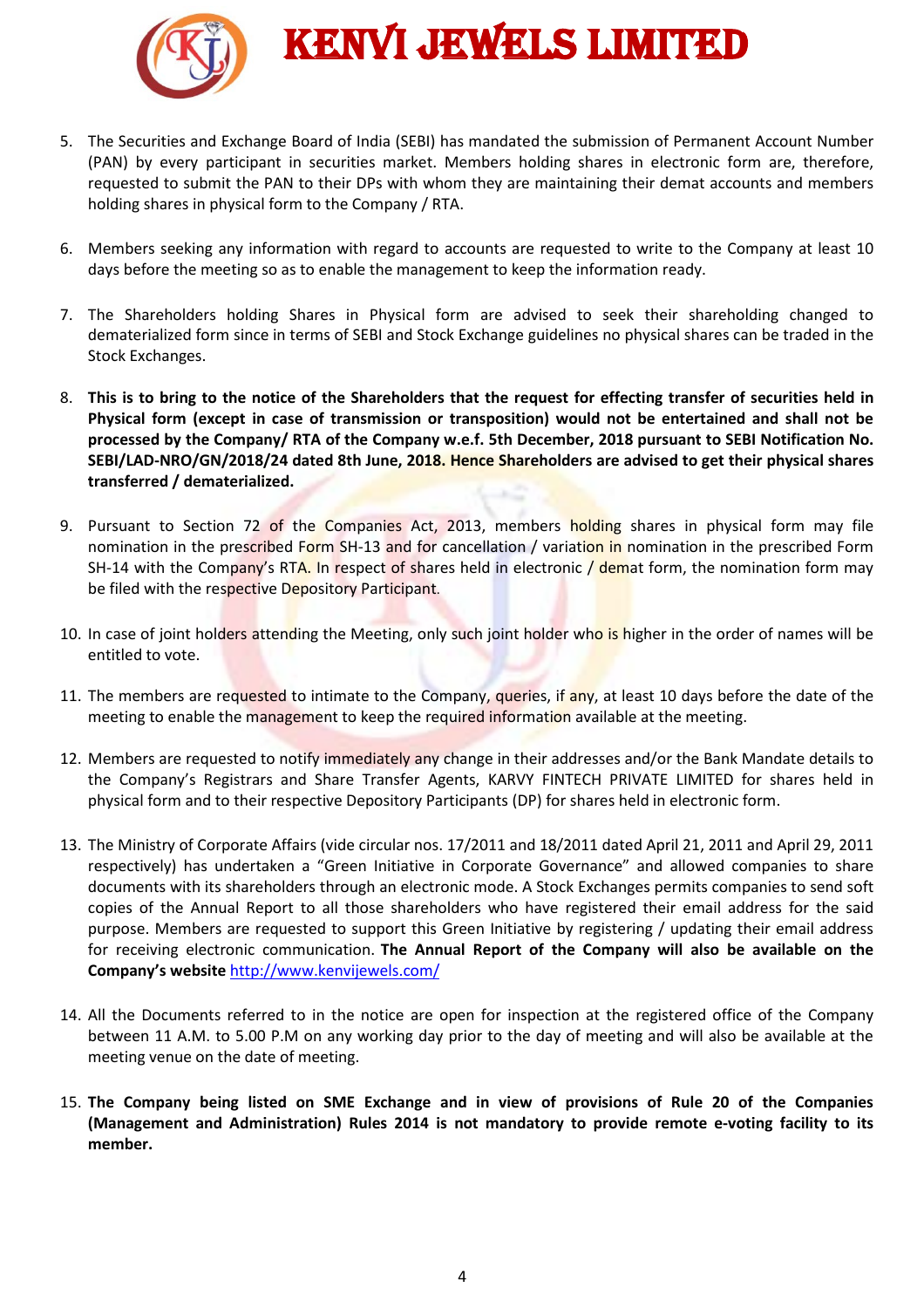

#### 16. **BRIEF PROFILE OF THE DIRECTOR/S SEEKING APPOINTMENT / REAPPOINTMENT AT ANNUAL GENERAL MEETING**

Details under Regulation 36(3) of SEBI (Listing Obligations and Disclosure Requirements) Regulations, 2015 and Secretarial Standard 2 issued by The Institute of Company Secretaries of India in respect of Directors seeking reappointment/appointment/ confirmation at the ensuing Annual General Meeting item no. 2 are as follows.

| <b>Particular</b>                                     | Mr. Chirag C. Valani                                                |
|-------------------------------------------------------|---------------------------------------------------------------------|
| Date of Birth                                         | 26/08/1982                                                          |
| Date of Appointment                                   | 24/06/2013                                                          |
| Qualification                                         | <b>Matriculation</b>                                                |
| Relationships between directors inter se              | Mr. Chirag C. Valani Husband of Mrs.<br>Hetalben Chiragkumar Valani |
| Directorship held in other companies                  | Nil                                                                 |
| Membership/Chairmanships of Committee in other Public | Nil                                                                 |
| Companies                                             |                                                                     |

**Registered Office:** Sd/-**14, Nav Durga Complex, Nav Durga Complex, Nav Durga C. Valani Opp. Nav Durga Society, Nav Durga Society, Nav Durga Society, Nav Durga Society, Nav Durga Society, Nav Durga Society, Nav Durga Society, Nav Durga Society, Nav Durga Society, Nav Durga Society, Nav Durga Society, Nav Dur Ambicanagar, Odhav, Ahmedabad – 382415, Gujarat.** 

#### **Place: Ahmedabad BY ORDER OF THE BOARD OF DIRECTORS OF Date:** 02<sup>nd</sup> September, 2019 **KENVI JEWELS LIMITED**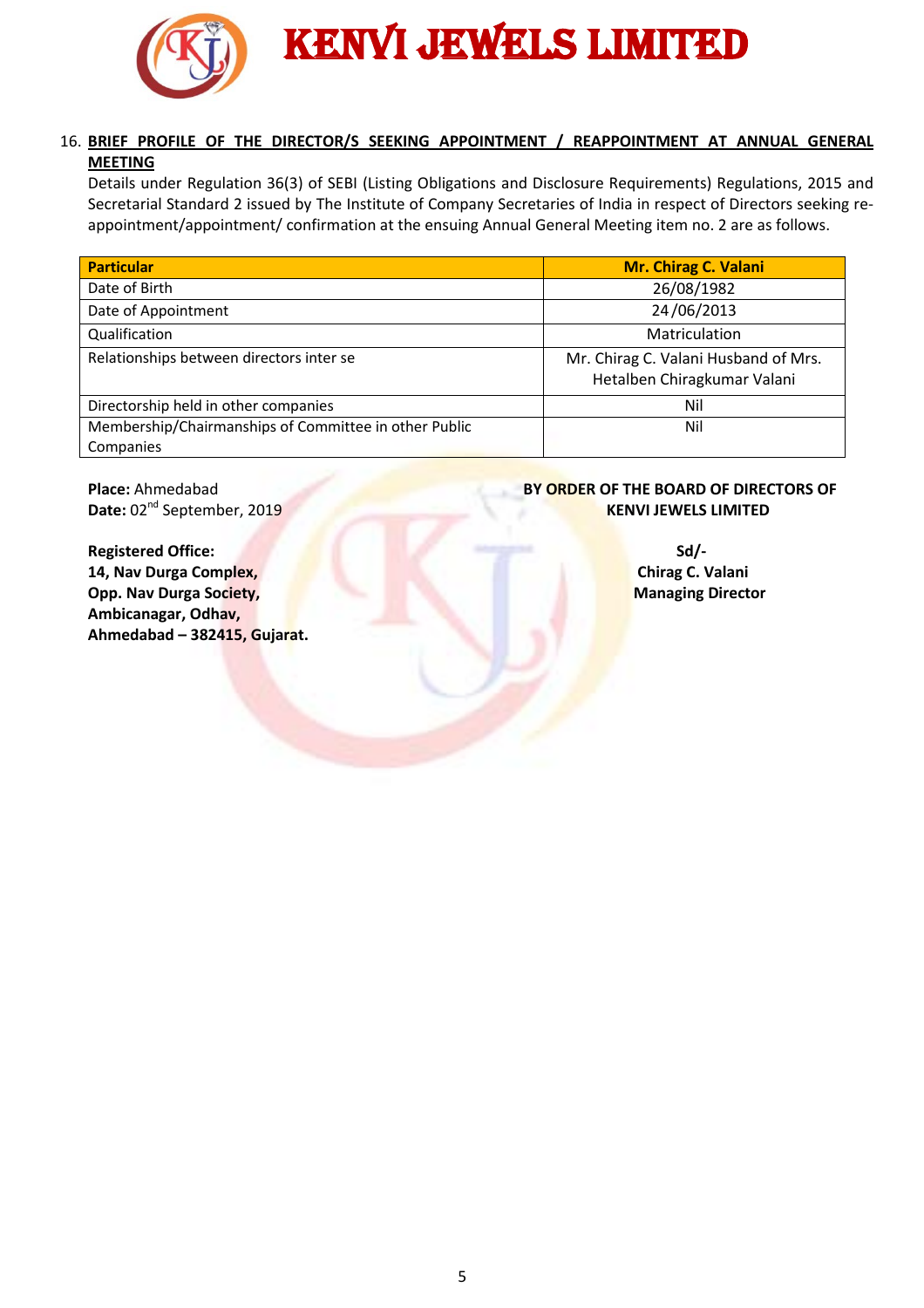

### **DIRECTORS REPORT**

To,

#### The Members,

Your Directors have pleasure in presenting their Report on the business and operations of the Company and the accounts for the Financial Year ended March 31, 2019.

#### **1. FINANCIAL SUMMARY OR HIGHLIGHTS/PERFORMANCE OF THE COMPANY (STANDALONE)**

The Board's Report is prepared based on the stand alone financial statements of the company.

|                                                    |              | (Amount in Rs) |
|----------------------------------------------------|--------------|----------------|
| <b>PARTICULAR</b>                                  | 2018-19      | 2017-18        |
| Total Income for the year was                      | 30,85,47,850 | 17,63,39,493   |
| <b>Operating &amp; Administrative expenses</b>     | 30,62,64,537 | 17,49,36,608   |
| <b>Profit/(Loss) Before Depreciation And Taxes</b> | 22,83,313    | 14,02,885      |
| <b>Less: Depreciation</b>                          | 11,05,416    | 2,65,614       |
| Net Profit/(Loss) Before Tax                       | 11,77,897    | 11,37,271      |
| <b>Less: Provision For Tax</b><br><b>STAR</b>      | 3,89,000     | 2,92,850       |
| <b>Deferred Tax</b>                                | (82, 877)    | (8, 577)       |
| <b>Profit/(Loss) After Tax</b>                     | 8,71,774     | 8,52,998       |
| <b>EPS</b>                                         | 0.18         | 0.18           |
|                                                    |              |                |

#### **2. OPERATION & REVIEW**

To receive, consider and adopt the audited Balance Sheet as at 31st March, 2019 and Statement of Profit & Loss together with Notes forming part thereto ("Financial Statement") for the year ended on 31st March, 2019 and Report of the Board of Directors and Auditors thereon.

Total Revenue from operation of the company is **Rs. 30,85,47,850/-** And the net Profit after tax is **Rs. 8,71,774/-** For the Financial year 2018-19.

#### **3. DIVIDEND**

The Board of directors of your company has not recommended any dividend for the financial year ended on 31<sup>st</sup> March, 2019.

#### **4. TRANSFER OF UNCLAIMED DIVIDEND TO INVESTOR EDUCATION AND PROTECTION FUND**

Since there was no unpaid/unclaimed dividend, the provisions of Section 125 of the Companies Act, 2013 do not apply.

#### **5. TRANSFER TO RESERVES**

During the year under review, the Company has not transferred any amount to General Reserves account.

#### **6. CHANGE IN THE NATURE OF THE BUSINESS**

During the year, there is no change in the nature of the business of the Company.

#### **7. DIRECTORS & KEY MANAGERIAL PERSONNEL**

The Board composition of the Company shall be as follows:

| Sr. | <b>Name of Directors/KMPs</b>  | <b>Designation</b>                 |
|-----|--------------------------------|------------------------------------|
| No. |                                |                                    |
| 1   | Chirag Champaklal Valani       | <b>Managing Director</b>           |
| 2   | Hetalben Chiragkumar Valani    | Whole-time Director                |
| 3   | Sanni Shaileshbhai Shah        | Non-Executive Independent Director |
| 4   | Amitkumar Bharatbhai Prajapati | Non-Executive Independent Director |
| 5   | Vidhutkumar shankarlal shah*   | Non-Executive Independent Director |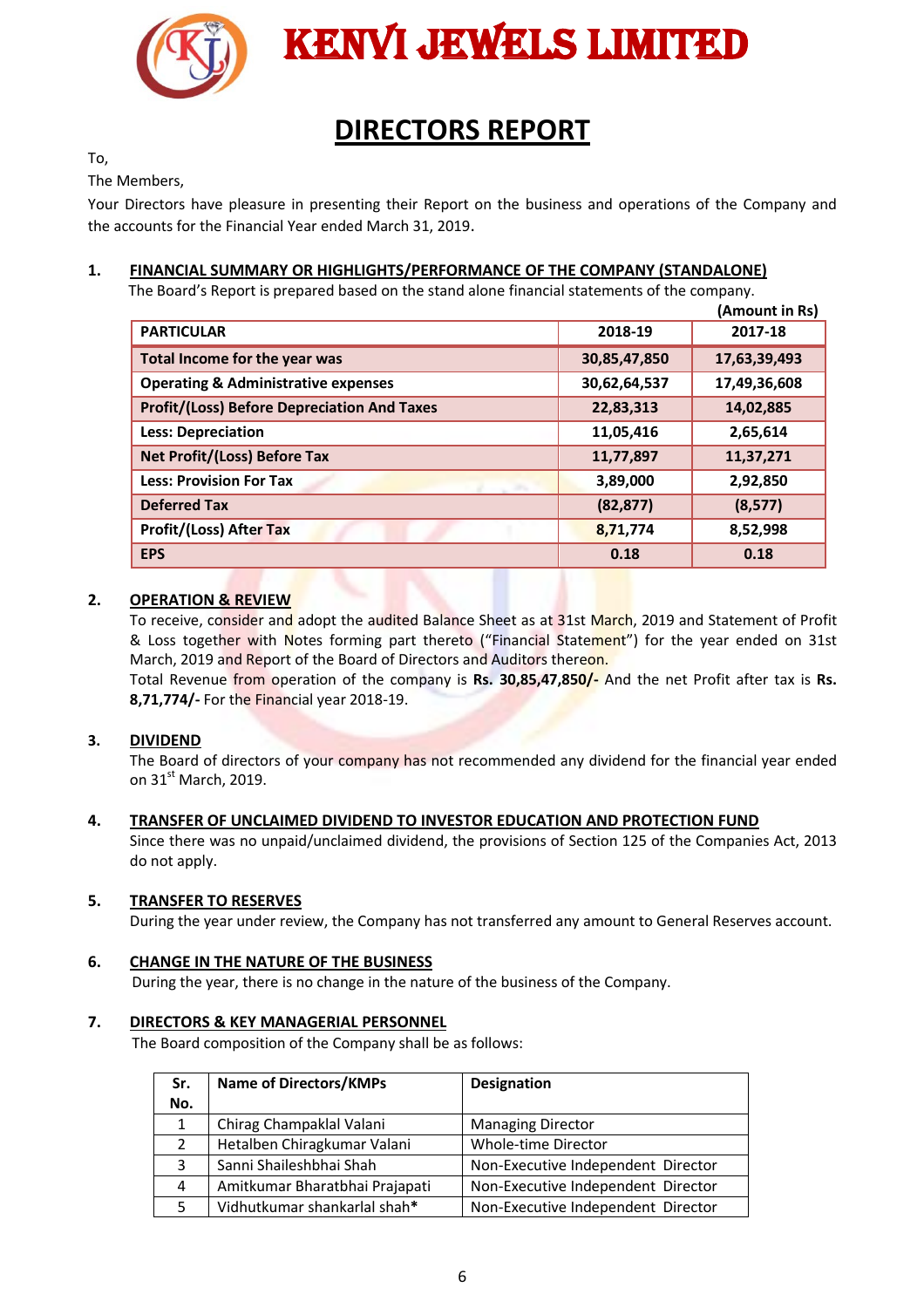

| Nikita Sharma**           | Company Secretary              |
|---------------------------|--------------------------------|
| Mayur Satyanarayan Sharma | <b>Chief Financial Officer</b> |

- **Mr. Chirag Champaklal Valani (DIN: 06605257),** is liable to retire by rotation at the forthcoming Annual General Meeting and being eligible, offer himself for re-appointment.
- **\***The board of directors of the company has appointed **Mr. Vidhutkumar shankarlal shah** as an additional Independent director of the company w.e.f. 07/06/2019 and shall be regularised in ensuing annual general meeting.
- **\*\*** The board of directors of the company has appointed **Mrs. Nikita Sharma** as a Company Secretary of the company w.e.f. 30/05/2019.
- **Ms. Noopur Jain**, Company Secretary of the Company has resigned w.e.f. 03/09/2018.

Pursuant to Section 149(7) of the Companies Act, 2013, the Company has received necessary declaration from each Independent Director confirming that they meet the criteria of independence as prescribed under Section 149(6) of the Act and SEBI (Listing Obligations & Disclosure Requirements) Regulations, 2015.

#### **8. NUMBER OF BOARD MEETINGS**

During the Year under the review the Board of Directors met 7 (Seven) times, Details of the Meetings are as under.

| Date on which the Board Meetings<br>were held | <b>Total Strength of the</b><br><b>Board</b> | No of directors present |
|-----------------------------------------------|----------------------------------------------|-------------------------|
|                                               |                                              |                         |
| 30 <sup>th</sup> May 2018                     |                                              |                         |
| $02nd$ July 2018                              | 4                                            |                         |
| 01st September 2018                           |                                              |                         |
| 05 <sup>th</sup> September 2018               |                                              |                         |
| 07 <sup>th</sup> September 2018               |                                              |                         |
| 14 <sup>th</sup> November 2018                |                                              |                         |
| $02nd$ March 2019                             |                                              |                         |

#### **Board Meetings held during the Year**

In respect of said meetings proper notices were given and proceedings were properly recorded and signed in the Minute Book maintained for the purpose.

#### **Attendance of Directors at Board Meetings and Annual General Meeting**

| Date on which the<br><b>Board Meetings were</b> | Category of<br><b>Directors</b> |              | <b>Attendance</b> | Directorship<br>in other          | <b>Committees</b><br><b>Position</b> |               |  |
|-------------------------------------------------|---------------------------------|--------------|-------------------|-----------------------------------|--------------------------------------|---------------|--|
| held                                            |                                 | <b>Board</b> | Last AGM          | <b>Public</b><br><b>Companies</b> | Chairman                             | <b>Member</b> |  |
| Chirag<br>Champaklal<br>Valani                  | Managing<br>Director            | 7            | Yes               | 0                                 | 0                                    | 0             |  |
| Hetalben<br>Chiragkumar Valani                  | Wholetime<br>Director           | 7            | Yes               | 0                                 | 1                                    | 2             |  |
| Shaileshbhai<br>Sanni<br>Shah                   | Independent<br>Director         | 7            | Yes               | 0                                 | 1                                    | 2             |  |
| Amitkumar                                       | Independent                     | 7            | Yes               | 0                                 | 2                                    | 2             |  |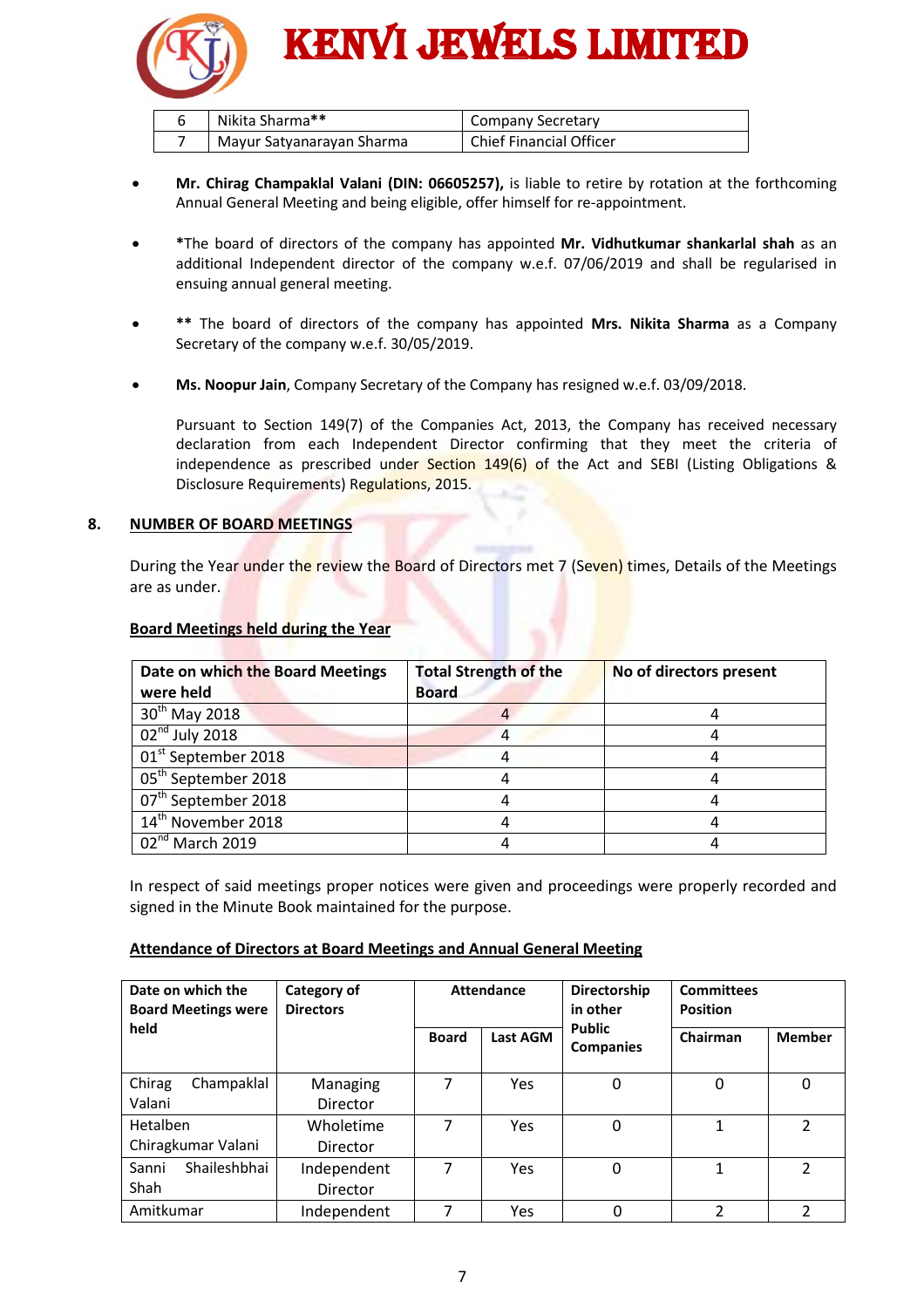

| Bharatbhai Prajapati | Director    |    |    |  |  |
|----------------------|-------------|----|----|--|--|
| Vidhutkumar          | Independent | NА | ΝA |  |  |
| shankarlal shah*     | Director    |    |    |  |  |

\*The board of directors of the company has appointed **Mr. Vidhutkumar shankarlal shah** as an Additional Independent Director of the company w.e.f. 07/06/2019 and shall be regularised in previous annual general meeting.

#### **9. BOARD EVALUATION**

Pursuant to the provisions of the Companies Act, 2013 and SEBI (LODR) Regulation, 2015 The Board evaluated the effectiveness of its functioning and that of the Committees and of individual directors by seeking their inputs on various aspects of Board/Committee. The evaluation covered functioning and composition of the Board and its committees, understanding of the roles and responsibilities, experience, competencies, participation at the Board and Committee meetings, corporate governance practices etc.

Evaluation of the Board and its compositions was carried out through a defined process covering the areas of the Boards functioning viz. composition of the Board and Committees, understanding of roles and responsibilities, experience and competencies, contribution at the meetings etc.

#### **10. DIRECTORS' RESPONSIBILITY STATEMENT**

Pursuant to the requirement under Section 134(5) of the Companies Act, 2013, with respect to Directors' Responsibility Statement, it is hereby confirmed that:

- (a) In the preparation of the annual accounts, the applicable accounting standards have been followed along with explanation relating to material departures;
- (b) The directors have selected such accounting policies and applied them consistently and made judgments and estimates that are reasonable and prudent so as to give a true and fair view of the state of affairs of the company at the end of the financial year and of the profit/loss of the company for that period;
- (c) The directors have taken proper and sufficient care for the maintenance of adequate accounting records in accordance with the provisions of this Act for safeguarding the assets of the company and for preventing and detecting fraud and other irregularities;
- (d) The directors have prepared the annual accounts on a going concern basis; and
- (e) The directors have laid down internal financial controls to be followed by the company and that such internal financial controls are adequate and were operating effectively.
- (f) The directors have devised proper systems to ensure compliance with the provisions of all applicable laws and that such systems were adequate and operating effectively.

#### **11. ADEQUACY OF INTERNAL FINANCIAL CONTROLS**

The Company has in place adequate internal financial Controls with reference to Financial Statements. The Board has inter alia reviewed the adequacy and effectiveness of the Company's internal financial controls relating to its financial statements.

During the year, such Controls were tested and no reportable material weakness was observed.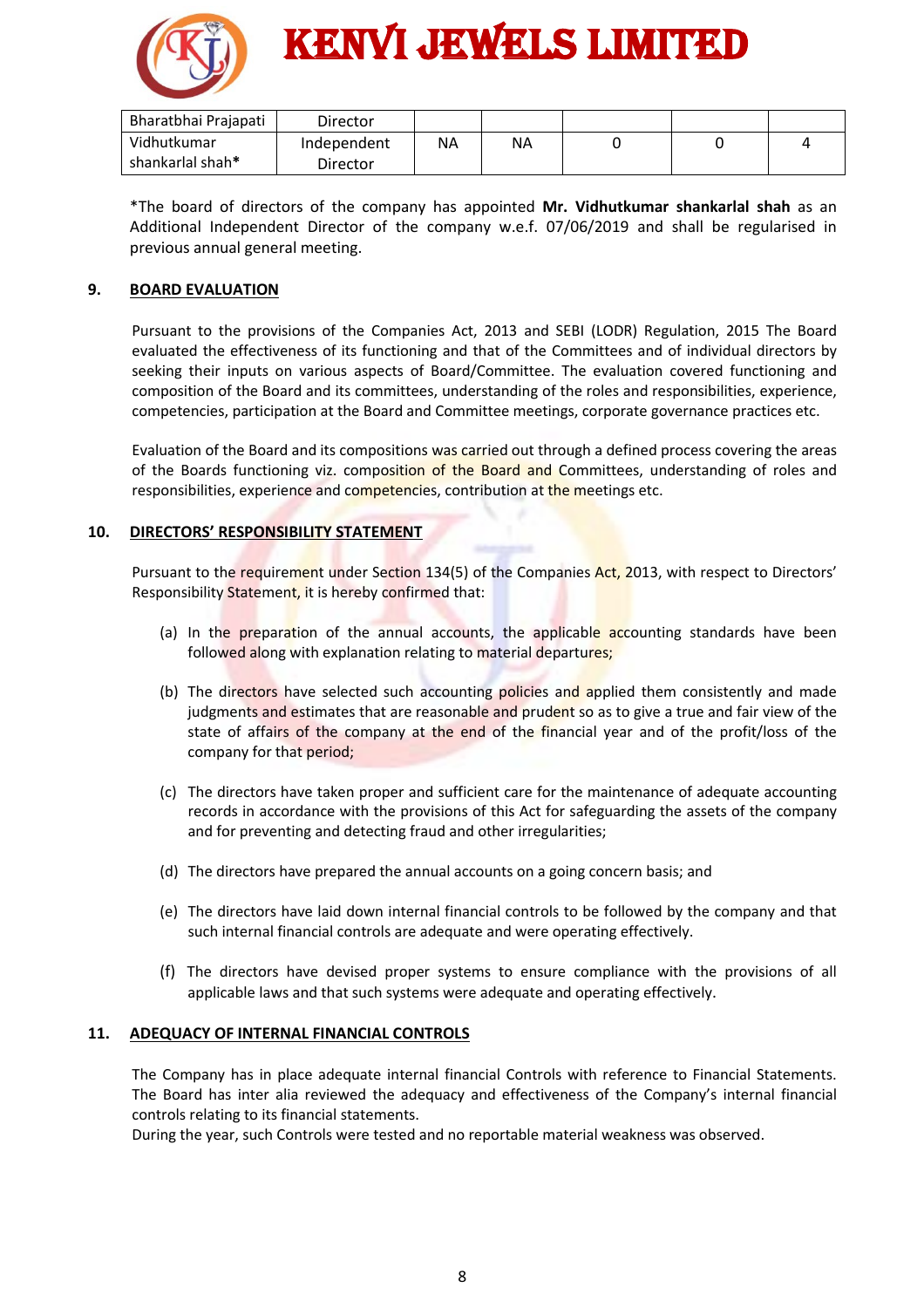

#### **12. CHANGE IN CAPITAL SRUCTURE OF COMPANY**

During the year under review there was no change in the Capital Structure of the Company:

#### **13. MATERIAL CHANGES AND COMMITMENTS, IF ANY**

• During the year under the review there were No material changes and commitments affecting the financial position of the Company occurred between the end of the financial year to which this financial statements relate on the date of this report.

#### **14. EXTRACT OF THE ANNUAL RETURN**

The Extract of Annual Return as required under section 134(3)(a) read with Section 92(3) of the Companies Act, 2013 and rule 12(1) of the Companies (Management and Administration) Rules, 2014, in Form MGT-9, is annexed herewith as **"Annexure - A".**

#### **15. AUDITORS AND THEIR REPORT**

#### • **STATUTORY AUDITOR**

The Company has appointed **M/s. PARTH SHAH AND ASSOCIATES Chartered Accountant, Ahmedabad (FRN: 144251W)** as a Statutory Auditor of the Company as per the Provision of Section 139 of Companies Act 2013 for the Period of Five Years till the 10th AGM to be held in 2023 with no further need for ratification at every Annual General Meeting to be held during the said period.

The Company has received a confirmation from the said Auditors that they are not disqualified to act as the Auditors and are eligible to hold the office as Auditors of the Company.

The Auditors' Report does not contain any qualification. Notes to Accounts and Auditors remarks in their report are self-explanatory and do not call for any further comments.

#### • **COST AUDITOR**

The Company is not require to appoint the Cost Auditor as pursuant to Section 148 of the Companies Act, 2013 read with the Companies (Cost Records and Audit) Amendment Rules, 2014, the cost audit is not applicable to the Company.

#### • **SECRETRAIL AUDITOR**

In terms of Section 204 of the Act and Rules made there under, Practicing Company Secretary have been appointed as Secretarial Auditor of the Company. The report of the Secretarial Auditor is enclosed to this report as **"Annexure – B".** The report is self-explanatory.

#### **16. DEPOSITS**

The Company has not accepted or renewed any amount falling within the purview of provisions of Section 73 of the Companies Act, 2013 ("the Act") read with the Companies (Acceptance of Deposit) Rules, 2014 during the period under review. Hence, the requirement for furnishing the details of deposits which are not in compliance with Chapter V of the Act is not applicable.

#### **17. SUBSIDIARIES, JOINT VENTURES AND ASSOCIATE COMPANIES**

The Company does not have any Subsidiary, Joint venture or Associate Company.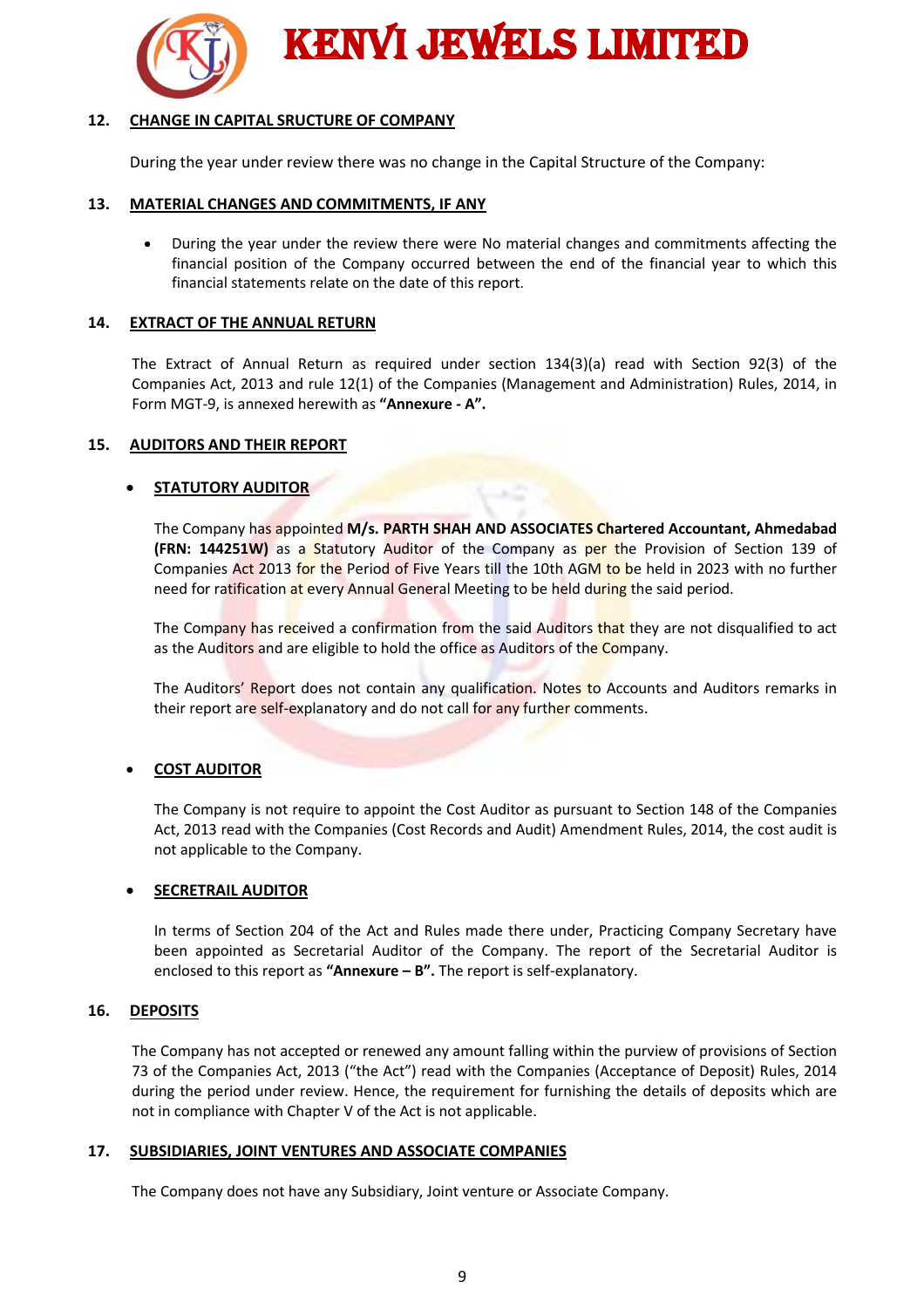

#### **18. CORPORATE SOCIAL RESPONSIBILITY INITIATIVES**

In terms of rule (9) of the Companies (Accounts) Rules, 2014 the Company has not developed and implemented any Corporate Social Responsibility initiatives as the said provisions are not applicable.

#### **19. PARTICULARS OF LOANS, GUARANTEES OR INVESTMENTS MADE UNDER SECTION 186 OF THE COMPANIES ACT, 2013**

During the year, the Company has not given any loan, guarantee or provided security in connection with the loan to any other body corporate or person or made any investments hence no particulars of the loans, guarantees or investments falling under the provisions of Section 186 of the Companies Act, 2013 are provided by the Board.

#### **20. RELATED PARTY TRANSACTIONS**

The related party transactions were held during the year were in accordance with the provision of section 188 of the Companies Act 2013 and rules made thereunder at arm length basis in the normal course of business. Details of the transactions are covered in the Balance Sheet for the financial year 2018-19.

#### **21. SIGNIFICANT AND MATERIAL ORDER PASSED BY REGULATORS OR COURTS OR TRIBUNALS IMPACTING THE GOING CONCERN STATUS AND COMPANY'S OPERATIONS IN FUTURE**

There is no significant and material order was passed by regulators or courts or tribunals impacting the going concern status and company's operations in future.

#### **22. CONSERVATION OF ENERGY, TECHNOLOGY ABSORPTION AND FOREIGN EXCHANGE EARNINGS AND OUTGO**

#### **A. CONSERVATION OF ENERGY:**

- **I.** the steps taken or impact on conservation of energy **: Nil**
- **II.** the steps taken by the company for utilising alternate sources of energy : **None**
- **III.** the capital investment on energy conservation equipments : **Nil**

#### **B. TECHNOLOGY ABSORPTION:**

- **I.** the efforts made towards technology absorption : **None**
- **II.** The benefits derived like product improvement, cost reduction, product development or import substitution: **None**
- **III.** in case of imported technology (imported during the last three years reckoned from the beginning of the financial year)
	- a) The details of technology imported: **None**
	- b) The year of import: **N.A**.
	- c) Whether the technology been fully absorbed: **N.A**.

d) If not fully absorbed, areas where absorption has not taken place, and the reasons thereof: **N.A.**

e) The expenditure incurred on Research and Development: **Nil**

**C.** There was no foreign exchange inflow or Outflow during the year under review

#### **23. AUDIT COMMITTEE/ NOMINATION AND REMUNERATION COMMITTEE/ STAKEHOLDERS' RELATIONSHIP COMMITTEE/ SEXUAL HARASSMENT COMMITTEE**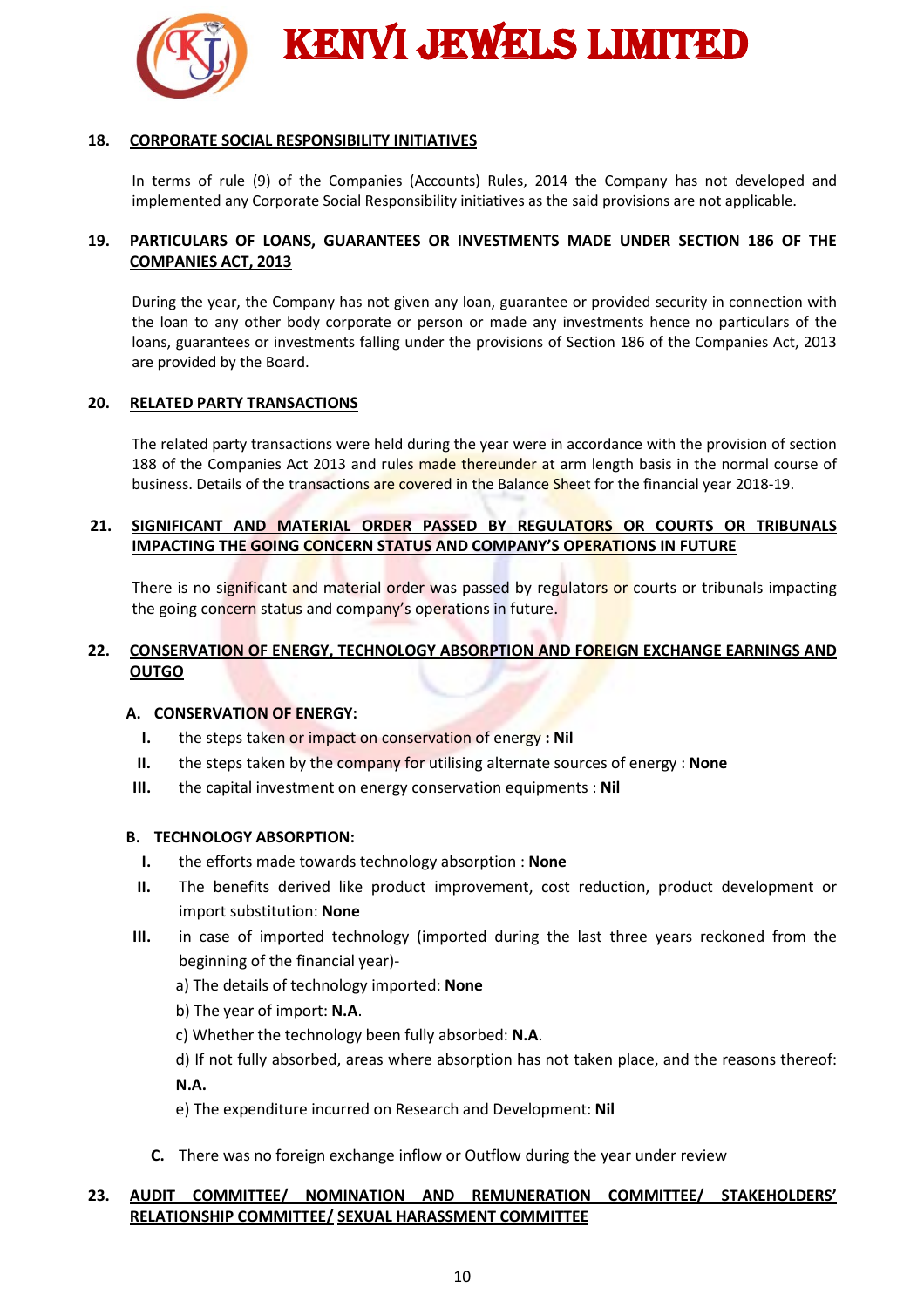

#### • **Audit Committee**

#### **Constitution & Composition of Audit Committee:**

Our Company has formed the Audit Committee vide resolution passed in the meeting of Board of Directors held on November 21, 2017 and further re-constituted as per the applicable provisions of the Section 177 of the Act read with the Companies (Meetings of Board and its Powers) Rules, 2014 (as amended) and also to comply with Regulation 18 of SEBI Listing Regulations (applicable upon listing of Company's Equity Shares).

The composition of the Audit Committee and details of meetings attended by the members of the Audit Committee are given below:

| <b>Name</b>                                        | <b>Designation</b> |            |            | <b>Audit Committee Meeting Attended</b> |            |  |  |
|----------------------------------------------------|--------------------|------------|------------|-----------------------------------------|------------|--|--|
| No. of Meetings held during the Period             |                    | 30/05/2018 | 01/09/2018 | 14/11/2018                              | 02/03/2019 |  |  |
|                                                    |                    |            |            |                                         |            |  |  |
| Mr.<br>Amitkumar<br><sub>B</sub><br>Prajapati      | Chairman           | Yes        | Yes        | Yes                                     | Yes        |  |  |
| Mr. Sanni S Shah                                   | Member             | Yes        | Yes        | Yes                                     | Yes        |  |  |
| Vidhutkumar<br>Mr.<br>Shankarlal Shah <sup>*</sup> | Member             | <b>NA</b>  | <b>NA</b>  | <b>NA</b>                               | <b>NA</b>  |  |  |
| Mrs. Hetalben C Valani                             | Member             | Yes        | Yes        | Yes                                     | Yes        |  |  |

\* **Mr. Vidhutkumar Shankarlal Shah** has been appointed as a member of the committee w.e.f. 07/06/2019.

#### • **Nomination and Remuneration Committee:**

#### **Constitution & Composition of Remuneration Committee:**

Our Company has further re-constituted the Nomination and Remuneration Committee as per Section 178 and other applicable provisions of the Act read with the Companies (Meetings of Board and its Powers) Rules, 2014 (as amended) and also to comply with Regulation 19 of SEBI Listing Regulations (applicable upon listing of Company's Equity Shares). The Nomination and Remuneration Committee comprises the following members:

|  | * Mr. Vidhutkumar Shankarlal Shah has been appointed as a member of the committee w.e.f. |  |  |  |  |  |  |
|--|------------------------------------------------------------------------------------------|--|--|--|--|--|--|
|  | 07/06/2019.                                                                              |  |  |  |  |  |  |

| <b>Name</b>                            | <b>Designation</b> | <b>NRC Committee Meeting Attended</b> |            |
|----------------------------------------|--------------------|---------------------------------------|------------|
| No. of Meetings held during the Period |                    | 14/11/2018                            | 02/03/2019 |
|                                        |                    |                                       |            |
| Mr. Amitkumar B Prajapati              | Chairman           | <b>Yes</b>                            | Yes        |
| Mr. Sanni S Shah                       | Member             | Yes                                   | Yes        |
| Mr. Vidhutkumar Shankarlal Shah *      | Member             | <b>NA</b>                             | ΝA         |

The Policy of nomination and Remuneration committee has been place on the website of the company at [www.kenvijewels.com](http://www.kenvijewels.com/) and the salient features of the same has been disclosed under **"Annexure – C"**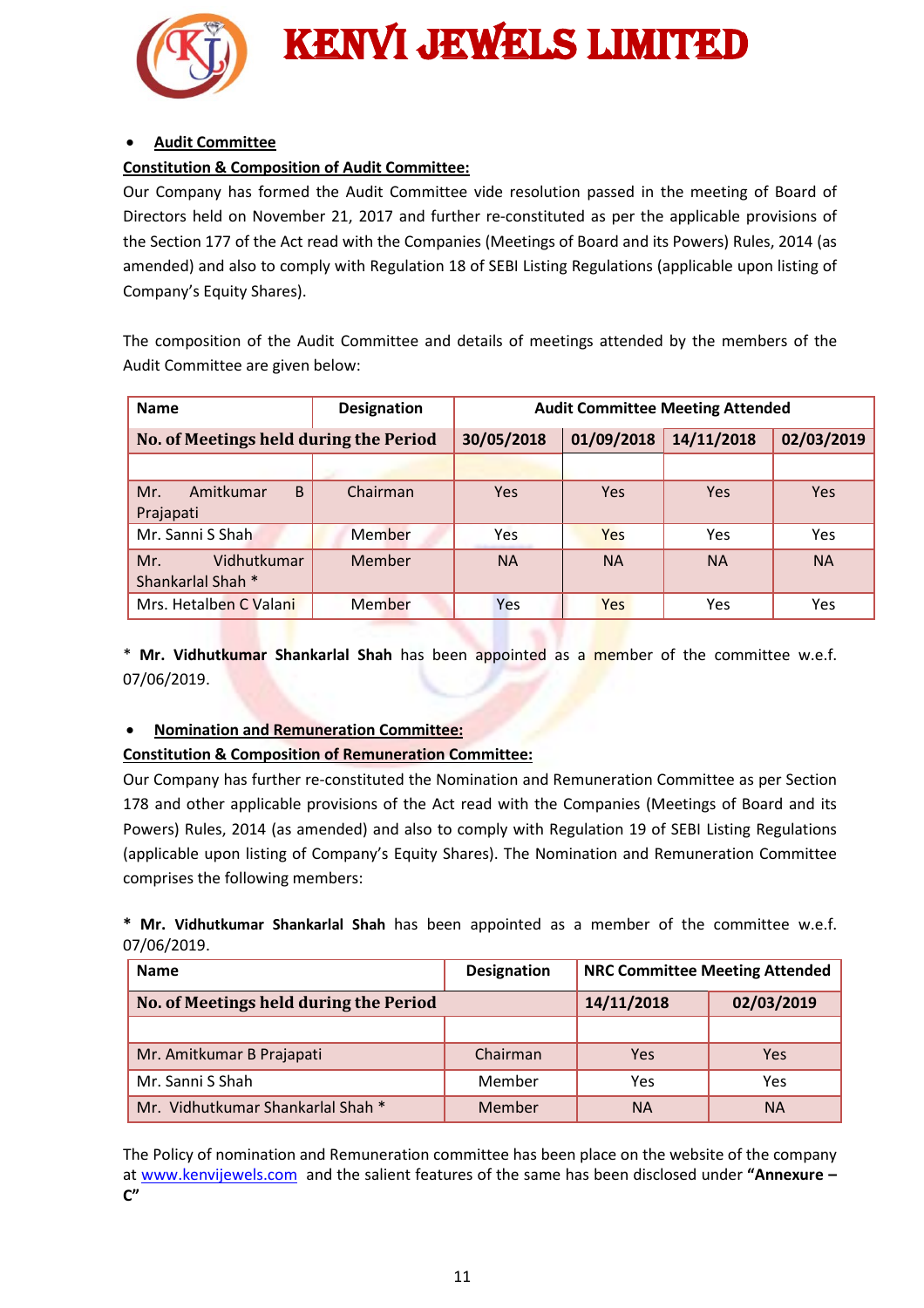

#### • **Stakeholder's Relationship Committee:**

#### **Constitution & Composition of Stakeholders Relationship Committee:**

Our Company has formed the Stakeholders Relationship Committee as per Section 178 and other applicable provisions of the Act read with the Companies (Meetings of Board and its Powers) Rules, 2014 (as amended) and also to comply with Regulation 20 of SEBI Listing Regulations (applicable upon listing of Company's equity shares).

The constituted Stakeholders Relationship Committee comprises the following members:

| <b>Name</b>                            | <b>Designation</b> | <b>Stakeholders Relationship</b><br><b>Committee Meeting Attended</b> |            |  |
|----------------------------------------|--------------------|-----------------------------------------------------------------------|------------|--|
| No. of Meetings held during the Period |                    | 14/11/2018                                                            | 02/03/2019 |  |
|                                        |                    |                                                                       |            |  |
| Mr. Sanni S Shah                       | Chairman           | Yes                                                                   | Yes        |  |
| Mr. Amitkumar B Prajapati              | Member             | Yes                                                                   | Yes        |  |
| Mr. Vidhutkumar Shankarlal Shah *      | Member             | <b>NA</b>                                                             | <b>NA</b>  |  |
| Mrs. Hetalben C Valani                 | Member             | Yes                                                                   | Yes        |  |

**\* Mr. Vidhutkumar Shankarlal Shah** has been appointed as a member of the committee w.e.f. 07/06/2019.

#### • **Sexual Harassment Committee**

#### **Constitution & Composition of Sexual Harassment Committee:**

The Sexual Harassment Committee was constituted in compliance with the Sexual Harassment of Women at Workplace (Prevention Prohibition and Redressal) Act, 2013.

| <b>Name</b>                                  | <b>Designation</b> | <b>Stakeholders Relationship</b><br><b>Committee Meeting Attended</b> |
|----------------------------------------------|--------------------|-----------------------------------------------------------------------|
| No. of Meetings held during the Period       |                    | 14/11/2018                                                            |
|                                              |                    |                                                                       |
| Mrs. Hetalben C Valani                       | Chairman           | Yes                                                                   |
| Mr. Amitkumar B Prajapati                    | Member             | Yes                                                                   |
| Mr. Vidhutkumar Shankarlal Shah <sup>*</sup> | Member             | <b>NA</b>                                                             |

**\* Mr. Vidhutkumar Shankarlal Shah** has been appointed as an additional Independent director of the company w.e.f. 07/06/2019.

#### **24. MANAGEMENT DISCUSSION AND ANALYSIS**

Management Discussion and analysis Report as Required under Regulation 34 and Schedule V of SEBI (Listing obligations and Disclosure Requirements) Regulations, 2015 forms an integral part of this Report, and provides the companies' current working and future outlook of as per **"Annexure – D"**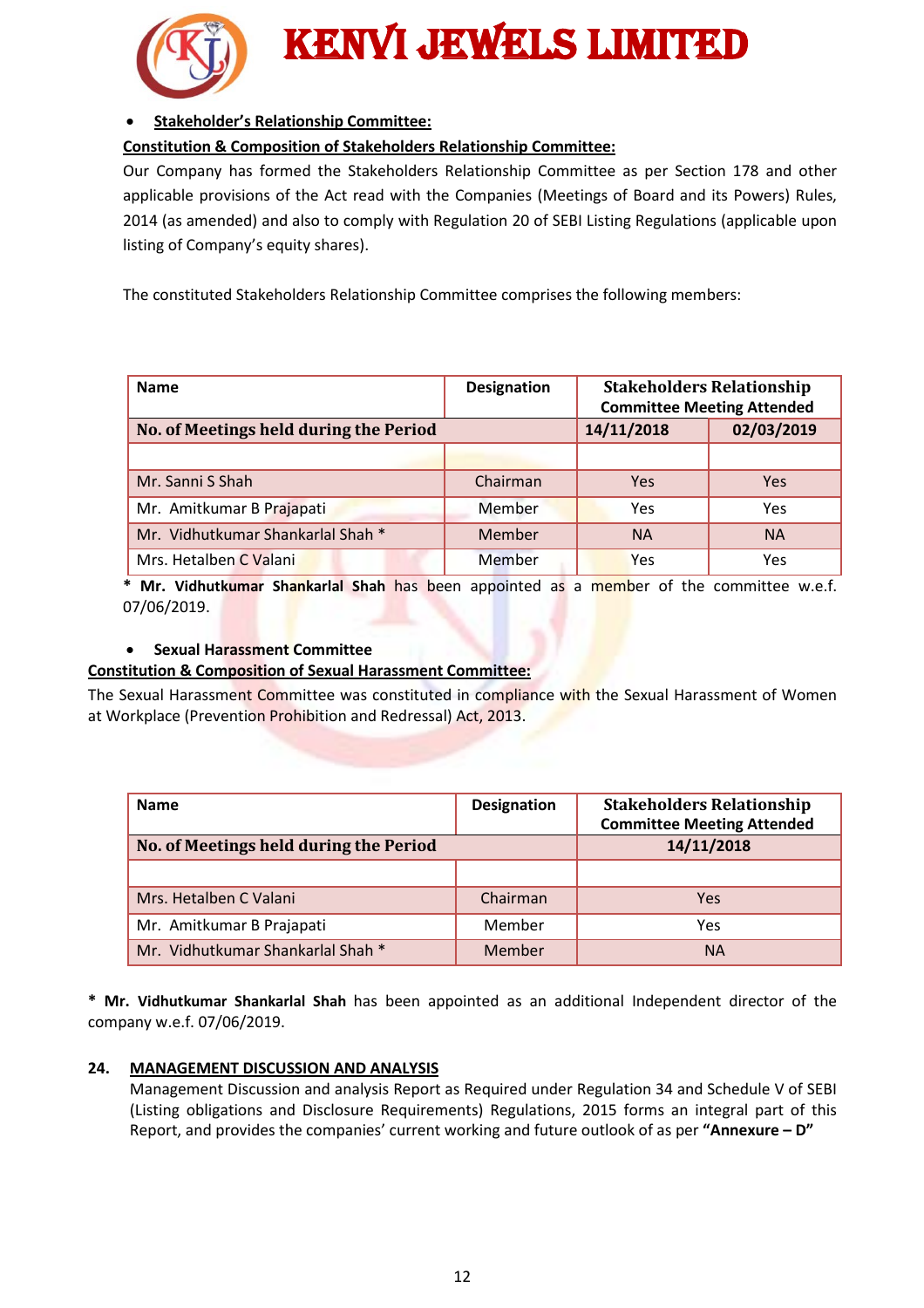

#### **25. CORPORATE GOVERNANCE**

Since the Company's Securities are listed on SME Platform, Regulation 15(2) of SEBI (Listing Obligation and Disclosures requirement) Regulation, 2015, Report on Corporate Governance is not applicable to Our Company; hence Company has not obtained a Certificate from a Practicing Company Secretaries certifying the same.

#### **26. ACKNOWLEDGEMENTS**

Your Directors wish to place on record their appreciation for the continuous support received from the Members, customers, suppliers, bankers, various statutory bodies of the Government of India and the Company's employees at all levels.

> **For and on behalf of Board KENVI JEWELS LIMITED**

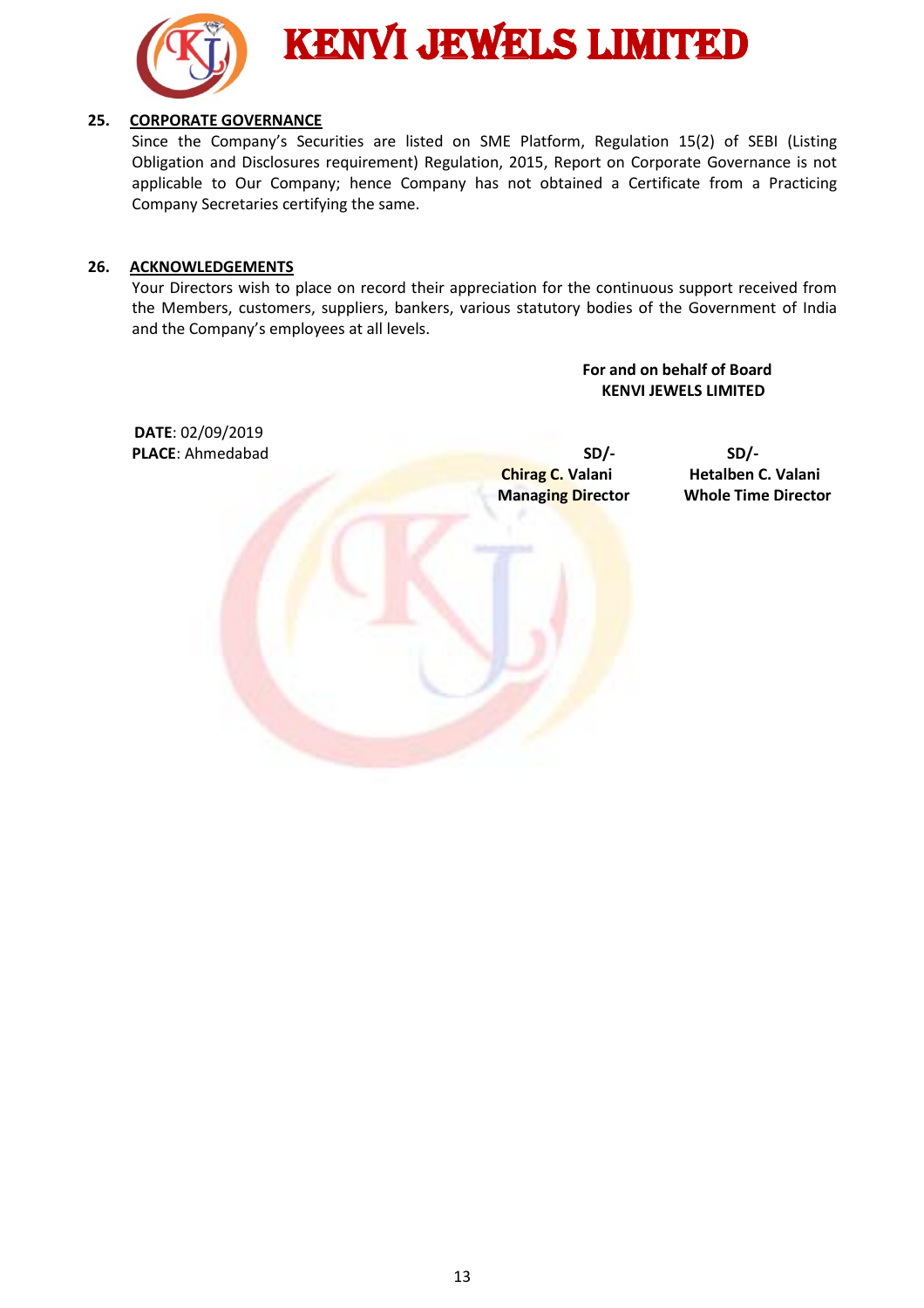

**"Annexure - A"**

### **Form No.MGT-9**

#### **EXTRACT OF ANNUAL RETURN AS ON THE FINANCIAL YEAR ENDED ON 31st March, 2019**

#### *[Pursuant to section92 (3) of the Companies Act, 2013 andrule12 (1) of the Companies (Management and Administration) Rules, 2014]*

#### **I. REGISTRATIONANDOTHERDETAILS**:

|      | <b>CIN</b>                                                                   | L52390GJ2013PLC075720                                                                                                                                                                                    |
|------|------------------------------------------------------------------------------|----------------------------------------------------------------------------------------------------------------------------------------------------------------------------------------------------------|
| ii.  | <b>Registration Date</b>                                                     | 24/06/2013                                                                                                                                                                                               |
| iii. | Name of the Company                                                          | <b>Kenvi Jewels Limited</b>                                                                                                                                                                              |
| iv.  | Category/Sub-Category of the Company                                         | Company limited by Shares/ Indian Non-govt<br>company                                                                                                                                                    |
| v.   | Address of the Registered office and Contact<br>details                      | 14, Nav Durga Complex, Opp. Nav Durga<br>Society, Ambicanagar, Odhav, Ahmedabad<br>382415 Gujarat, India<br>E-mail Id - compliance.kjl@gmail.com<br>Tele No.- 079-22973199                               |
| vi.  | Whether listed company                                                       | Listed                                                                                                                                                                                                   |
| vii. | Name, Address and Contact details of<br>Registrar and Transfer Agent, if any | Karvy Fintech Private Limited<br>"Karvy House", 46, Avenue - 4, Street no. 1,<br>Banjara Hills, Hyderabad - 500038, Andhra<br>Pradesh<br>Tel. No. - 040-67162222<br>Website - www.karvycomputershare.com |

#### **II. PRINCIPAL BUSINESS ACTIVITIES OF THE COMPANY**

All the business activities contributing 10% or more of the total turnover of the company shall be stated:-

| lsr.      | Name and Description of main products/                      | NIC Code of the                   | % to total turnover |
|-----------|-------------------------------------------------------------|-----------------------------------|---------------------|
| <b>No</b> | <b>services</b>                                             | <b>Product/ service</b>           | of the company      |
|           | Manufacture & Whole sale of Jewellery &<br><b>Ornaments</b> | <b>Division 32</b><br>(321 & 466) | 100%                |

#### **III. PARTICULARS OF HOLDING, SUBSIDIARY AND ASSOCIATE COMPANIES : NIL**

| Sr.<br>No. | <b>Name And Address Of The</b><br>Company | <b>CIN/GLN</b> | Holding/<br><b>Subsidiary</b><br>/Associate | $%$ of<br>shares<br>held | Applicable<br><b>Section</b> |  |  |
|------------|-------------------------------------------|----------------|---------------------------------------------|--------------------------|------------------------------|--|--|
| ᅩ          | N.A                                       |                |                                             |                          |                              |  |  |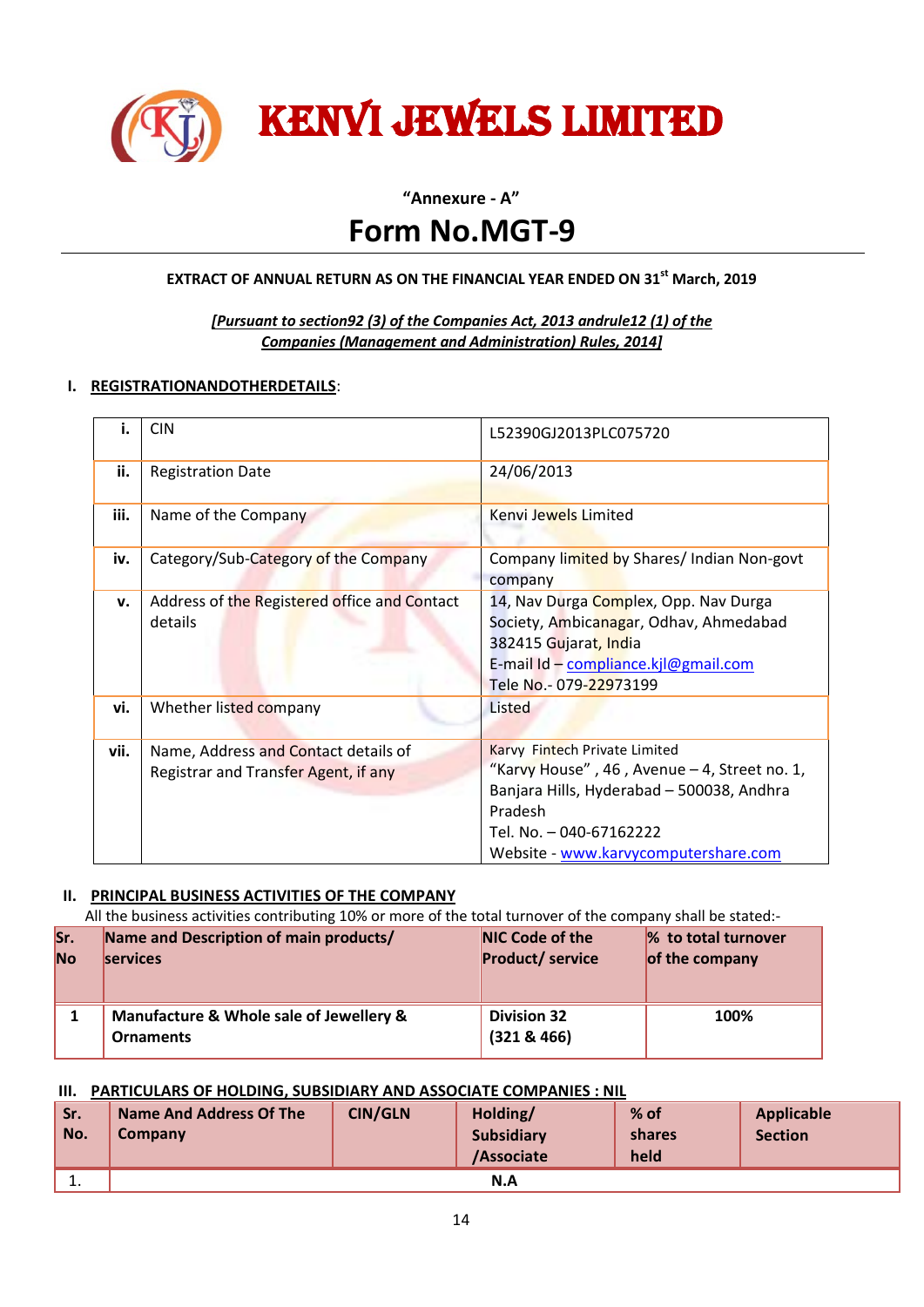

#### **IV. SHARE HOLDING PATTERN (Equity Share Capital Breakup as percentage of Total Equity)**

#### **i.***Category-wise Share Holding*

| <b>Category of</b><br><b>Shareholders</b> | the year (As on 1 <sup>st</sup> April, 2018) |                              | No. of Shares held at the beginning of |                                | No. of Shares held at the end of the year<br>(As on 31 <sup>st</sup> March, 2019) |                              |                          |                              | % Change<br>during<br><b>The</b><br>year |
|-------------------------------------------|----------------------------------------------|------------------------------|----------------------------------------|--------------------------------|-----------------------------------------------------------------------------------|------------------------------|--------------------------|------------------------------|------------------------------------------|
|                                           | Demat                                        | Physic<br>al                 | Total                                  | $\%$<br>Total<br><b>Shares</b> | of Demat                                                                          | Physi<br>cal                 | Total                    | % of Total<br><b>Shares</b>  |                                          |
| A. Promoter                               |                                              |                              |                                        |                                |                                                                                   |                              |                          |                              |                                          |
| 1) Indian                                 |                                              |                              |                                        |                                |                                                                                   |                              |                          |                              |                                          |
| a) Individual/<br><b>HUF</b>              | 2969913                                      | $\overline{\phantom{a}}$     | 2969913                                | 63.16%                         | 3061350                                                                           | $\overline{\phantom{a}}$     | 3061350                  | 65.10%                       | 1.94                                     |
| b) Central Govt                           | $\overline{\phantom{a}}$                     | $\overline{\phantom{a}}$     |                                        | ۰.                             | ä.<br>$\overline{\phantom{a}}$                                                    | $\overline{\phantom{0}}$     | $\overline{\phantom{a}}$ | $\overline{\phantom{a}}$     | $\overline{\phantom{0}}$                 |
| c) State Govt(s)                          | $\qquad \qquad -$                            | $\qquad \qquad \blacksquare$ | $\overline{\phantom{0}}$               | $\overline{\phantom{a}}$       |                                                                                   | $\overline{\phantom{a}}$     |                          | $\overline{\phantom{a}}$     |                                          |
| d) Bodies Corp                            | $\overline{\phantom{a}}$                     | $\overline{\phantom{a}}$     | $\overline{\phantom{0}}$               |                                | $\overline{a}$                                                                    | $\overline{\phantom{a}}$     |                          |                              |                                          |
| e) Banks / FI                             | L,                                           | $\overline{\phantom{a}}$     |                                        | $\overline{\phantom{a}}$       | $\overline{\phantom{0}}$                                                          | $\overline{\phantom{a}}$     |                          | $\overline{\phantom{a}}$     | $\qquad \qquad \blacksquare$             |
| Any Other<br> f                           | $\qquad \qquad -$                            | $\overline{\phantom{a}}$     | $\overline{a}$                         | $\overline{\phantom{a}}$       | $\overline{\phantom{0}}$                                                          | $\qquad \qquad \blacksquare$ |                          | $\frac{1}{2}$                |                                          |
| Sub-total(A) $(1)$ :-                     | 2969913                                      | $\overline{\phantom{a}}$     | 2969913                                | 63.16%                         | 3061350                                                                           | $\overline{\phantom{a}}$     | 3061350                  | 65.10%                       | 1.94                                     |
| 2) Foreign                                |                                              |                              |                                        |                                |                                                                                   |                              |                          |                              |                                          |
| g) NRIs-                                  | $\qquad \qquad \blacksquare$                 |                              |                                        |                                |                                                                                   | $\overline{\phantom{0}}$     |                          |                              |                                          |
| Individuals                               |                                              |                              |                                        |                                |                                                                                   |                              |                          |                              |                                          |
| h) Other-<br>Individuals                  | $\overline{\phantom{0}}$                     | -                            | $\overline{\phantom{0}}$               | -                              | $\overline{\phantom{a}}$                                                          | $\blacksquare$               | $\overline{\phantom{0}}$ | $\qquad \qquad \blacksquare$ | $\qquad \qquad \blacksquare$             |
| i) Bodies Corp.                           | $\blacksquare$                               | $\overline{\phantom{a}}$     | $\overline{\phantom{0}}$               | $\overline{\phantom{a}}$       | $\overline{\phantom{a}}$                                                          | $\blacksquare$               | ۰                        | $\overline{\phantom{0}}$     | ۰                                        |
| j) Banks / FI                             | $\overline{\phantom{a}}$                     | $\overline{\phantom{a}}$     | $\overline{a}$                         | $\overline{\phantom{a}}$       | $\blacksquare$                                                                    | $\overline{\phantom{0}}$     | $\overline{\phantom{0}}$ | $\overline{\phantom{0}}$     |                                          |
| k) Any Other                              | $\overline{\phantom{a}}$                     | $\overline{\phantom{a}}$     | $\overline{\phantom{0}}$               | $\overline{\phantom{a}}$       | $\overline{\phantom{a}}$                                                          | $\qquad \qquad \blacksquare$ | $\overline{\phantom{0}}$ | $\overline{\phantom{0}}$     | $\overline{\phantom{0}}$                 |
| Sub-total(A)(2):-                         | -                                            | $\overline{\phantom{a}}$     | $\overline{\phantom{0}}$               | $\blacksquare$                 | $\overline{\phantom{a}}$                                                          | $\overline{\phantom{a}}$     | $\overline{\phantom{0}}$ | $\overline{a}$               | $\qquad \qquad \blacksquare$             |
| <b>TOTAL A</b>                            | 2969913                                      | $\overline{\phantom{a}}$     | 2969913                                | 63.16%                         | 3061350                                                                           | $\overline{\phantom{a}}$     | 3061350                  | 65.10%                       | 1.94                                     |
| <b>B.</b> Public<br>Shareholding          |                                              |                              |                                        |                                |                                                                                   |                              |                          |                              |                                          |
| 1. Institutions                           |                                              |                              |                                        |                                |                                                                                   |                              |                          |                              |                                          |
| a) Mutual Funds                           | $\frac{1}{2}$                                | $\blacksquare$               | $\overline{\phantom{0}}$               | $\blacksquare$                 | $\overline{\phantom{0}}$                                                          | $\blacksquare$               | $\blacksquare$           | $\overline{a}$               | -                                        |
| b) Banks / FI                             | $\overline{\phantom{a}}$                     | $\qquad \qquad \blacksquare$ | $\qquad \qquad \blacksquare$           | $\overline{\phantom{a}}$       | $\qquad \qquad \blacksquare$                                                      | $\overline{a}$               | $\frac{1}{2}$            | $\qquad \qquad \blacksquare$ | -                                        |
| Central Govt<br>$ c\rangle$               | $\blacksquare$                               | $\blacksquare$               | $\overline{\phantom{a}}$               | $\overline{\phantom{a}}$       | $\blacksquare$                                                                    | $\overline{\phantom{a}}$     | $\blacksquare$           | $\blacksquare$               | $\overline{\phantom{0}}$                 |
| d) State Govt(s)                          | $\overline{\phantom{a}}$                     | $\overline{\phantom{a}}$     | $\overline{\phantom{a}}$               | $\overline{\phantom{a}}$       | $\overline{\phantom{0}}$                                                          | $\overline{\phantom{a}}$     | $\blacksquare$           | $\overline{\phantom{a}}$     | -                                        |
| e) Venture<br>Capital Funds               | $\overline{a}$                               | $\blacksquare$               | $\overline{\phantom{0}}$               | $\overline{\phantom{a}}$       | $\overline{\phantom{0}}$                                                          | $\overline{\phantom{a}}$     | $\frac{1}{2}$            |                              | -                                        |
| f)<br>Insurance<br>Companies              | $\qquad \qquad \blacksquare$                 |                              | $\overline{\phantom{0}}$               | $\blacksquare$                 | -                                                                                 | $\overline{\phantom{a}}$     | $\overline{\phantom{a}}$ | -                            | -                                        |
| FIIs<br> g                                | $\overline{\phantom{a}}$                     | $\overline{\phantom{a}}$     | $\overline{\phantom{a}}$               | $\blacksquare$                 | $\overline{\phantom{0}}$                                                          | $\blacksquare$               | $\blacksquare$           | -                            | $\qquad \qquad \blacksquare$             |
| h) Foreign<br>Venture                     | $\overline{\phantom{0}}$                     | $\overline{\phantom{a}}$     | $\overline{\phantom{0}}$               | $\overline{\phantom{a}}$       |                                                                                   | $\blacksquare$               | $\frac{1}{2}$            |                              | $\overline{\phantom{0}}$                 |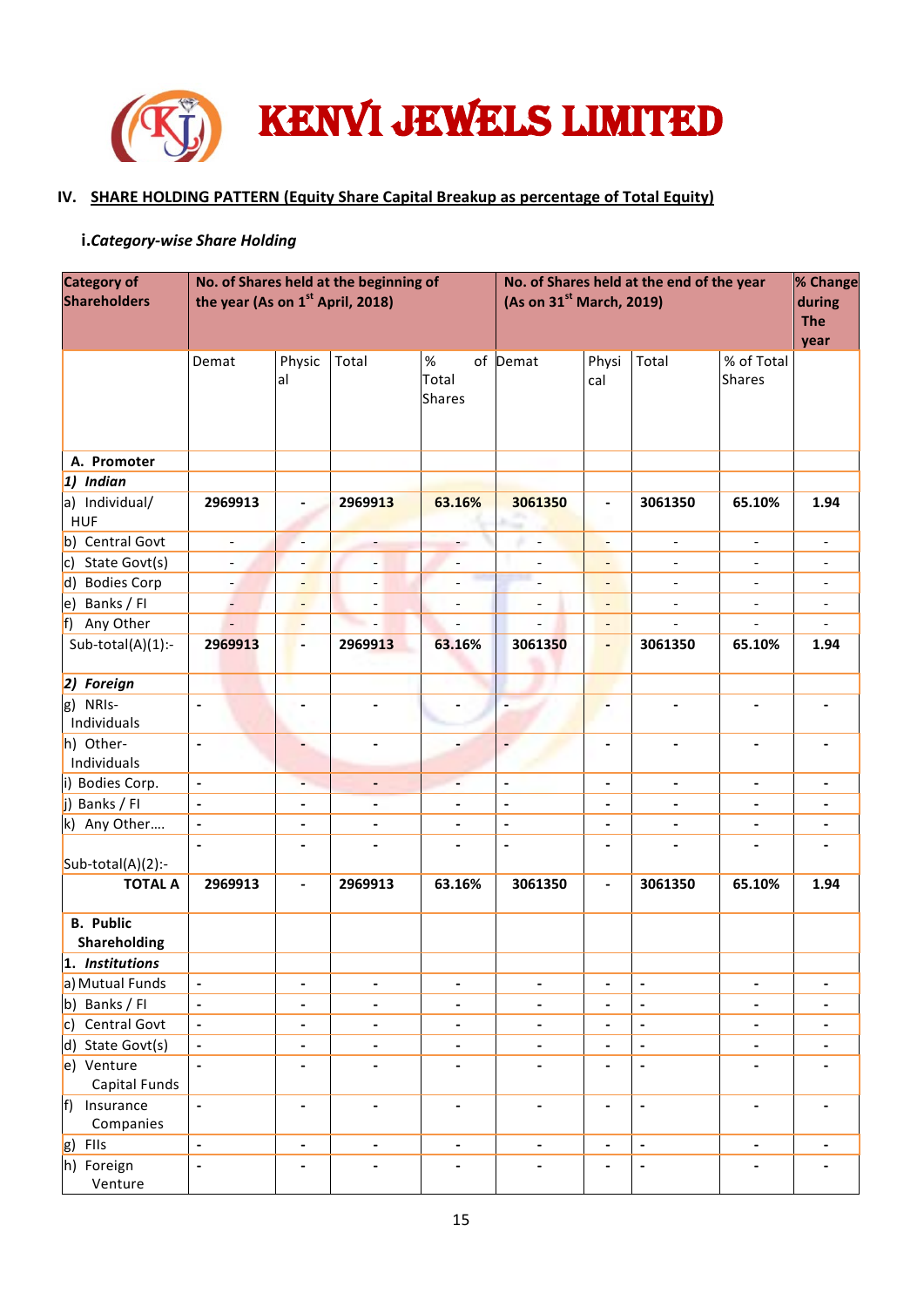

| Capital Funds                                                                          |                |                          |                          |        |         |                          |                |                |        |
|----------------------------------------------------------------------------------------|----------------|--------------------------|--------------------------|--------|---------|--------------------------|----------------|----------------|--------|
| i) Others                                                                              |                |                          |                          |        |         | $\frac{1}{2}$            | $\overline{a}$ |                |        |
| (specify)                                                                              |                |                          |                          |        |         |                          |                |                |        |
|                                                                                        | $\overline{a}$ |                          | $\overline{\phantom{0}}$ |        |         | $\blacksquare$           |                |                |        |
| Sub-total(B)(1)                                                                        |                |                          |                          |        |         |                          |                |                |        |
| $2.$ Non                                                                               |                |                          |                          |        |         |                          |                |                |        |
| <b>Institutions</b>                                                                    |                |                          |                          |        |         |                          |                |                |        |
| a) Bodies Corp.<br>(i) Indian<br>(ii) Overseas                                         | 1444537        | $\overline{a}$           | 1444537                  | 30.72% | 1347100 | $\overline{\phantom{a}}$ | 1347100        | 28.65%         | (2.07) |
| b) Individuals                                                                         |                |                          |                          |        |         |                          |                |                |        |
| (i) Individual<br>shareholders<br>holding nominal<br>share capital up<br>to Rs. 2 lakh | 261050         |                          | 261050                   | 5.55%  | 240050  |                          | 240050         | 5.10%          | (0.45) |
| (ii) Individual                                                                        |                |                          |                          |        |         |                          |                |                |        |
| shareholders                                                                           |                |                          |                          |        |         |                          |                |                |        |
| holding nominal<br>share capital in<br>excess of Rs 2<br>lakh                          | 15000          |                          | 15000                    | 0.32%  |         |                          |                |                | (0.32) |
| Others(Specify)                                                                        | 12000          | $\overline{\phantom{a}}$ | 6000                     | 0.25%  | 54000   | $\overline{\phantom{a}}$ | 54000          | 1.15%          | 0.90   |
| Sub-total(B)(2)                                                                        | 1732587        | $\overline{a}$           | 1732587                  | 36.84% | 1641150 | $\blacksquare$           | 1641150        | 34.90%         | (1.94) |
| <b>Total Public</b><br>Shareholding<br>$(B)=(B)(1)+(B)(2)$                             | 1732587        |                          | 1732587                  | 36.84% | 1641150 | $\blacksquare$           | 1641150        | 34.90%         | (1.94) |
| C. Shares held<br>by Custodian for<br><b>GDRs &amp; ADRs</b>                           |                |                          |                          |        |         |                          |                | $\overline{a}$ |        |
| <b>Grand Total</b><br>$(A+B+C)$                                                        | 4702500        | $\overline{a}$           | 4702500                  | 100%   | 4702500 | $\overline{a}$           | 4702500        | 100%           |        |

#### *i. Shareholding of Promoters*

| Sr.<br>N<br>$\mathbf{o}$ | <b>Shareholder's Name</b> | Shareholding at the beginning of the Shareholding at the end of the year<br>year<br>(As on 31 <sup>st</sup> March, 2018) |                                                         |                                                                                              | (As on $31st$ March, 2019) |                                                         |                                                                                              |                                                                                           |
|--------------------------|---------------------------|--------------------------------------------------------------------------------------------------------------------------|---------------------------------------------------------|----------------------------------------------------------------------------------------------|----------------------------|---------------------------------------------------------|----------------------------------------------------------------------------------------------|-------------------------------------------------------------------------------------------|
|                          |                           | No. of<br><b>Shares</b>                                                                                                  | % of total<br><b>Shares of</b><br><b>the</b><br>company | <b>Xof</b><br><b>Shares</b><br>Pledged<br><b>encumbe</b><br>red to<br>total<br><b>shares</b> | No. of<br><b>Shares</b>    | % of total<br><b>Shares of</b><br><b>the</b><br>company | <b>%of</b><br><b>Shares</b><br>Pledged<br><b>encumbe</b><br>red to<br>total<br><b>shares</b> | $\frac{9}{6}$<br>change<br><b>lin</b><br>share<br>holding<br>during<br>the<br><b>year</b> |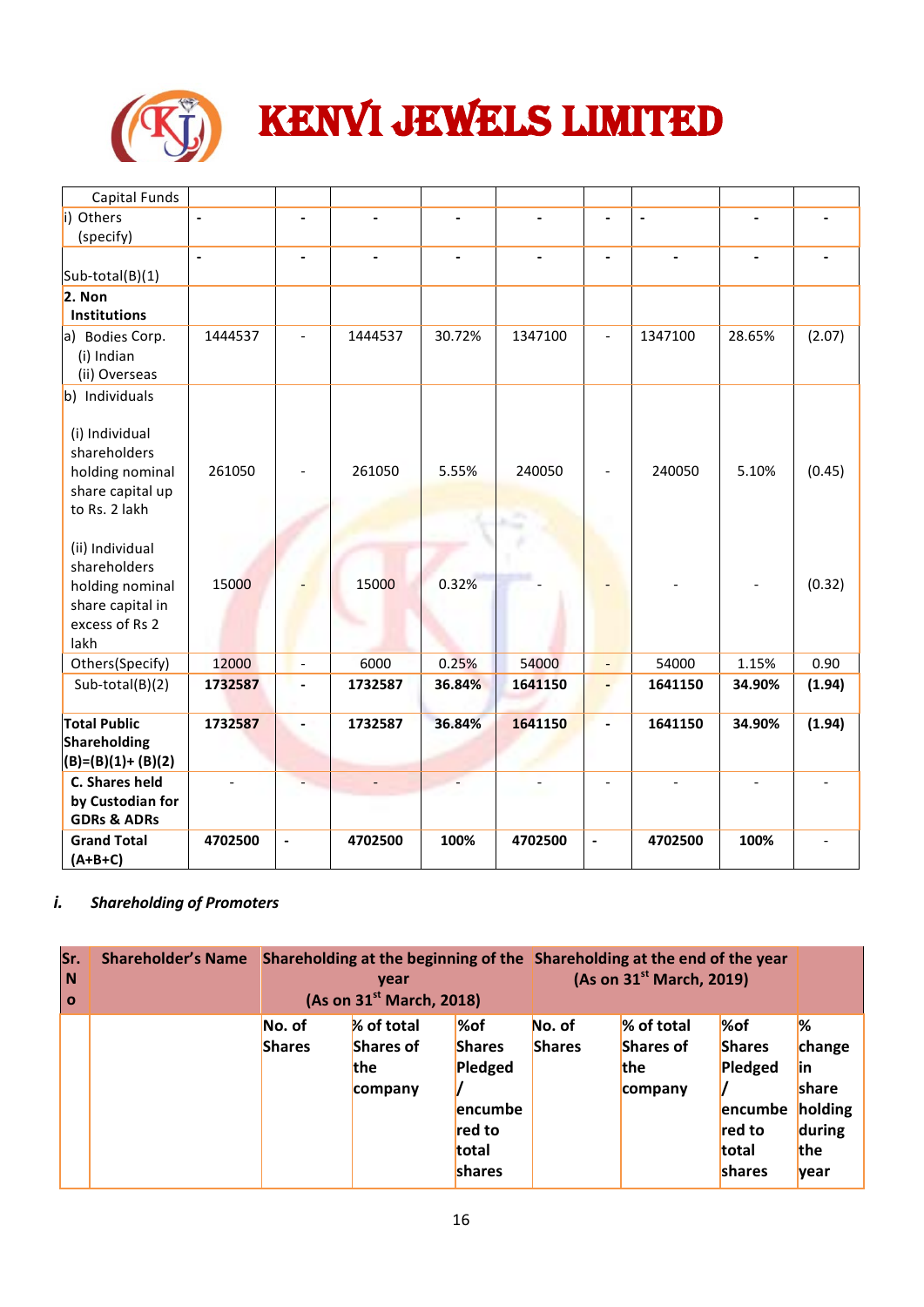

| 1              | <b>Chirag C Valani</b>                                      | 2630600 | 55.94 | $\overline{\phantom{a}}$ | 2630600 | 55.94 |                          |      |
|----------------|-------------------------------------------------------------|---------|-------|--------------------------|---------|-------|--------------------------|------|
| $\overline{2}$ | <b>Hetalben C Valani</b>                                    | 63875   | 1.36  | $\overline{\phantom{a}}$ | 63875   | 1.36  | $\overline{\phantom{0}}$ |      |
| 3              | <b>Bhanuben C. Shah</b>                                     | 152392  | 3.24  | $\overline{\phantom{a}}$ | 170750  | 3.63  |                          | 0.39 |
| $\overline{4}$ | Champaklal D. Valani                                        | 50500   | 1.07  | $\overline{\phantom{a}}$ | 50500   | 1.07  |                          |      |
| 5              | Navikkumar C Valani                                         | 37625   | 0.80  | $\overline{\phantom{0}}$ | 37625   | 0.80  |                          |      |
| 6<br>$\bullet$ | <b>Navikkumar</b><br><b>Champaklal Valani</b><br><b>HUF</b> | 34921   | 0.74  | $\overline{\phantom{a}}$ | 108000  | 2.30  |                          | 1.56 |
|                | <b>Total</b>                                                | 2969913 | 63.16 | $\blacksquare$           | 3061350 | 65.10 |                          | 1.94 |

#### *ii. Change in Promoters' Share holding (please specify, if there is no change)*

| Sr. no | For each of the<br><b>Promoters</b> | <b>Shares</b> |                          | <b>Shareholding at the</b><br>beginning of the year |         | <b>Cumulative Shareholding during</b><br>the year |
|--------|-------------------------------------|---------------|--------------------------|-----------------------------------------------------|---------|---------------------------------------------------|
|        |                                     |               | No. of                   | % of total                                          | No. of  | % of total shares                                 |
|        |                                     |               | shares                   | shares of the                                       | shares  | of the company                                    |
|        |                                     |               |                          | company                                             |         |                                                   |
| 1.     | <b>Chirag C Valani</b>              |               |                          |                                                     |         |                                                   |
|        | At the beginning of the             |               | 2630600                  | 55.94                                               | 2630600 | 55.94                                             |
|        | year                                |               |                          |                                                     |         |                                                   |
|        | Transfer/Allotment/ or              |               |                          |                                                     | 2630600 | 55.94                                             |
|        | any transaction                     |               |                          |                                                     |         |                                                   |
|        | At the End of the year              |               | 2630600                  | 55.94                                               | 2630600 | 55.94                                             |
| 2.     | <b>Hetalben C Valani</b>            |               |                          |                                                     |         |                                                   |
|        | At the beginning of the             |               | 63875                    | 1.36                                                | 63875   | 1.36                                              |
|        | year                                |               |                          |                                                     |         |                                                   |
|        | Transfer/Allotment/ or              |               | $\overline{\phantom{0}}$ | $\overline{a}$                                      | 63875   | 1.36                                              |
|        | any transaction                     |               |                          |                                                     |         |                                                   |
|        | At the End of the year              |               | 63875                    | 1.36                                                | 63875   | 1.36                                              |
| 3.     | <b>Bhanuben C. Shah</b>             |               |                          |                                                     |         |                                                   |
|        | At the beginning of the             |               | 152392                   | 3.24                                                | 152392  | 3.24                                              |
|        | year                                |               |                          |                                                     |         |                                                   |
|        | Acquired During the year            | 18358         | 18358                    | 0.39                                                | 170750  | 3.63                                              |
|        |                                     |               |                          |                                                     |         |                                                   |
|        | At the End of the year              |               | 170750                   | 3.63                                                | 170750  | 3.63                                              |
| 4.     | Champaklal D. Valani                |               |                          |                                                     |         |                                                   |
|        | At the beginning of the             |               | 50500                    | 1.07                                                | 50500   | 1.07                                              |
|        | year                                |               |                          |                                                     |         |                                                   |
|        | Transfer/Allotment/ or              |               | $\overline{\phantom{0}}$ | $\overline{a}$                                      | 50500   | 1.07                                              |
|        | any transaction                     |               |                          |                                                     |         |                                                   |
|        | At the End of the year              |               | 50500                    | 1.07                                                | 50500   | 1.07                                              |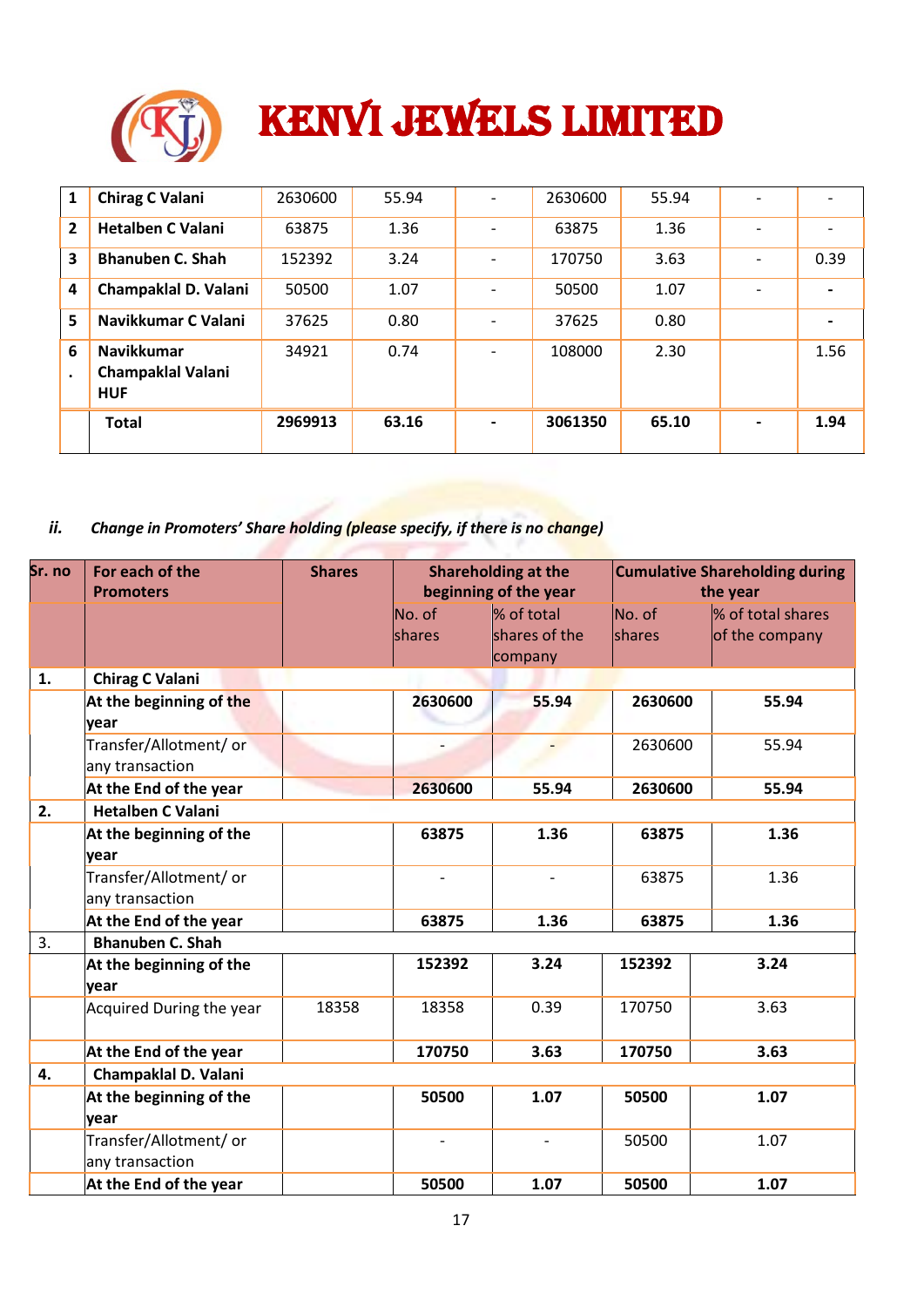

| 5. | Navikkumar C Valani              |       |        |      |        |      |
|----|----------------------------------|-------|--------|------|--------|------|
|    | At the beginning of the          |       | 37625  | 0.80 | 37625  | 0.80 |
|    | year                             |       |        |      |        |      |
|    | Transfer/Allotment/ or           |       |        |      | 37625  | 0.80 |
|    | any transaction                  |       |        |      |        |      |
|    | At the End of the year           |       | 37625  | 0.80 | 37625  | 0.80 |
| 6  | Navikkumar Champaklal Valani Huf |       |        |      |        |      |
|    | At the beginning of the          |       | 34921  | 0.74 | 34921  | 0.74 |
|    | year                             |       |        |      |        |      |
|    | Acquired during the year         | 73079 | 73079  | 1.56 | 108000 | 2.30 |
|    | At the End of the year           |       | 108000 | 2.30 | 108000 | 2.30 |

#### **iii.** *Shareholding pattern of Top Ten Shareholders* **(Other than Directors, Promoters and Holders of GDRs and ADRs)**

| Sr. No         | For each of the Top ten<br><b>Shareholders</b> |               | Shareholding at the beginning of<br>the year | <b>Cumulative Shareholding during the</b><br>year |                                     |
|----------------|------------------------------------------------|---------------|----------------------------------------------|---------------------------------------------------|-------------------------------------|
|                |                                                | No. of shares | % of total shares<br>of the company          | No. of shares                                     | % of total shares of<br>the company |
| $\mathbf{1}$   | Vivid Offset Printers Private Limited          | 9,36,100      | 19.91                                        | 984100                                            | 20.93                               |
| $\overline{2}$ | Ase Capital Markets Ltd.                       | 3,39,000      | 7.21                                         | 276000                                            | 5.87                                |
| 3              | Sushil Financial Services Pvt Ltd              | 97437         | 2.07                                         | $\Omega$                                          | 0.00                                |
| 4              | Darshan Orna Limited                           | 0             | $\Omega$                                     | 63000                                             | 1.34                                |
| 5              | Beeline Broking Limited                        | 33,000        | 0.70                                         | 30000                                             | 0.64                                |
| 6              | Shamrock Securities Pvt. Ltd.                  | 21,000        | 0.45                                         | 27000                                             | 0.57                                |
| 7              | Ghanshyambhai Ranchhodbhai Patel               | 15,000        | 0.32                                         | 0                                                 | $\mathbf 0$                         |
| 8              | <b>Ardi Anvestment And Trading</b>             |               |                                              |                                                   |                                     |
|                | Company Ltd                                    | 0             | 0                                            | 12000                                             | 0.26                                |
| 9              | Tara Chatnani                                  | 0             | $\Omega$                                     | 9,000                                             | 0.19                                |
| 10             | Hem Securities Limited                         | 9000          | 0.19                                         | $\Omega$                                          | 0.00                                |
| 11             | Mithalal Kacharalal Prajapati                  | 9,000         | 0.19                                         | 9,000                                             | 0.19                                |
| 12             |                                                |               |                                              |                                                   |                                     |
|                | Marwadi Shares And Finance Ltd                 | 6000          | 0.13                                         | 3000                                              | 0.06                                |
| 13             | Pritty Devi Sarawagi                           | 6000          | 0.13                                         | $\Omega$                                          | 0.00                                |
| 14             | Nimeshkumar Lalitkumar Shah                    | 6000          | 0.13                                         | 6000                                              | 0.13                                |
| 15             | Lalitkumar Natvarlal Shah                      | 6000          | 0.13                                         | 6000                                              | 0.13                                |

**Top ten shareholders are given on the basis of shareholding pattern as on 31.03.2019**

#### *i.Change in Top Ten Shareholders (please specify, if there is no change)*

| Sr. no | For each of the<br><b>Promoters</b> | <b>Shares</b> | Shareholding at the<br>beginning of the year |                                        |               | <b>Cumulative Shareholding during the</b><br>vear |
|--------|-------------------------------------|---------------|----------------------------------------------|----------------------------------------|---------------|---------------------------------------------------|
|        |                                     |               | INo. of<br><b>Ishares</b>                    | % of total<br>shares of the<br>company | No. of shares | % of total shares of<br>the company               |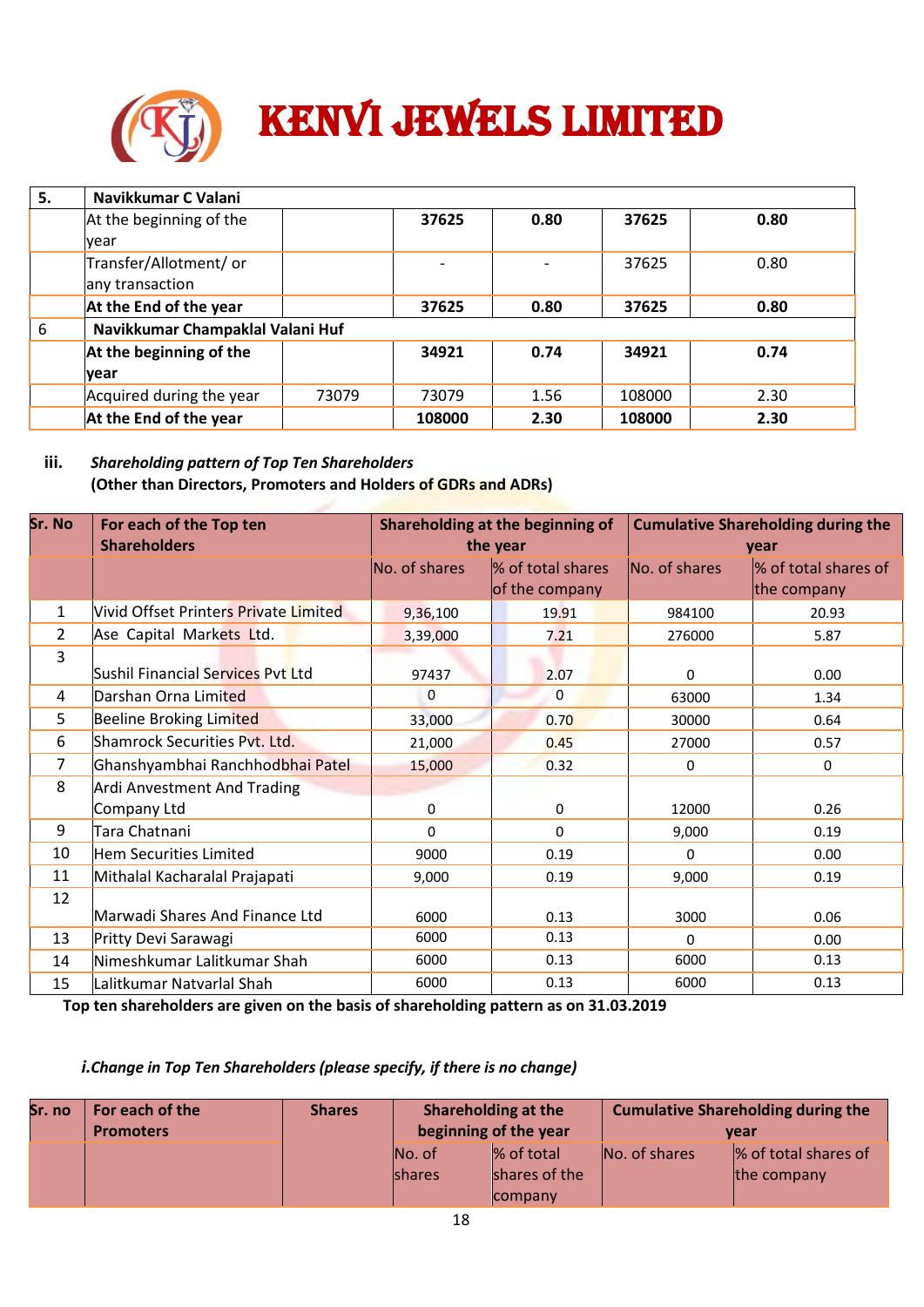

| 1. | <b>Vivid Offset Printers Private Limited</b> |          |              |                          |             |         |
|----|----------------------------------------------|----------|--------------|--------------------------|-------------|---------|
|    | At the beginning of the                      |          |              |                          |             |         |
|    | year                                         |          | 9,36,100     | 19.91                    | 9,36,100    | 19.91   |
|    | Purchase 01.06.2018                          | 12000    |              | $\overline{\phantom{0}}$ | 948100      | 20.16   |
|    | Purchase 28.09.2018                          | 6000     |              |                          | 954100      | 20.29   |
|    | Purchase 18.01.2019                          | 30000    |              |                          | 984100      | 20.93   |
|    | At the End of the year                       |          | 984100       | 20.93                    | 984100      | 20.93   |
|    |                                              |          |              |                          |             |         |
| 2. | Ase Capital Markets Ltd.                     |          |              |                          |             |         |
|    | At the beginning of the                      |          |              |                          |             |         |
|    | year                                         |          | 339000       | 7.21                     | 339000      | 7.21    |
|    | Purchase 29.06.2018                          | 24000    |              |                          | 363000      | 7.72    |
|    | Sale 29.06.2018                              | $-24000$ |              |                          | 339000      | 7.21    |
|    | Purchase 29.06.2018                          | 24000    |              |                          | 363000      | 7.72    |
|    | Sale 04.01.2019                              | $-24000$ |              |                          | 339000      | 7.21    |
|    | Purchase 11.01.2019                          | 30000    |              | <b>Tells</b>             | 369000      | 7.85    |
|    | Sale 11.01.2019                              | $-30000$ |              |                          | 339000      | 7.21    |
|    | Sale 18.01.2019                              | $-60000$ |              | u)                       | 279000      | 5.93    |
|    | Purchase 22.03.2019                          | 3000     |              |                          | 282000      | 6.00    |
|    | Purchase 29.03.2019                          | 57000    |              |                          | 339000      | 7.21    |
|    | At the End of the year                       |          | 339000       | 7.21                     | 339000      | 7.21    |
|    |                                              |          |              |                          |             |         |
| 3. | <b>Sushil Financial Services Pvt Ltd</b>     |          |              |                          |             |         |
|    | At the beginning of the                      |          |              |                          |             |         |
|    | year                                         |          | 97437        | 2.07                     | 97437       | 2.07    |
|    | Sale 06.04.2018                              | $-91437$ |              |                          | 6000        | 0.13    |
|    | Sale 13.04.2018                              | $-6000$  |              |                          | 0           | 0.00    |
|    | At the End of the year                       |          | $\mathbf{0}$ | 0.00                     | $\mathbf 0$ | 0.00    |
|    |                                              |          |              |                          |             |         |
| 4. | <b>Darshan Orna Limited</b>                  |          |              |                          |             |         |
|    | At the beginning of the                      |          |              |                          |             |         |
|    | year                                         |          | 0            | 0.00                     | 0           | 0.00    |
|    | Purchase 17.08.2018                          | 36000    |              |                          | 36000       | 0.77    |
|    | Purchase 21.12.2018                          | 27000    |              |                          | 63000       | 1.34    |
|    | At the End of the year                       |          | 63000        | 1.34                     | 63000       | 1.34    |
|    |                                              |          |              |                          |             |         |
| 5. | <b>Beeline Broking Limited</b>               |          |              |                          |             |         |
|    | At the beginning of the                      |          |              |                          |             |         |
|    | year                                         |          | 33000        | 0.70                     | 33000       | 0.70    |
|    | Purchase 27.04.2018                          | 6000     |              |                          | 39000       | 0.83    |
|    | Sale 29.06.2018                              | $-6000$  |              |                          | 33000       | 0.70    |
|    | Sale 17.08.2018                              | -36000   |              |                          | $-3000$     | $-0.06$ |
|    | Purchase 28.09.2018                          | 27000    |              |                          | 24000       | 0.51    |
|    | Sale 21.12.2018                              | $-27000$ |              |                          | $-3000$     | $-0.06$ |
|    | Purchase 18.01.2018                          | 30000    |              |                          | 27000       | 0.57    |
|    | At the End of the year                       |          | 27000        | 0.57                     | 27000       | 0.57    |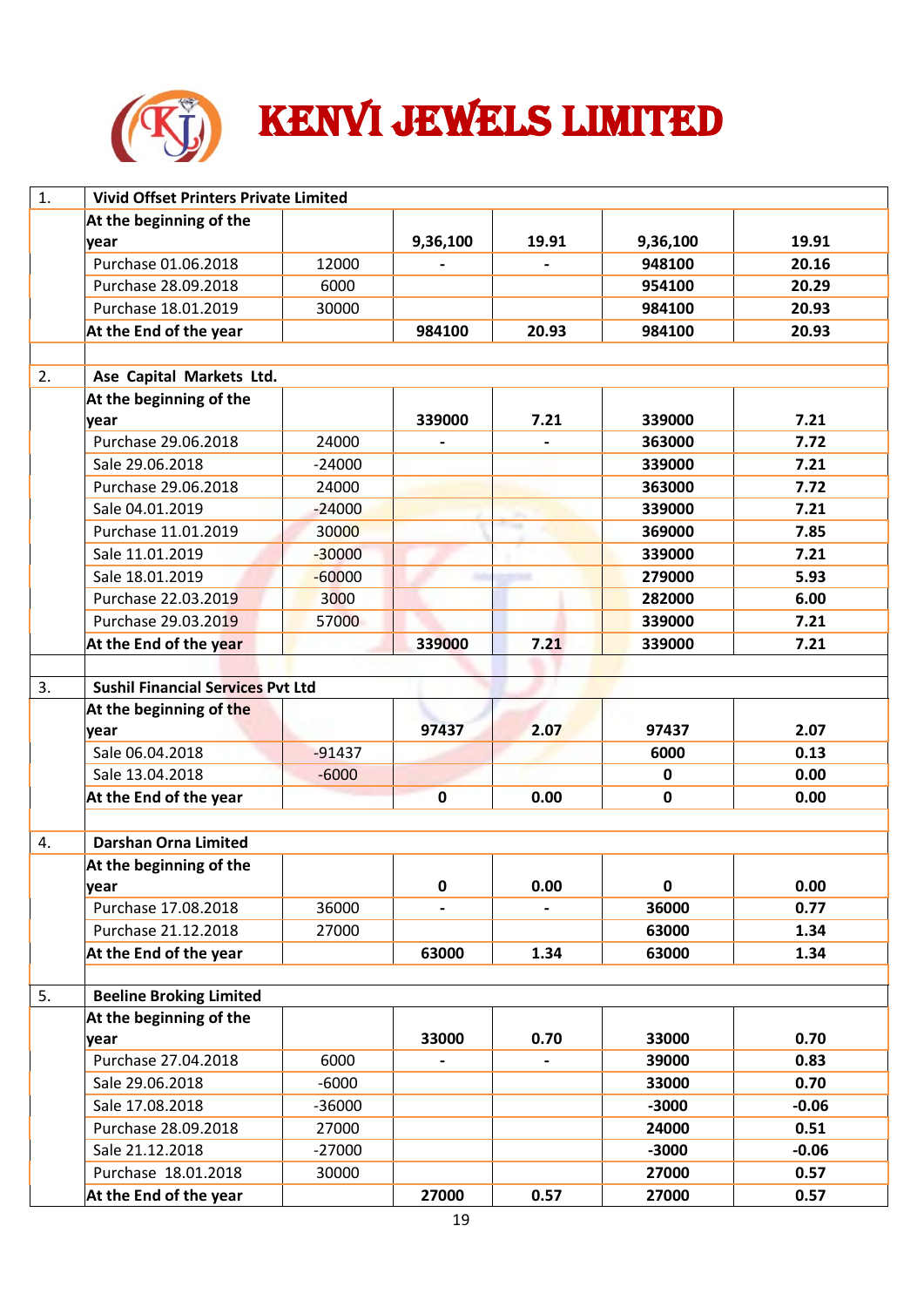

| 6   | <b>Shamrock Securities Pvt. Ltd.</b>    |          |             |                         |              |                |  |  |
|-----|-----------------------------------------|----------|-------------|-------------------------|--------------|----------------|--|--|
|     | At the beginning of the                 |          |             |                         |              |                |  |  |
|     | year                                    |          | 21000       | 0.45                    | 21000        | 0.45           |  |  |
|     | Purchase 08.03.2019                     | 6000     |             |                         | 27000        | 0.57           |  |  |
|     | At the End of the year                  |          | 27000       | 0.57                    | 27000        | 0.57           |  |  |
|     |                                         |          |             |                         |              |                |  |  |
| 7.  | Ghanshyambhai Ranchhodbhai Patel        |          |             |                         |              |                |  |  |
|     | At the beginning of the                 |          |             |                         |              |                |  |  |
|     | vear                                    |          | 15000       | 0.32                    | 15000        | 0.32           |  |  |
|     | Sale 06.04.2018                         | $-15000$ |             |                         | 0            | 0              |  |  |
|     | At the End of the year                  |          | $\mathbf 0$ | $\mathbf 0$             | $\mathbf{0}$ | 0              |  |  |
|     |                                         |          |             |                         |              |                |  |  |
| 8.  | Ardi Anvestment And Trading Company Ltd |          |             |                         |              |                |  |  |
|     | At the beginning of the                 |          |             |                         |              |                |  |  |
|     | vear                                    |          | 0           | $\overline{\mathbf{0}}$ | $\mathbf 0$  | $\mathbf{0}$   |  |  |
|     | Purchase 29.03.2019                     | 12000    |             |                         | 12000        | 0.26           |  |  |
|     | At the End of the year                  |          | 12000       | 0.26                    | 12000        | 0.26           |  |  |
|     |                                         |          |             |                         |              |                |  |  |
| 9.  | <b>Tara Chatnani</b>                    |          |             |                         |              |                |  |  |
|     | At the beginning of the                 |          |             |                         |              |                |  |  |
|     | vear                                    |          | 0           | $\mathbf 0$             | 0            | 0              |  |  |
|     | Purchase 22.06.2018                     | 9000     |             |                         | 9000         | 0.19           |  |  |
|     | At the End of the year                  |          | 9000        | 0.19                    | 9000         | 0.19           |  |  |
|     | <b>Hem Securities Limited</b>           |          |             |                         |              |                |  |  |
| 10. |                                         |          |             |                         |              |                |  |  |
|     | At the beginning of the<br>year         |          | 9000        | 0.19                    | 9000         | 0.19           |  |  |
|     | Sale 22.06.2018                         | $-9000$  |             |                         | 0            | 0              |  |  |
|     | At the End of the year                  |          | $\mathbf 0$ | $\mathbf 0$             | $\mathbf{0}$ | $\mathbf 0$    |  |  |
|     |                                         |          |             |                         |              |                |  |  |
| 11. | Mithalal Kacharalal Prajapati           |          |             |                         |              |                |  |  |
|     | At the beginning of the                 |          |             |                         |              |                |  |  |
|     | year                                    |          | 9000        | 0.19                    | 9000         | 0.19           |  |  |
|     | <b>Transaction During the</b>           |          |             |                         |              |                |  |  |
|     | year                                    |          |             |                         |              | $\blacksquare$ |  |  |
|     | At the End of the year                  |          | 9000        | 0.19                    | 9000         | 0.19           |  |  |
|     |                                         |          |             |                         |              |                |  |  |
| 12. | <b>Marwadi Shares And Finance Ltd</b>   |          |             |                         |              |                |  |  |
|     | At the beginning of the                 |          |             |                         |              |                |  |  |
|     | year                                    |          | 6000        | 0.13                    | 6000         | 0.13           |  |  |
|     | Purchase 13.04.2018                     | 3000     |             |                         | 9000         | 0.19           |  |  |
|     | Sale 27.04.2018                         | $-3000$  |             |                         | 6000         | 0.13           |  |  |
|     | Sale 04.05.2018                         | $-2999$  |             |                         | 3001         | 0.06           |  |  |
|     | Sale 01.06.2018                         | $-3000$  |             |                         | $\mathbf{1}$ | 0.00           |  |  |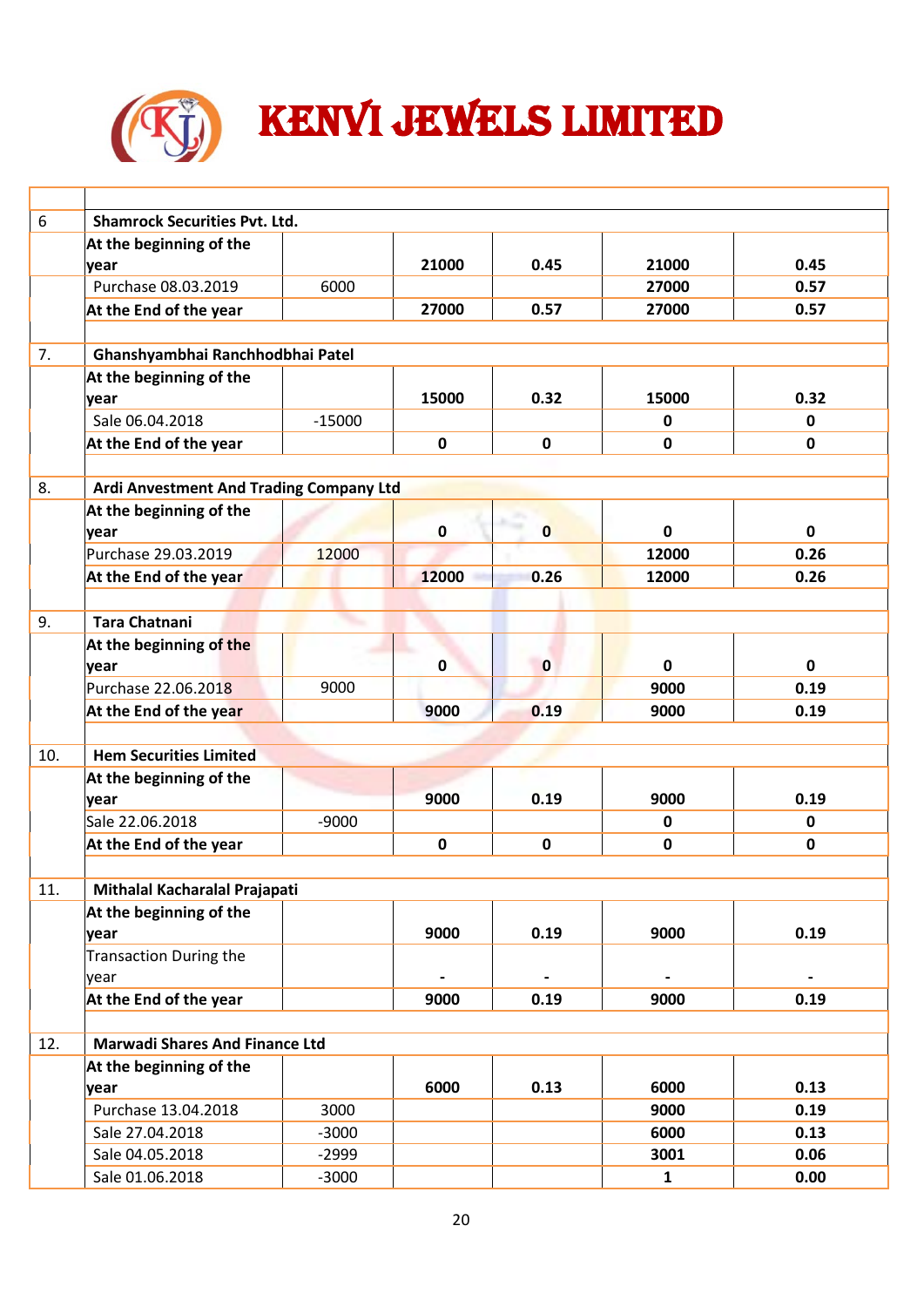

|     | Purchase 28.09.2018           | 2941    |             |             | 2942        | 0.06 |  |  |
|-----|-------------------------------|---------|-------------|-------------|-------------|------|--|--|
|     | Sale 07.12.2018               | $-2942$ |             |             | $\mathbf 0$ | 0.00 |  |  |
|     | At the End of the year        |         | $\mathbf 0$ | 0.00        | $\mathbf 0$ | 0.00 |  |  |
|     |                               |         |             |             |             |      |  |  |
| 13. | <b>Pritty Devi Sarawagi</b>   |         |             |             |             |      |  |  |
|     | At the beginning of the       |         |             |             |             |      |  |  |
|     | year                          |         | 6000        | 0.13        | 6000        | 0.13 |  |  |
|     | Sale 08.03.2019               | $-6000$ |             |             | 0.00        | 0.00 |  |  |
|     | At the End of the year        |         | 0.00        | $\mathbf 0$ | 0.00        | 0.00 |  |  |
|     |                               |         |             |             |             |      |  |  |
| 14. | Nimeshkumar Lalitkumar Shah   |         |             |             |             |      |  |  |
|     | At the beginning of the       |         |             |             |             |      |  |  |
|     | vear                          |         | 6000        | 0.13        | 6000        | 0.13 |  |  |
|     | <b>Transaction During the</b> |         |             |             |             |      |  |  |
|     | vear                          |         |             |             |             |      |  |  |
|     | At the End of the year        |         | 6000        | 0.13        | 6000        | 0.13 |  |  |
|     |                               |         |             |             |             |      |  |  |
| 15. | Lalitkumar Natvarlal Shah     |         |             |             |             |      |  |  |
|     | At the beginning of the       |         |             |             |             |      |  |  |
|     | vear                          |         | 6000        | 0.13        | 6000        | 0.13 |  |  |
|     | <b>Transaction During the</b> |         |             |             |             |      |  |  |
|     | year                          |         |             |             |             |      |  |  |
|     | At the End of the year        |         | 6000        | 0.13        | 6000        | 0.13 |  |  |
|     |                               |         |             |             |             |      |  |  |

#### *v. Shareholding of Directors and Key Managerial Personnel:*

| Sr. no | For each of the Director | <b>Shares</b> |         | Shareholding at the beginning | <b>Cumulative Shareholding during</b> |                   |  |
|--------|--------------------------|---------------|---------|-------------------------------|---------------------------------------|-------------------|--|
|        |                          |               |         | of the year                   | the year                              |                   |  |
|        |                          |               | No. of  | % of total shares             | No. of shares                         | % of total shares |  |
|        |                          |               | shares  | of the company                |                                       | of the company    |  |
| 1.     | <b>Chirag C Valani</b>   |               |         |                               |                                       |                   |  |
|        | At the beginning of the  |               | 2630600 | 55.94                         | 2630600                               | 55.94             |  |
|        | vear                     |               |         |                               |                                       |                   |  |
|        | Transfer/Allotment/ or   |               |         |                               | 2630600                               | 55.94             |  |
|        | any transaction          |               |         |                               |                                       |                   |  |
|        | At the End of the year   |               | 2630600 | 55.94                         | 2630600                               | 55.94             |  |
| 2.     | <b>Hetalben C Valani</b> |               |         |                               |                                       |                   |  |
|        | At the beginning of the  |               | 63875   | 1.36                          | 63875                                 | 1.36              |  |
|        | vear                     |               |         |                               |                                       |                   |  |
|        | Transfer/Allotment/ or   |               |         |                               | 63875                                 | 1.36              |  |
|        | any transaction          |               |         |                               |                                       |                   |  |
|        | At the End of the year   |               | 63875   | 1.36                          | 63875                                 | 1.36              |  |

**Shareholding of Directors and KMP are given on the basis of Directorship as on 31.03.2019**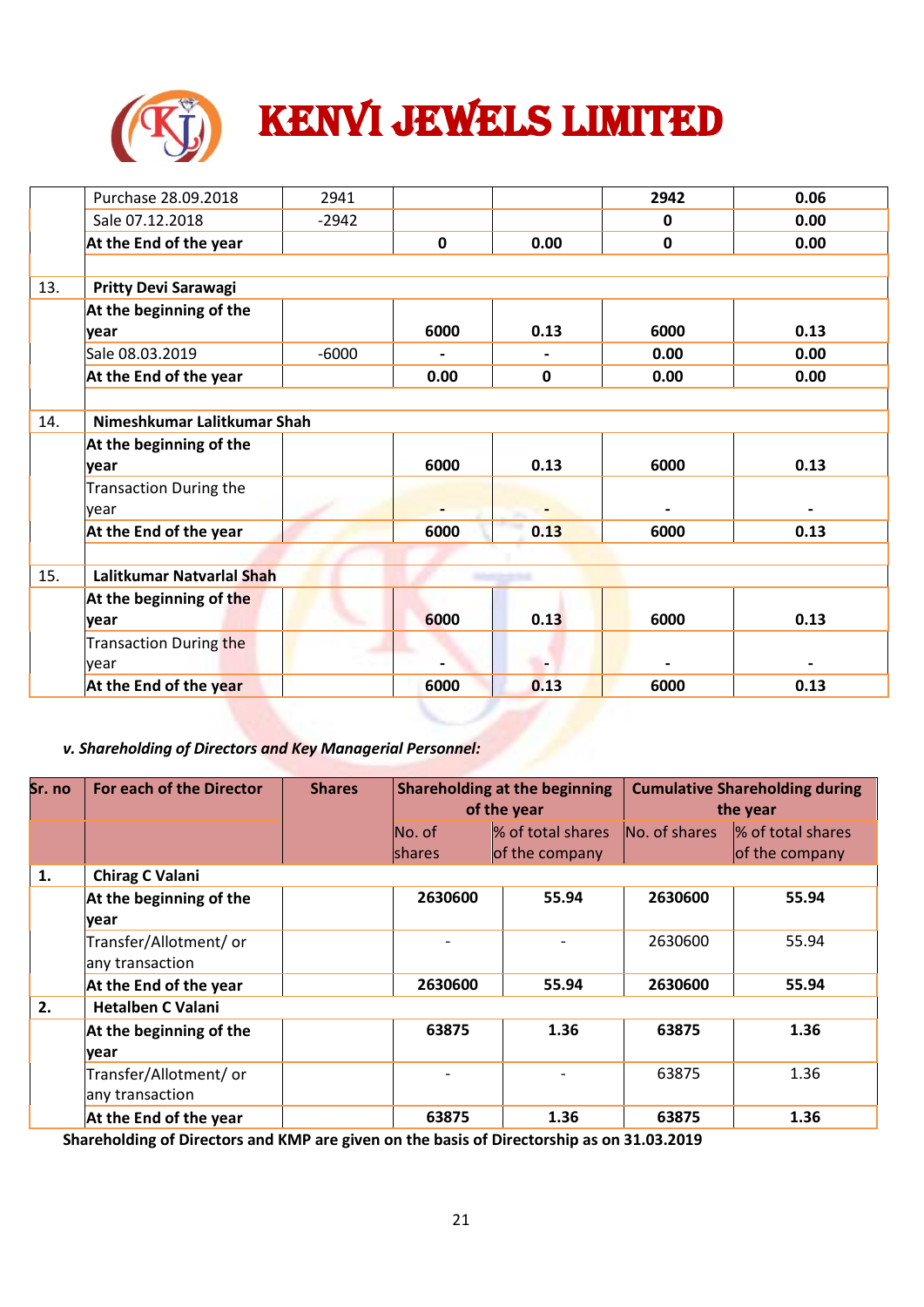

#### **INDEBTEDNESS:**

Indebtedness of the Company including interest outstanding/accrued but not due for payment

|                                    | <b>Secured Loans</b> | <b>Unsecured</b> | <b>Deposits</b> | <b>Total</b>        |
|------------------------------------|----------------------|------------------|-----------------|---------------------|
|                                    | excluding deposits   | Loans            |                 | <b>Indebtedness</b> |
| Indebtedness at the beginning of   |                      |                  |                 |                     |
| the financial year                 |                      |                  |                 |                     |
| i) Principal Amount                | 3481306              | 2763178          |                 | 6244484             |
| ii) Interest due but not paid      |                      |                  |                 |                     |
| iii) Interest accrued but not      |                      |                  |                 |                     |
| Total (i+ii+iii)                   | 3481306              | 2763178          |                 | 6244484             |
| Change in Indebtedness during the  |                      |                  |                 |                     |
| financial year                     |                      |                  |                 |                     |
| - Addition                         | 9306572              |                  |                 | 9306572             |
| - Reduction                        |                      |                  |                 |                     |
| <b>Net Change</b>                  | 9306572              |                  |                 | 9306572             |
| Indebtedness at he end of the      |                      |                  |                 |                     |
| inancial year                      |                      |                  |                 |                     |
| i) Principal Amount                | 12787878             | 2763178          |                 | 15551056            |
| ii) Interest due but not paid iii) |                      |                  |                 |                     |
| Interest accrued but not due       |                      |                  |                 |                     |
| Total (i+ii+iii)                   | 12787878             | 2763178          |                 | 15551056            |

#### *ii. REMUNERATION OF DIRECTORS AND KEY MANAGERIAL PERSONNEL:*   **A. Remuneration to Managing Director, Whole-time Directors and/or Manager**

| Sl. No.          | <b>Particulars of Remuneration</b>               | Name of MD/WTD/        |                     | <b>Total</b>  |
|------------------|--------------------------------------------------|------------------------|---------------------|---------------|
|                  |                                                  | <b>Manager</b>         |                     | <b>Amount</b> |
|                  |                                                  | <b>Chirag C Valani</b> | <b>Hetal Valani</b> |               |
| 1.               | Gross salary                                     | 360000                 | 240000              | 600000        |
|                  | (a)Salary as per provisions contained in         |                        |                     |               |
|                  | section17(1) of the Income-tax Act,              |                        |                     |               |
|                  | 1961                                             |                        |                     |               |
|                  | (b) Value of perquisites u/s                     |                        |                     |               |
|                  | 17(2) Income-tax Act,                            |                        |                     |               |
|                  | 1961                                             |                        |                     |               |
|                  | (c)Profits in lieu of salary under section 17(3) |                        |                     |               |
|                  | Income-tax Act, 1961                             |                        |                     |               |
| $\overline{2}$ . | <b>Stock Option</b>                              |                        |                     |               |
| 3.               | <b>Sweat Equity</b>                              |                        |                     |               |
| 4.               | Commission                                       |                        |                     |               |
|                  | - as % of profit                                 |                        |                     |               |
|                  | - Others, specify                                |                        |                     |               |
| 5.               | Others, please specify                           |                        |                     |               |
| 6.               | Total(A)                                         |                        |                     |               |
|                  | Ceiling as per the Act                           | 360000                 | 240000              | 600000        |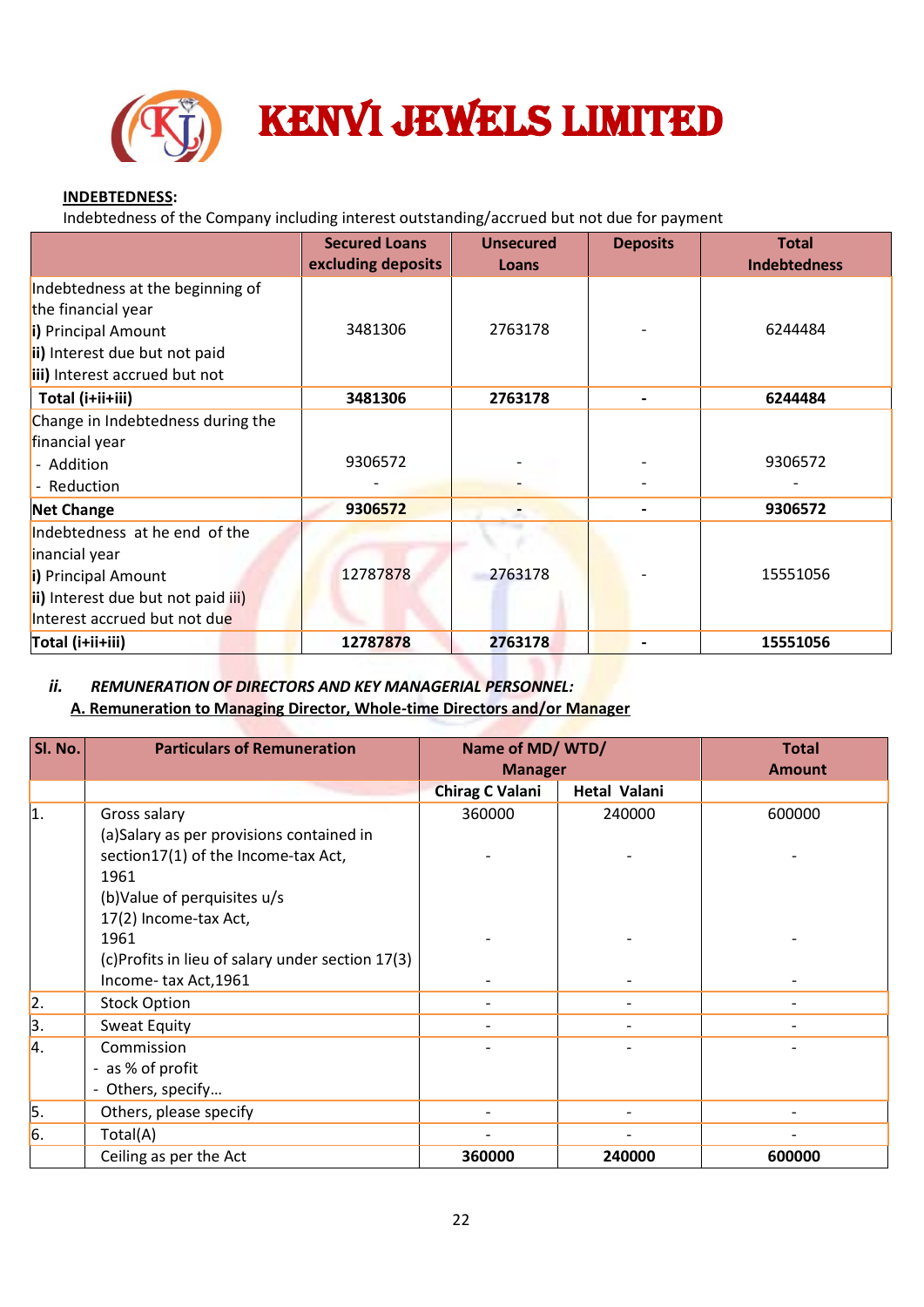

#### *B. Remuneration to other directors: N.A*

| SI. No. | <b>Particulars of Remuneration</b>   | <b>Name of Directors</b> |  | <b>Total</b><br><b>Amount</b> |
|---------|--------------------------------------|--------------------------|--|-------------------------------|
|         | <b>Independent Directors</b>         |                          |  |                               |
|         | ·Fee for attending board committee   |                          |  |                               |
|         | meetings                             |                          |  |                               |
|         | <b>Commission</b>                    |                          |  |                               |
|         | Others, please specify               |                          |  |                               |
|         | Total (1)                            |                          |  |                               |
|         | <b>Other Non-Executive Directors</b> |                          |  |                               |
|         | ·Fee for attending board committee   |                          |  |                               |
|         | meetings                             |                          |  |                               |
|         | <b>Commission</b>                    |                          |  |                               |
|         | Others, please specify               |                          |  |                               |
|         | Total(2)                             | $\overline{\phantom{a}}$ |  |                               |
|         | $Total(B)=(1+2)$                     |                          |  |                               |
|         | <b>Total Managerial Remuneration</b> |                          |  |                               |
|         | Overall Ceiling as per the Act       |                          |  |                               |
|         |                                      |                          |  |                               |

#### *C***. Remuneration to Key Managerial Personnel Other Than MD/Manager/WTD: N.A**

| SI. | <b>Particulars of</b>                                                                                                                                                                                                                             | <b>Key Managerial Personnel</b> |                          |            |       |  |  |
|-----|---------------------------------------------------------------------------------------------------------------------------------------------------------------------------------------------------------------------------------------------------|---------------------------------|--------------------------|------------|-------|--|--|
| no. | Remuneration                                                                                                                                                                                                                                      |                                 |                          |            |       |  |  |
|     |                                                                                                                                                                                                                                                   | <b>CEO</b>                      | Company<br>Secretary     | <b>CFO</b> | Total |  |  |
| 1.  | Gross salary<br>(a)Salary as per provisions<br>contained in section17(1) of the<br>Income-tax Act, 1961<br>(b) Value of perquisites u/s 17(2)<br>Income-tax Act, 1961<br>(c)Profits in lieu of salary under section<br>17(3) Income-tax Act, 1961 |                                 |                          |            |       |  |  |
| 2.  | <b>Stock Option</b>                                                                                                                                                                                                                               |                                 | $\overline{\phantom{0}}$ |            |       |  |  |
| 3.  | Sweat Equity                                                                                                                                                                                                                                      |                                 |                          |            |       |  |  |
| 4.  | Commission<br>- as% of profit<br>-others, specify                                                                                                                                                                                                 |                                 |                          |            |       |  |  |
| 5.  | Others, please specify                                                                                                                                                                                                                            |                                 |                          |            |       |  |  |
| 6.  | Total                                                                                                                                                                                                                                             |                                 |                          |            |       |  |  |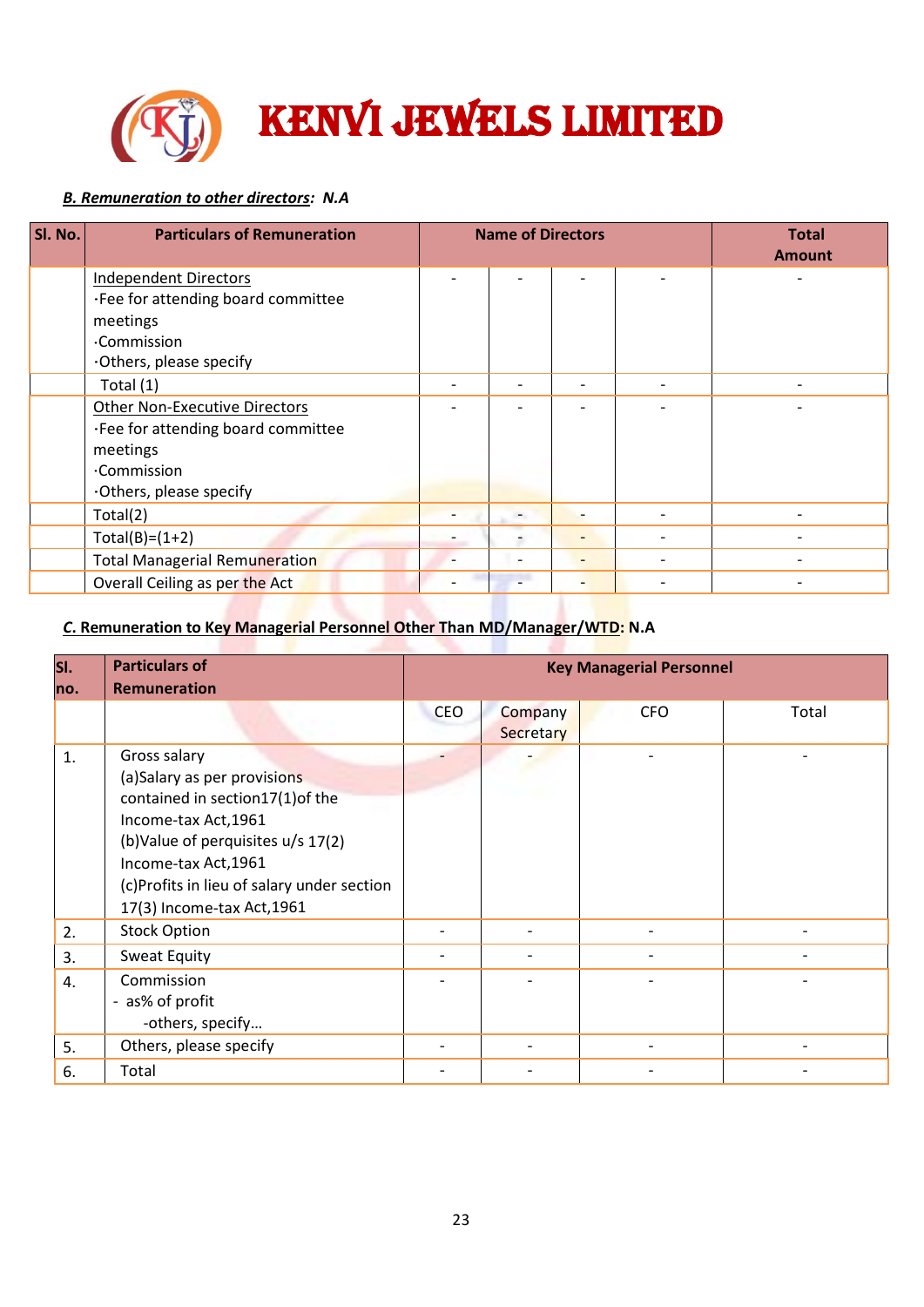

#### *iii. PENALTIES/PUNISHMENT/COMPOUNDING OF OFFENCES: NIL*

| <b>Type</b>         | <b>Section of</b><br>the<br>companies<br>Act | <b>Brief</b><br>description | Details of Penalty/<br><b>Punishment/Compounding</b><br>fees imposed | <b>Authority [RD</b><br>/NCLT/Court] | Appeal made. If<br>any(give details) |  |  |  |
|---------------------|----------------------------------------------|-----------------------------|----------------------------------------------------------------------|--------------------------------------|--------------------------------------|--|--|--|
| A. Company          |                                              |                             |                                                                      |                                      |                                      |  |  |  |
| Penalty             |                                              |                             |                                                                      |                                      |                                      |  |  |  |
| Punishment          | $\overline{\phantom{0}}$                     |                             |                                                                      |                                      |                                      |  |  |  |
| Compoundig          |                                              |                             |                                                                      |                                      |                                      |  |  |  |
| <b>B. Directors</b> |                                              |                             |                                                                      |                                      |                                      |  |  |  |
| Penalty             |                                              |                             |                                                                      |                                      |                                      |  |  |  |
| Punishment          |                                              |                             |                                                                      |                                      |                                      |  |  |  |
| Compoundig          |                                              |                             |                                                                      |                                      |                                      |  |  |  |
|                     | C. Other Officers In Default                 |                             |                                                                      |                                      |                                      |  |  |  |
| Penalty             |                                              |                             | <b>The State</b>                                                     |                                      |                                      |  |  |  |
| Punishment          |                                              |                             |                                                                      |                                      |                                      |  |  |  |
| Compoundig          |                                              |                             |                                                                      |                                      |                                      |  |  |  |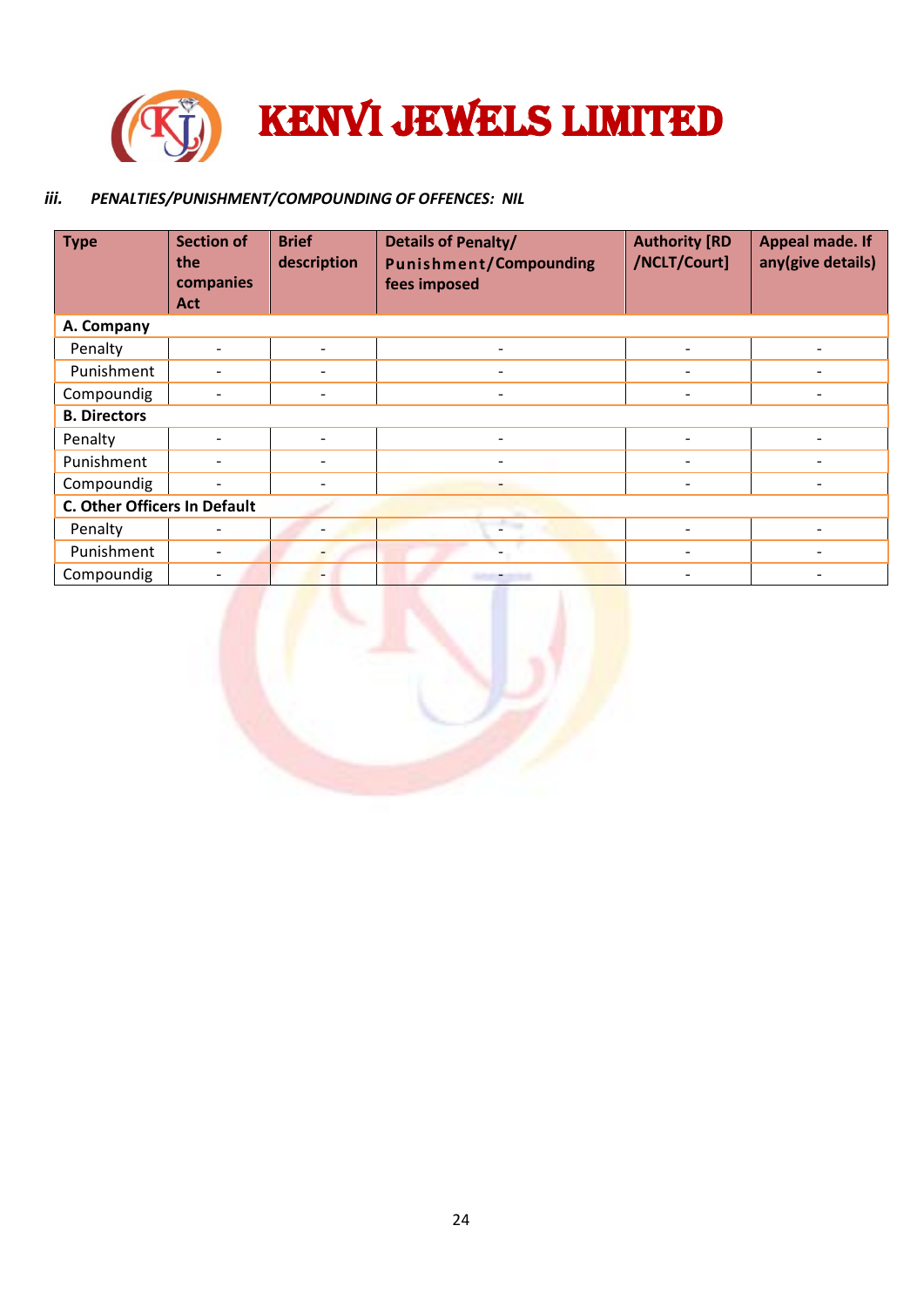

#### **Annexure – C**

#### **Policy of Nomination and Remuneration Committee of the Company**

#### **Policy for Identification Of Persons For Appointment And Removal As Director And Senior Managerial Personnel**

The Committee shall:

- 1. Identify and ascertain the honesty, reliability, qualification, expertise and experience of the person for appointment as Director or Senior Managerial Personnel and recommend the Board accordingly.
- 2. The committee must ensure itself regarding the capabilities and eligibilities of the proposed appointee(s) and must ensure that the proposed appointee shall be able to devote the required time as may be necessary.
- 3. The Committee shall be at discretion to decide whether qualification, expertise and experience possessed by the person is adequate for the proposed position.
- 4. Any other assessment as may be required must be carried out by the Committee and on being satisfied with the overall eligibility of the person, the committee shall recommend his/her appointment to the Board accordingly.
- 5. With respect to Independent Directors of the Company the committee shall additionally ensure the independence of the Director as per the applicable provisions of Companies Act, 2013 and the Rules made there under.
- 6. The Committee may recommend to the Board with the reasons recorded in writing, the removal of Director or Senior Managerial Personnel based on any disqualification that may be applicable as per the provisions of Companies Act, 2013 and the rules made there under or for any other reasons as may be justified by the Committee.

#### **TERM OF APPOINTMENT:**

The term of Appointment of Managing Director/ Whole Time Directors and Independent Directors of the Company shall be as per the provisions of the Companies Act, 2013 and the Rules made there under.

#### **RETIREMENT:**

The Managing Director/ Whole Time Directors and Independent Directors of the Company shall be subject to retirement as per the applicable provisions of Companies Act, 2013 and the Rules made there under. The Committee will be at its discretion to recommend retention of Directors even after they have attained the retirement age for the benefit of the Company subject to fulfillment of the requirements as mentioned in Companies Act, 2013.

#### **POLICY FOR EVALUATION OF PERFORMANCE OF BOARD, ITS COMMITTEES AND INDIVIDUAL DIRECTORS**

#### **1. Evaluation of performance of Board and Individual Directors:**

- a. Achievement of financial/ business targets as fixed by the Board;
- b. Proper development, management and execution of business plans;
- c. Display of leadership qualities i.e. correctly anticipating business trends and opportunities;
- d. Establishment of an effective organization structure;
- e. Participation in the Board/Committee Meetings;
- f. Integrity and maintenance of confidentiality;
- g. Any other criteria that may be considered necessary for the evaluation of the performance of the Board may be considered by the Committee.

#### **2. Evaluation of performance of Committee:**

a. Discharge of its functions and duties as per its terms of reference;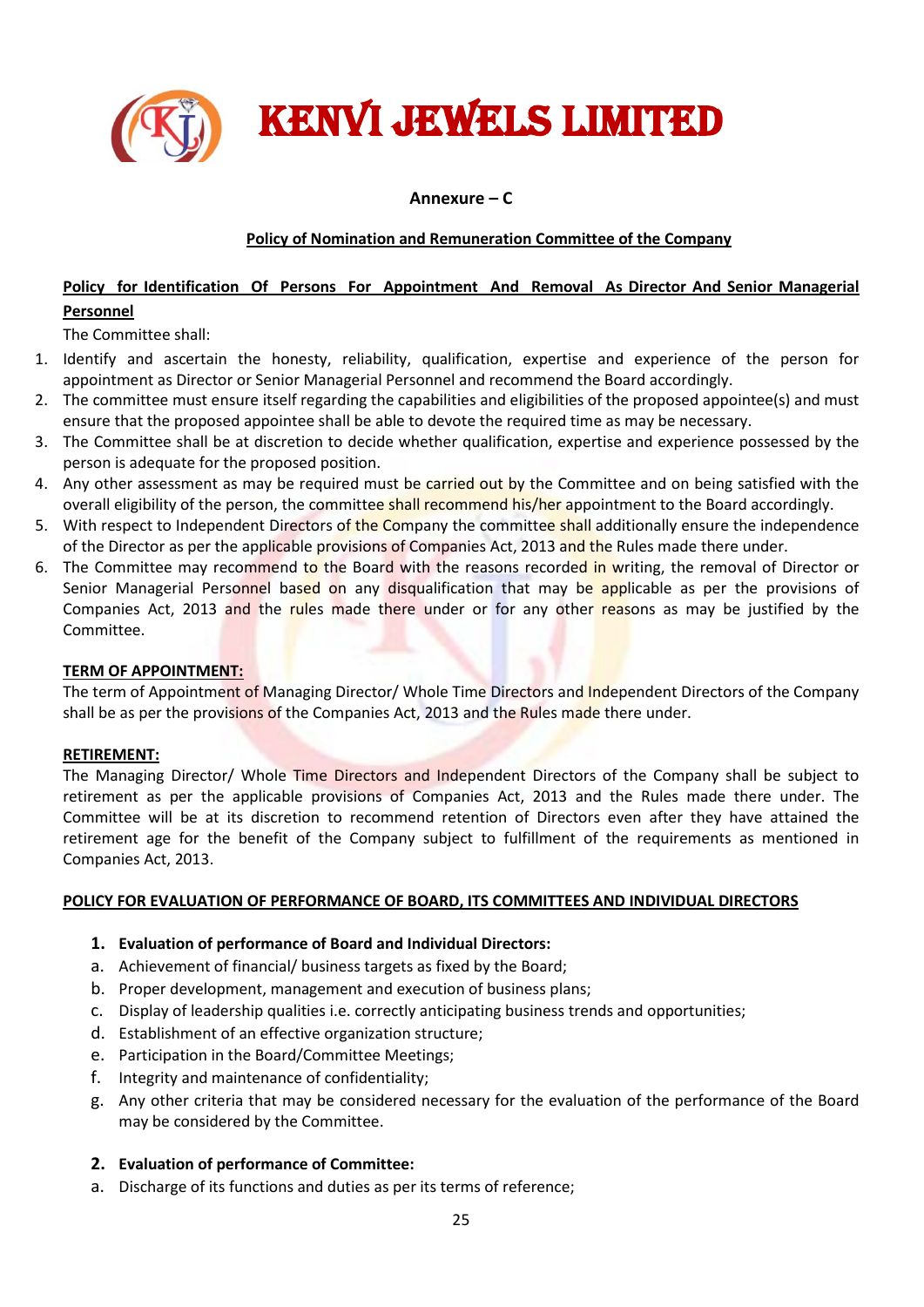

- b. Effectiveness of the suggestions and recommendations received;
- c. Conduct of its meeting and procedures followed in this regard.

#### **3. Review of the Implementation of this policy:**

The Committee shall review the implementation and compliance of this policy at least once a year.

#### **POLICY FOR REMUNERATION TO DIRECTORS AND KEY MANAGERIAL PERSONNEL**

The remuneration of the Directors and Key Managerial Personnel must be in accordance with the provisions of Companies Act, 2013 and the Rules made there under. The committee must ensure that:

The level and composition of remuneration is reasonable and sufficient to attract, retain and motivate directors of the quality required to run the company successfully.

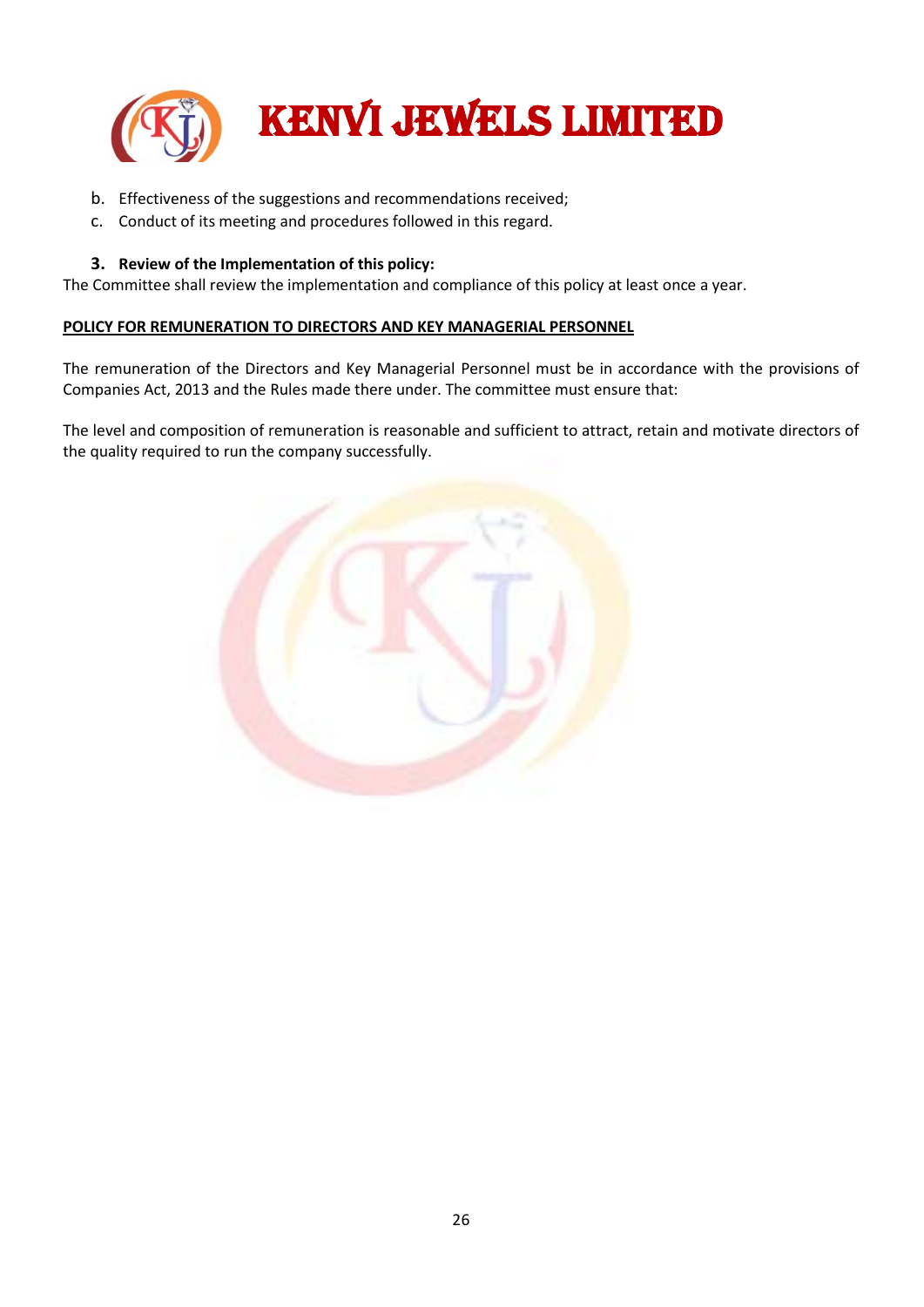

#### **Annexure – D MANAGEMENT DISCUSSION AND ANALYSIS REPORT**

#### **Business Overview**

Our Company was originally incorporated as Suvarnkrupa Ornaments Private Limited on June 24, 2013 under the Companies Act, 1956 vide certificate of incorporation issued by the Registrar of Companies, Gujarat, Dadra and Nagar Havelli. Subsequently, the name of company was changed to "Kenvi Jewels Private Limited" on August 14, 2017 under the Companies Act, 2013 pursuant to a special resolution passed by our shareholders at the EGM held on August 05, 2017 and vide certificate of incorporation issued by the Registrar of Companies, Gujarat, Dadra and Nagar Havelli. Thereafter, Our Company was converted in to a public limited company pursuant to a special resolution passed by our shareholders at the EGM held on August 17,2017 and consequently name was changed to "Kenvi Jewels Limited" (KJL) vide fresh certificate of incorporation dated August 24, 2017 issued by Registrar of Companies, Gujarat, Dadra and Nagar Havelli. The CIN of the Company is L52390GJ2013PLC075720.

We are primarily into the business of manufacturing and retailing of jewellery. Besides this, we are also into wholesaling and trading of gold jewellery. The designing of our jewellery is done in house which is manufactured at our manufacturing unit situated at Manek Chowk. Further, we also get our jewellery designed by third party designers as and when required. We sell gold jewellery made with or without studded diamonds, precious and semi-precious stones. Our product portfolio includes Wedding Jewellery, Festive Jewellery, Rings, Chain, Earrings, Ear Chain, Nose-rings/Nose pins, Waist belts, Mangalsutra, Anklet, Zuda, Toe Ring, Pendant Set/ Pendant, Bracelet and Bangles.

Our retail business is done through our showroom situated at Odhav, Ahmedabad. We sell our jewellery under the brand name of *"Suvarnakrupa"* which is well known among our customers and in the local jewellery market. We have created a diversified portfolio for our jewellery in order to cater to our customers taste, preference, choice and the ever changing trends in the jewellery designs. Our portfolio offers our customers a wide variety of traditional, Indo-western, & modern jewellery. We also customize jewellery according to the individual needs.

#### **OUR COMPETITIVE STRENGTHS:**

- $\triangleright$  Established brand name
- $\triangleright$  Quality Products
- $\triangleright$  Strategic Location of Our Showroom
- $\triangleright$  Well established relationship with our supplier
- $\triangleright$  Strong in-house designing capabilities
- $\triangleright$  Wide Range of our Jewellery
- Experience of our Promoters
- $\triangleright$  Experienced management team & efficient work force
- $\triangleright$  Strong & long-term relationship with our clients

#### **OUR BUSINESS STRATEGIES**

- $\triangleright$  Focusing on increasing same showroom sales
- $\triangleright$  Innovation in designing
- $\triangleright$  Enhancing Operating Effectiveness & efficiency
- $\triangleright$  Continue to maintain strong relation with existing customers
- $\triangleright$  Marketing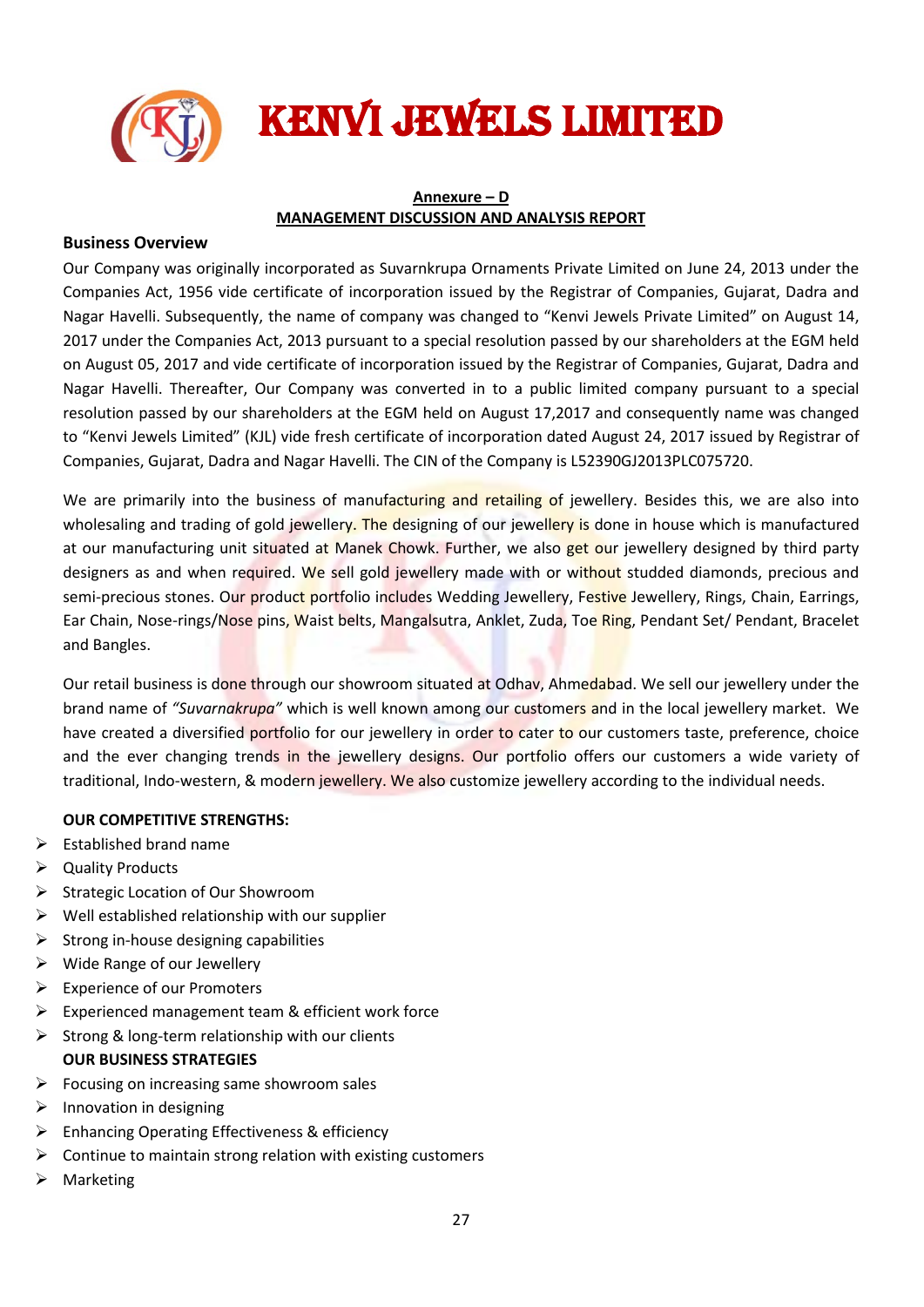

#### **OPPORTUNITIES**

Increasing middle class population is expected to drive growth in the future and is expected to lead to an increase in demand for gold. Also, India's population is increasingly becoming urbanised, which is expected to boost household income, thereby leading to higher demand for gold and other jewellery. The jewellery demand is also increasing steadily due to changes in its role from just being an item of adornment and as a store of value to a life style and fashion accessory. Rising quality awareness of customers has provided a fillip to the organized retail segment, which is banking on its 'reliability' and 'quality' to compete against the highly fragmented unorganized jewellers. The Gems and Jewellery sector is witnessing changes in consumer preferences due to adoption of western lifestyle.

The Government of India has also launched the Sovereign Gold Bond Scheme to reduce the country's reliance on physical gold imports to meet the investment demand for gold by retail investors.

#### **THREATS**

Some of the key challenges facing the retail jewellery industry are as follows: (a) Adapting to fast changing consumer preferences and buying patterns. (b) Volatility in the market prices of gold and diamonds. (c) Limited availability of high end retail space. (d) The retail jewellery is a working capital intensive business and currently there are Increasing restrictions by banks over lending in this sector.

#### **HUMAN RESOURCES AND INDUSTRIAL RELATIONS:**

The Company recognizes human resources as its biggest strength which has resulted in getting acknowledgement that the Company is the right destination where with the growth of the organization, value addition of individual employees is assured. The total number of employees as on 31st March, 2019 is 18.

#### **INTERNAL CONTROL:**

The Company has an adequate internal control system for safeguarding the assets and financial transactions of the Company. The strong internal control systems have been designed in such a way that, not only it prevent fraud and misuse of the Company`s resources but also protect shareholders interest.

The Company has an effective internal control system, which ensures that all the assets of the Company are safeguarded and protected against any loss from unauthorized use or disposition. The Company has also put in place adequate internal financial controls with reference to the financial statements commensurate with the size and nature of operations of the Company. Based on the assessment carried out by the management and the evaluation of the results of the assessment, the Board of Directors are of the opinion that the Company has adequate Internal Financial Controls systems that are operating effectively as of March 31, 2019. There were no instances of fraud which necessitates reporting in the financial statements. Further, there have been no communications from regulatory agencies concerning noncompliance with or deficiencies in financial reporting practices.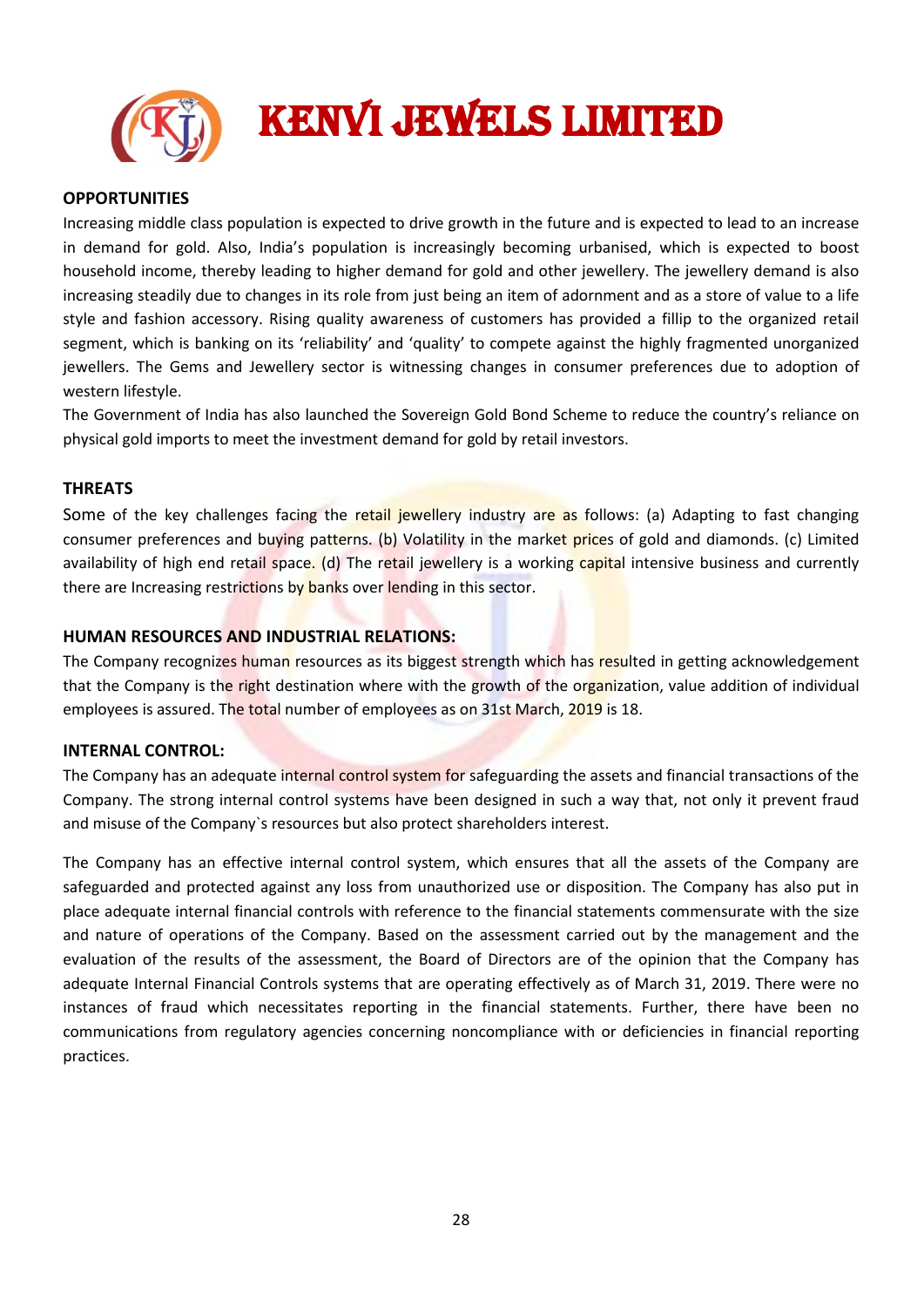

#### **Independent Auditor's Report**

#### **To the Members of Kenvi Jewels Limited.**

#### **Report on the Standalone Financial Statements**

We have audited the accompanying standalone financial statements of **Kenvi Jewels Limited.** ('the Company'), which comprise the balance sheet as at **31 March 2019**, the Statement of Profit and Loss and the Cash flow statement for the year then ended, and a summary of significant accounting policies and other explanatory information.

#### **Management's Responsibility for the Standalone Financial Statements**

The Company's Board of Directors is responsible for the matters stated in Section 134(5) of the Companies Act, 2013 ("the Act") with respect to the preparation and presentation of these standalone financial statements that give a true and fair view of the financial position, financial performance and cash flows of the Company in accordance with the accounting principles generally accepted in India, including the Accounting Standards specified under Section 133 of the Act, read with Rule 7 of the Companies (Accounts) Rules, 2014. This responsibility also includes maintenance of adequate accounting records in accordance with the provisions of the Act for safeguarding the assets of the Company and for preventing and detecting frauds and other irregularities; selection and application of appropriate accounting policies; making judgments and estimates that are reasonable and prudent; and design, implementation and maintenance of adequate internal financial controls, that were operating effectively for ensuring the accuracy and completeness of the accounting records, relevant to the preparation and presentation of the financial statements that give a true and fair view and are free from material misstatement, whether due to fraud or error.

#### **Auditor's Responsibility**

Our responsibility is to express an opinion on these standalone financial statements based on our audit.

We have taken into account the provisions of the Act, the accounting and auditing standards and matters which are required to be included in the audit report under the provisions of the Act and the Rules made there under.

We conducted our audit in accordance with the Standards on Auditing specified under Section 143(10) of the Act. Those Standards require that we comply with ethical requirements and plan and perform the audit to obtain reasonable assurance about whether the financial statements are free from material misstatement.

An audit involves performing procedures to obtain audit evidence about the amounts and the disclosures in the financial statements. The procedures selected depend on the auditor's judgment, including the assessment of the risks of material misstatement of the financial statements, whether due to fraud or error. In making those risk assessments, the auditor considers internal financial control relevant to the Company's preparation of the financial statements that give a true and fair view in order to design audit procedures that are appropriate in the circumstances.

An audit also includes evaluating the appropriateness of the accounting policies used and the reasonableness of the accounting estimates made by the Company's Directors, as well as evaluating the overall presentation of the financial statements.

We believe that the audit evidence we have obtained is sufficient and appropriate to provide a basis for our audit opinion on the standalone financial statements.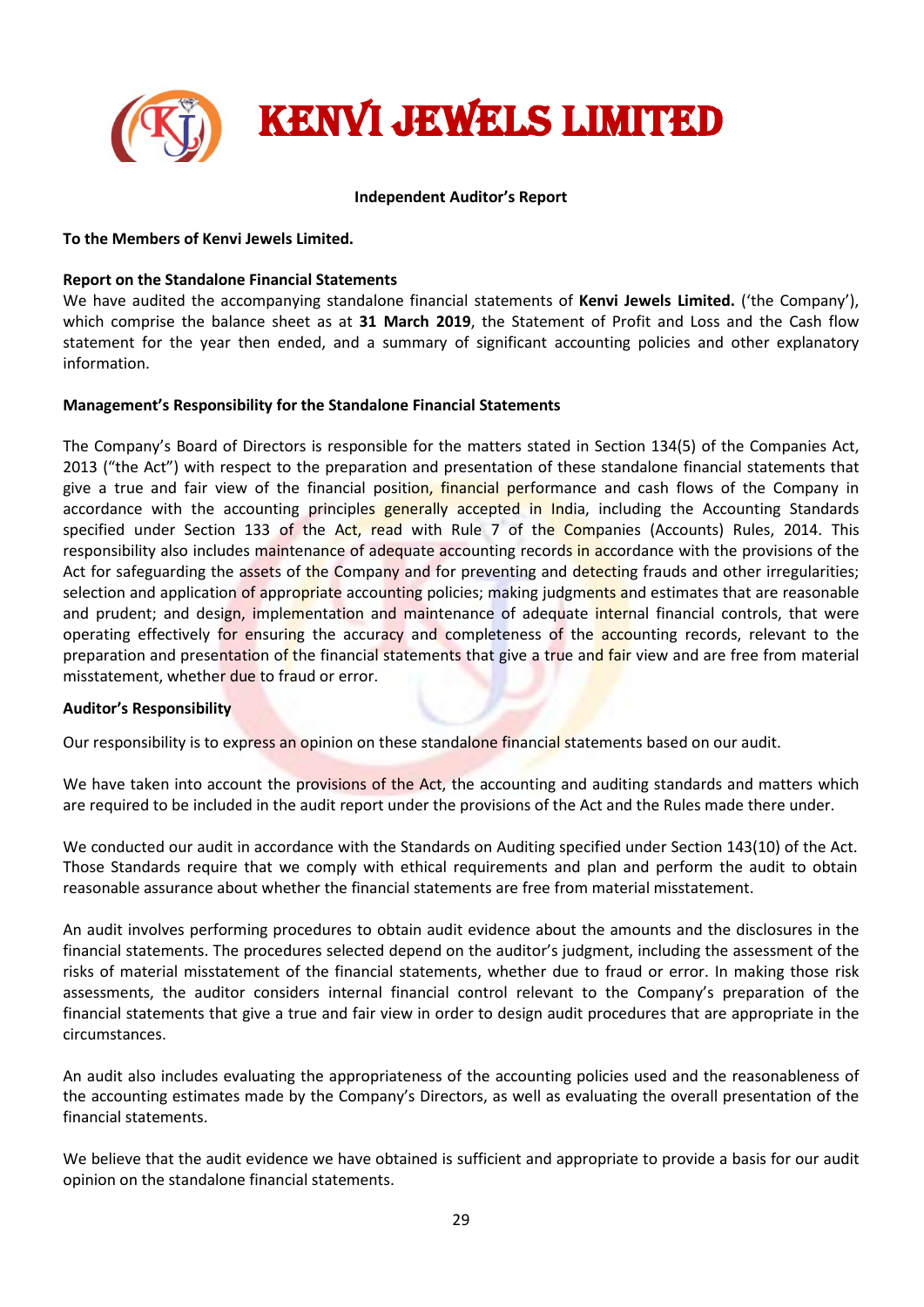

#### **Opinion**

In our opinion and to the best of our information and according to the explanations given to us, the aforesaid standalone financial statements give the information required by the Act in the manner so required and give a true and fair view in conformity with the accounting principles generally accepted in India, of the state of affairs of the Company as at 31 March 2019 and its profit and its cash flows for the year ended on that date.

#### **Report on Other Legal and Regulatory Requirements**

- 1. As required by the Companies (Auditor's Report) Order, 2016 ("the Order") issued by the Central Government of India in terms of sub-section (11) of section 143 of the Act, we have given in the **Annexure A**, a statement on the matters specified in the paragraph 3 and 4 of the order.
- 2. As required by Section 143 (3) of the Act, we report that:
- (a) We have sought and obtained all the information and explanations which to the best of our knowledge and belief were necessary for the purposes of our audit.
- (b) in our opinion proper books of account as required by law have been kept by the Company so far as it appears from our examination of those books;
- (c) the balance sheet, the statement of profit and loss and the cash flow statement dealt with by this Report are in agreement with the books of account;
- (d) in our opinion, the aforesaid standalone financial statements comply with the Accounting Standards specified under Section 133 of the Act, read with Rule 7 of the Companies (Accounts) Rules, 2014;
- (e) on the basis of the written representations received from the directors as on 31 March 2019 taken on record by the Board of Directors, none of the directors is disqualified as on 31 March 2019 from being appointed as a director in terms of Section 164 (2) of the Act;
- (f) In our opinion with respect to internal financial control, the said Para is applicable to Company and & hereby attached as **Annexure - B**
- (g) With respect to the other matters to be included in the Auditor's Report in accordance with Rule 11 of the Companies (Audit and Auditors) Rules, 2014, in our opinion and to the best of our information and according to the explanations given to us:
	- i. The Company not have any pending litigation which would impact its financial position.
	- ii. The Company did not have any long term contracts including derivative contracts for which there were any material foreseeable losses.
	- iii. There were no amounts which are required to be transferred to the investor education and protection fund by the company.

#### **For, Parth Shah and Associates Chartered Accountants**

**Sd/- Parth N. Shah Date: 30/05/2019 M No: 173468 FRN No. 144251W**

**(Partner) Place: Ahmedabad**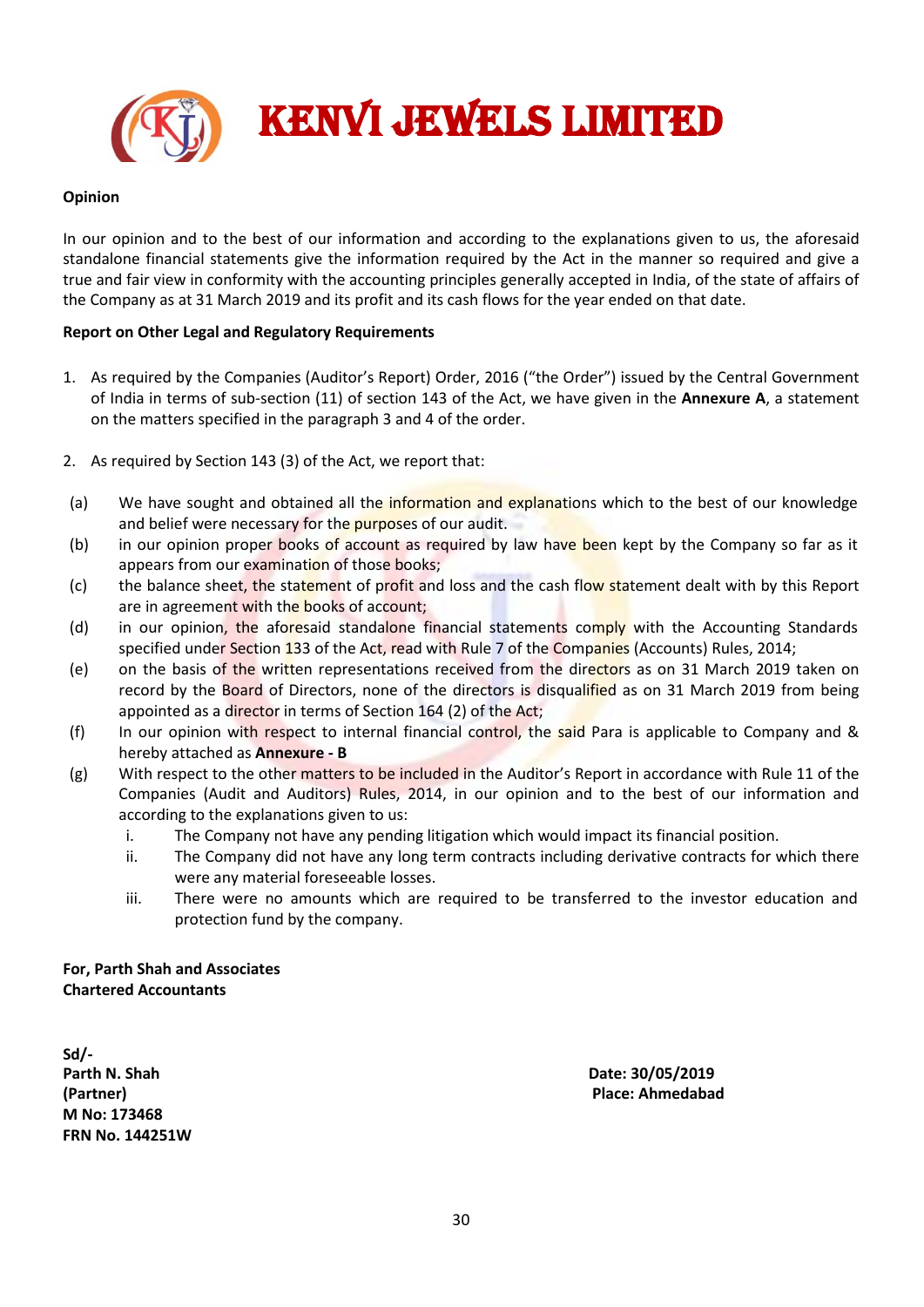

#### **"Annexure - A "to" the Auditors' Report**

The Annexure referred to in Independent Auditors' Report to the members of the Company on the standalone financial statements for the year ended 31 March 2019, we report that:

- (i) (a) The Company has maintained proper records showing full particulars, including quantitative details and situation of fixed assets
	- (b) The Company has a regular programme of physical verification of its fixed assets by which fixed assets are verified in a phased manner over a period of three years. In accordance with this programme, certain fixed assets were verified during the year and no material discrepancies were noticed on such verification. In our opinion, this periodicity of physical verification is reasonable having regard to the size of the Company and the nature of its assets.
	- (c) According to the information and explanations given to us and on the basis of our examination of the records of the Company, the title deeds of immovable properties are not held in the name of the Company. As the company has, taken immovable property on rent from the directors.
- (ii) The Company is regular in maintaining physical inventory in accordance with paragraph 3(ii) of the Order applicable to the Company.
- (iii) The Company has not granted any loans to bodies corporate covered in the register maintained under section 189 of the Companies Act, 2013 ('the Act').
- (iv) In our opinion and according to the information and explanations given to us, the Company has complied with the provisions of section 185 and 186 of the Act, with respect to the loans and investments made.
- (v) The Company has not accepted any deposits from the public.
- (vi) The Central Government has not prescribed the maintenance of cost records under section 148(1) of the Act, for any of the services rendered by the Company.
	- (a) According to the information and explanations given to us and on the basis of our examination of the records of the Company, amounts deducted/accrued in the book of account in respect of undisputed statutory dues including provident fund, income-tax, sales tax, value added tax, duty of customs, service tax, cess and other material statutory dues have been regularly deposited during the year by the company with the appropriate authorities. As explained to us, the Company did not have any dues on account of employees' state insurance and duty of excise.
	- (b) According to the information and explanations given to us, no undisputed amounts payable in respect of provident fund, income tax, sales tax, value added tax, duty of customs, service tax, cess and other material statutory dues were in arrears as at 31 March 2019 for a period of more than six months from the date they became payable.
- (vii) The Company has not taken loans or borrowings from any financial institution, banks, government or debenture holders during the year. Accordingly, paragraph 3(viii) of the Order is not applicable.
- (viii) The Company has not raised fund during year through further public offer. Accordingly, paragraph 3 (vii) of the order is not applicable.
- (ix) According to the information and explanations given to us, no material fraud by the Company or on the Company by its officers or employees has been noticed or reported during the course of our audit.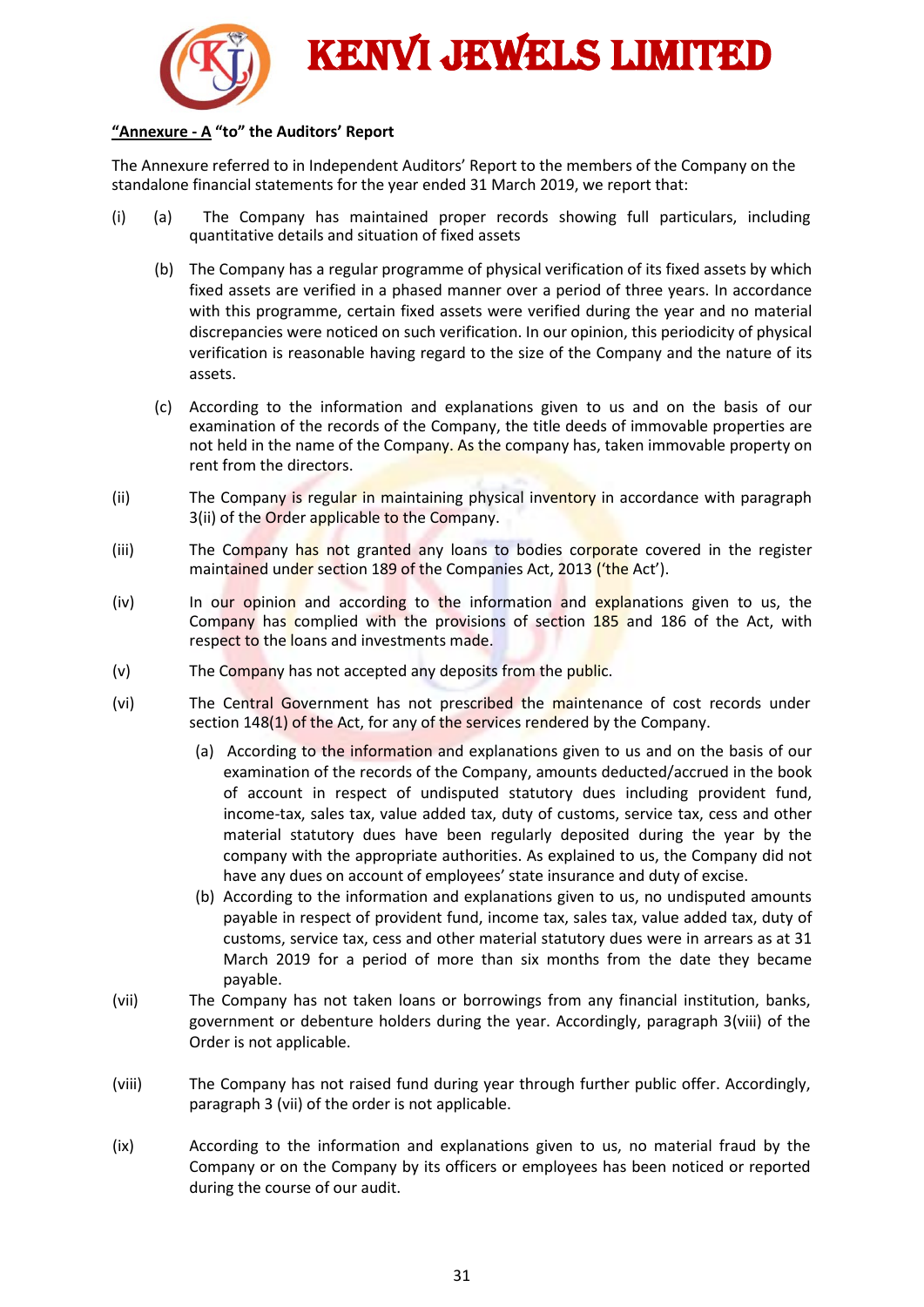

- (x) According to the information and explanations give to us and based on our examination of the records of the Company, the Company has paid/provided for managerial remuneration in accordance with the requisite approvals mandated by the provisions of section 197 read with Schedule V to the Act.
- (xi) In our opinion and according to the information and explanations given to us, the company is not a nidhi company. Accordingly, paragraph 3(xii) of the Order is not applicable.
- (xii) According to the information and explanations given to us and based on our examination of the records of the Company, transactions with the related parties are in compliance with sections 177 and 188 of the Act where applicable and details of such transactions have been disclosed in the financial statements as required by the applicable accounting standards.
- (xiii) According to the information and explanations give to us and based on our examination of the records of the Company, the Company has not made any preferential allotment or private placement of shares or fully or partly convertible debentures during the year.
- (xiv) According to the information and explanations given to us and based on our examination of the records of the Company, the Company has not entered into non-cash transactions with directors or persons connected with him. Accordingly, paragraph 3(xv) of the Order is not applicable.
- (xv) The Company is not required to be registered under section 45-IA of the Reserve Bank of India Act 1934.

**For, Parth Shah and Associates Chartered Accountants**

**Sd/-**

**M No: 173468 FRN No. 144251W**

**Parth N. Shah Date: 30/05/2019 (Partner) Place: Ahmedabad**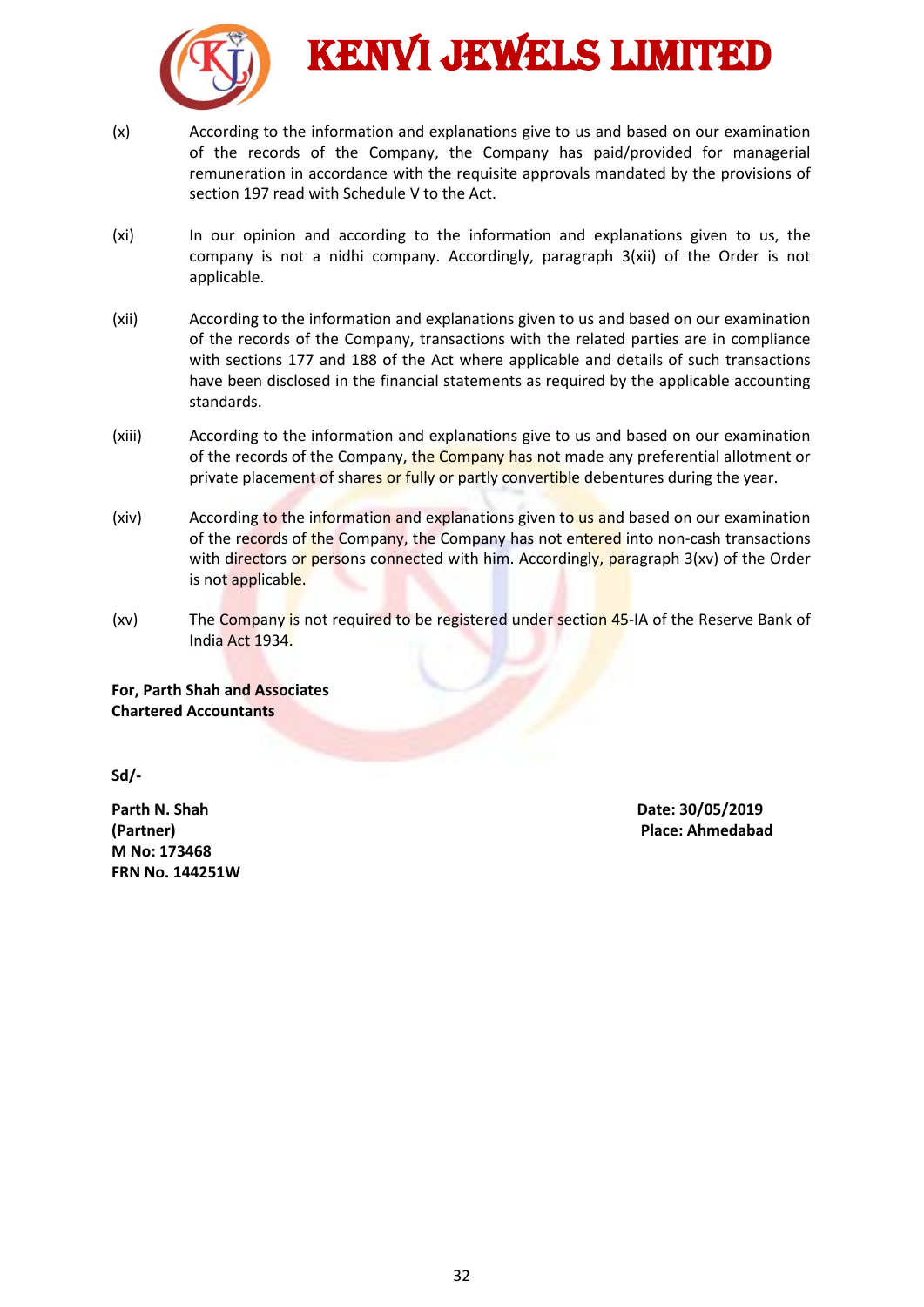

#### **Annexure B**

Report on the Internal Financial Controls under Clause (i) of sub-section 3 of Section 143 of the Companies Act, 2013 ('the Act')

We have audited the internal financial controls over financial reporting of **Kenvi Jewels Limited** ('the Company') as of 31 March 2019 in conjunction with our audit of the financial statements of the Company for the year ended on that date.

#### **Management's Responsibility for Internal Financial Controls**

The Company's management is responsible for establishing and maintaining internal financial controls based on the internal control over financial reporting criteria established by the Company considering the essential components of internal control stated in the Guidance Note on Audit of Internal Financial Controls over Financial Reporting issued by the Institute of Chartered Accountants of India ('ICAI'). These responsibilities include the design, implementation and maintenance of adequate internal financial controls that were operating effectively for ensuring the orderly and efficient conduct of its business, including adherence to the Company's policies, the safeguarding of its assets, the prevention and detection of frauds and errors, the accuracy and completeness of the accounting records, and the timely preparation of reliable financial information, as required under the Companies Act, 2013.

#### **Auditors' Responsibility**

Our responsibility is to express an opinion on the Company's internal financial controls over financial reporting based on our audit. We conducted our audit in accordance with the Guidance Note on Audit of Internal Financial Controls over Financial Reporting ('the Guidance Note') and the Standards on Auditing, issued by ICAI and deemed to be prescribed under Section 143(10) of the Companies Act, 2013, to the extent applicable to an audit of internal financial controls, both applicable to an audit of Internal Financial Controls and, both issued by the Institute of Chartered Accountants of India. Those Standards and the Guidance Note require that we comply with ethical requirements and plan and perform the audit to obtain reasonable assurance about whether adequate internal financial controls over financial reporting was established and maintained and if such controls operated effectively in all material respects.

Our audit involves performing procedures to obtain audit evidence about the adequacy of the internal financial controls system over financial reporting and their operating effectiveness. Our audit of internal financial controls over financial reporting included obtaining an understanding of internal financial controls over financial reporting, assessing the risk that a material weakness exists, and testing and evaluating the design and operating effectiveness of internal control based on the assessed risk. The procedures selected depend on the auditors' judgment, including the assessment of the risks of material misstatement of the financial statements, whether due to fraud or error.

We believe that the audit evidence we have obtained is sufficient and appropriate to provide a basis for our audit opinion on the Company's internal financial controls system over financial reporting.

#### **Meaning of Internal Financial Controls over Financial Reporting**

A company's internal financial control over financial reporting is a process designed to provide reasonable assurance regarding the reliability of financial reporting and the preparation of financial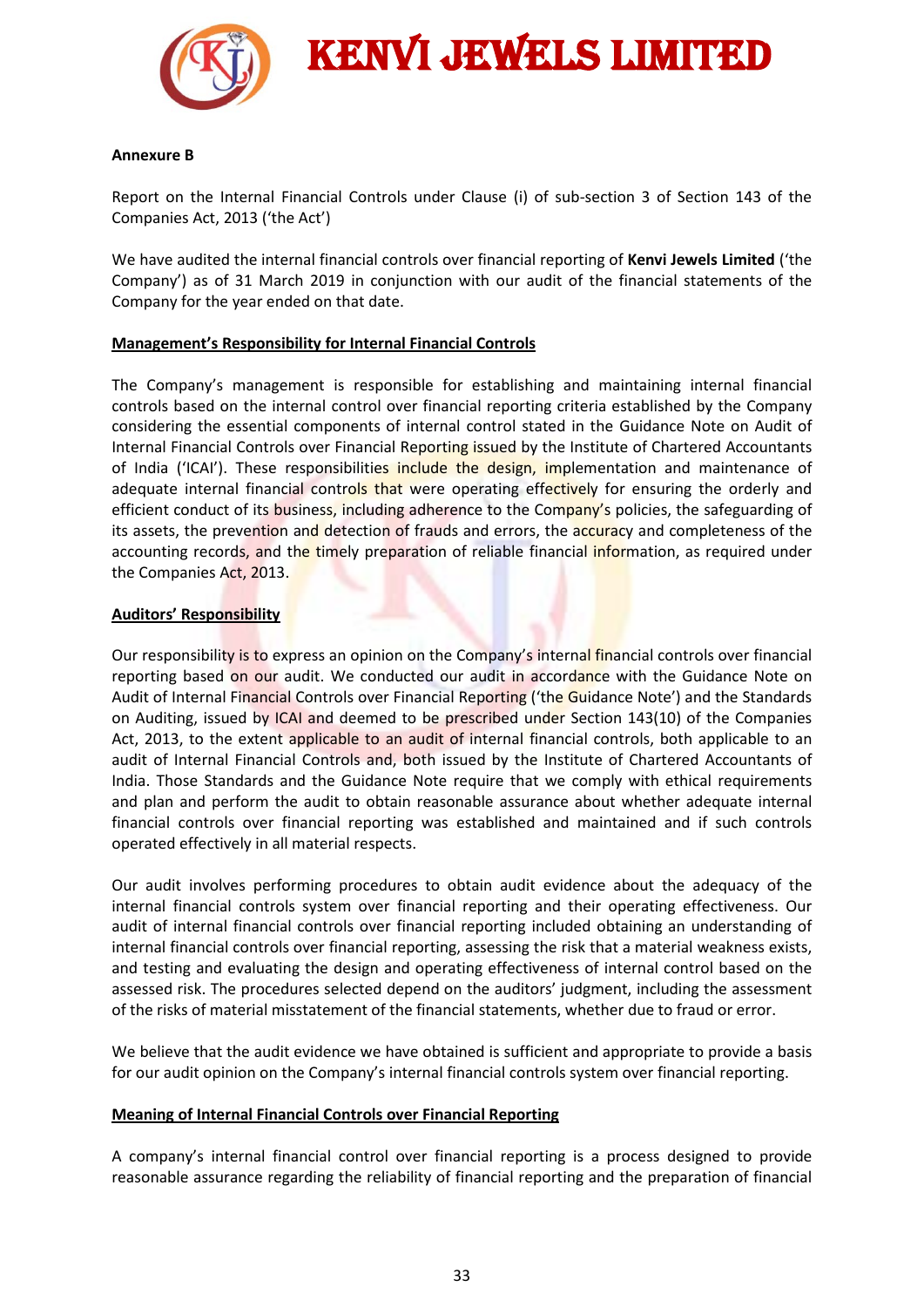

statements for external purposes in accordance with generally accepted accounting principles. A company's internal financial control over financial reporting includes those policies and procedures that (1) pertain to the maintenance of records that, in reasonable detail, accurately and fairly reflect the transactions and dispositions of the assets of the company; (2) provide reasonable assurance that transactions are recorded as necessary to permit preparation of financial statements in accordance with generally accepted accounting principles, and that receipts and expenditures of the company are being made only in accordance with authorizations of the management and directors of the company; and (3) provide reasonable assurance regarding prevention or timely detection of unauthorized acquisition, use, or disposition of the company's assets that could have a material effect on the financial statements.

#### **Inherent Limitations of Internal Financial Controls over Financial Reporting**

Because of the inherent limitations of internal financial controls over financial reporting, including the possibility of collusion or improper management override of controls, material misstatements due to error or fraud may occur and not be detected. Also, projections of any evaluation of the internal financial controls over financial reporting to future periods are subject to the risk that the internal financial control over financial reporting may become inadequate because of changes in conditions, or that the degree of compliance with the policies or procedures may deteriorate.

#### **Opinion**

In our opinion, the Company has, in all material respects, an adequate internal financial controls system over financial reporting and such internal financial controls over financial reporting were operating effectively as at 31 March 2019, based on the internal control over financial reporting criteria established by the Company considering the essential components of internal control stated in the Guidance Note on Audit of Internal Financial Controls Over Financial Reporting issued by the Institute of Chartered Accountants of India.

**For, Parth Shah and Associates Chartered Accountants**

**Sd/-**

**M No: 173468 FRN No. 144251W**

Parth N. Shah **Date: 30/05/2019 (Partner) Place: Ahmedabad**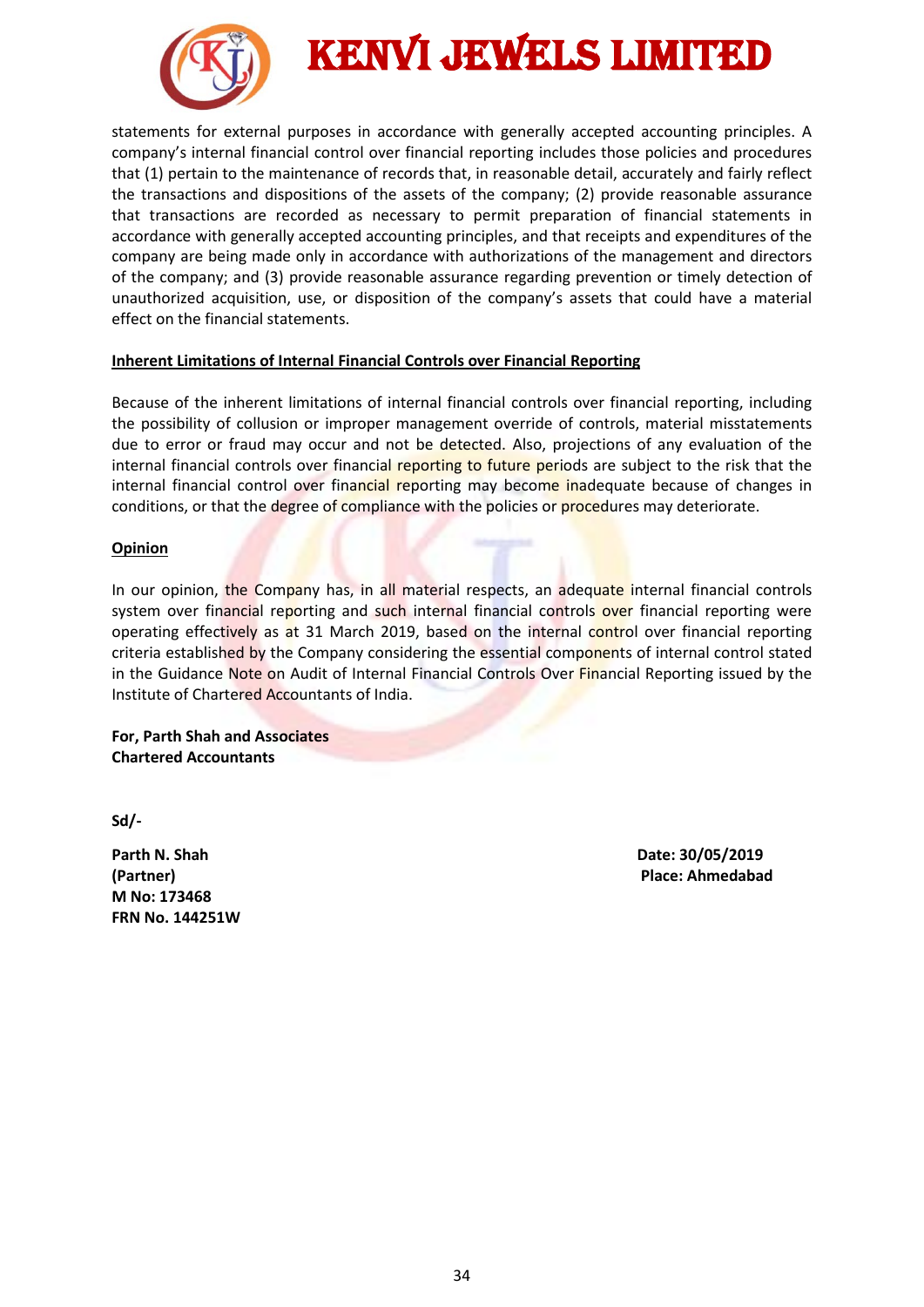

#### **KENVI JEWELS LIMITED (FORMERLY KNOWN AS SUVARNKRUPA ORNAMENTS PRIVATE LIMITED) BALANCE SHEET AS AT 31st MARCH, 2019**

| <b>Particulars</b>                                                                         | <b>Note</b>    | 2019                    | 2018                        |
|--------------------------------------------------------------------------------------------|----------------|-------------------------|-----------------------------|
|                                                                                            | No.            | $($ In Rs. $)$          | $($ In Rs. $)$              |
| <b>I. EQUITY AND LIABILITIES</b>                                                           |                |                         |                             |
| (1) Shareholder's Funds                                                                    |                |                         |                             |
|                                                                                            |                |                         |                             |
| (a) Share Capital                                                                          | $\mathbf{1}$   | 4,70,25,000             | 4,70,25,000                 |
| (b) Reserves and Surplus                                                                   | $\overline{2}$ | 7,53,58,678             | 7,43,94,049                 |
| (c) Money received against share warrants                                                  |                |                         |                             |
| (2) Share Application money pending allotment                                              |                |                         |                             |
| (3) Non-Current Liabilities                                                                |                |                         |                             |
| (a) Long-Term Borrowings                                                                   | 3              | 27,63,178               | 27,63,178                   |
| (b) Deferred Tax Liabilities (Net)                                                         |                |                         |                             |
| (c) Other Long Term Liabilities                                                            |                |                         |                             |
| (d) Long Term Provisions                                                                   |                |                         |                             |
| (4) Current Liabilities                                                                    |                |                         |                             |
| (a) Short-Term Borrowings                                                                  | 4              | 1,27,87,878             | 34,81,306                   |
| (b) Trade Payables                                                                         | 5              | 5,84,092                | 45,71,224                   |
| (c) Other Current Liabilities                                                              | 6              | 50,45,894               | 55,54,000                   |
| (d) Short-Term Provisions                                                                  | 7              | 7,43,147                | 6,03,602                    |
| <b>Total Equity &amp; Liabilities</b>                                                      |                | 14,43,07,867            | 13,83,92,359                |
| <b>II.ASSETS</b>                                                                           |                |                         |                             |
| (1) Non-Current Assets                                                                     |                |                         |                             |
| (a) Fixed Assets                                                                           |                |                         |                             |
| (i) Property, Plant and Equipment                                                          | 8              | 25,82,466               | 17,55,635                   |
| (ii) Intangible Assets                                                                     |                |                         |                             |
| (iii) Capital work in progress                                                             |                |                         |                             |
| (b) Non-current investments                                                                |                |                         |                             |
| (c) Deferred tax assets (net)                                                              |                | 1,10,542                | 27,665                      |
| (d) Long term loans and advances                                                           |                |                         |                             |
| (e) Other non-current assets                                                               |                |                         |                             |
| (2) Current Assets                                                                         |                |                         |                             |
| (a) Current investments                                                                    |                |                         |                             |
| (b) Inventories                                                                            |                | 10,50,13,762            | 3,82,96,613                 |
| (c) Trade receivables                                                                      | 9              | 2,24,55,588             | 7,76,22,390                 |
| (d) Cash and cash equivalents                                                              | 10             | 4,24,204                | 57,04,944                   |
| (e) Short-term loans and advances                                                          | 11             | 90,95,224               | 1,13,45,782                 |
| (f) Other current assets                                                                   | 12             | 46,26,081               | 36,39,330                   |
| <b>Total Assets</b>                                                                        |                | 14,43,07,867            | 13,83,92,359                |
| <b>NOTES TO ACCOUNTS</b>                                                                   | 20             |                         |                             |
| Notes referred to above and notes attached there to form an integral part of Balance Sheet |                |                         |                             |
| This is the Balance Sheet referred to in our Report of even date.                          |                |                         |                             |
| For, PARTH SHAH AND ASSOCIATES                                                             |                |                         | <b>KENVI JEWELS LIMITED</b> |
| <b>CHARTERED ACCOUNTANTS</b>                                                               |                |                         |                             |
| Firm Regi. No.: 144251W                                                                    |                |                         |                             |
|                                                                                            |                | $Sd$ .                  | $Sd$ .                      |
| $Sd$ .                                                                                     |                |                         |                             |
| PARTH N. SHAH                                                                              |                | (DIRECTOR)              | (DIRECTOR)                  |
| (Proprietor) Membership No.: 173468                                                        |                | <b>PLACE: AHMEDABAD</b> | DATE: 30/05/2019            |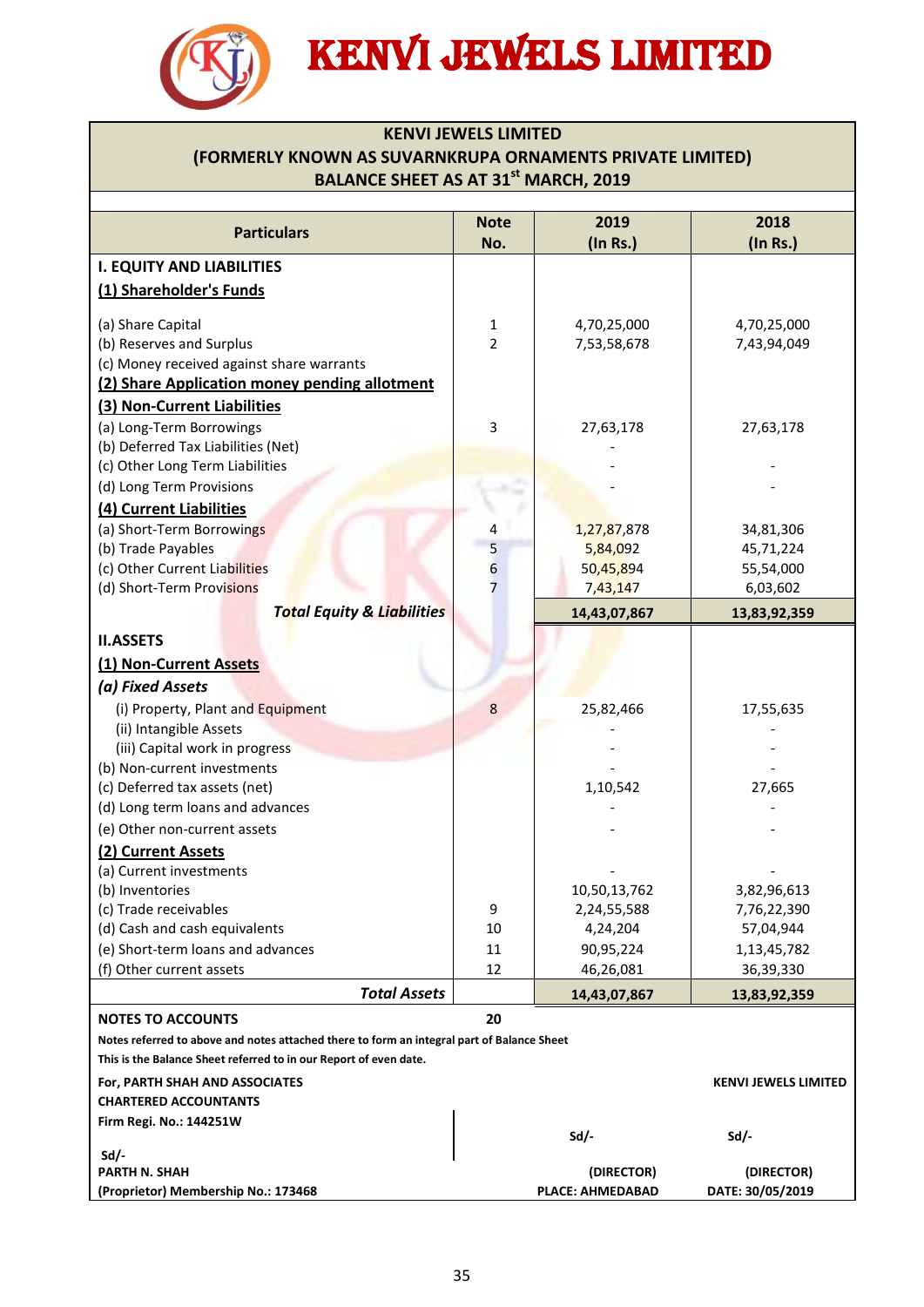

| PROFIT & LOSS STATEMENT FOR THE PERIOD ENDED ON 31st MARCH, 2019 |                                                                                                          |              |                |                             |  |  |
|------------------------------------------------------------------|----------------------------------------------------------------------------------------------------------|--------------|----------------|-----------------------------|--|--|
|                                                                  |                                                                                                          | <b>Note</b>  | 2019           | 2018                        |  |  |
| Sr. No                                                           | <b>Particulars</b>                                                                                       | No.          | $($ In Rs. $)$ | $($ In Rs. $)$              |  |  |
| $\mathbf{I}$                                                     | Revenue from operations                                                                                  | 13           | 30,85,17,416   | 17,63,39,493                |  |  |
| $\mathbf{u}$                                                     | Other Income                                                                                             |              | 30,434         |                             |  |  |
| Ш                                                                | III. Total Revenue (I +II)                                                                               |              | 30,85,47,850   | 17,63,39,493                |  |  |
| IV                                                               | <b>Expenses:</b>                                                                                         |              |                |                             |  |  |
|                                                                  | Cost of materials consumed                                                                               | 14           | 36,59,99,328   | 19, 18, 13, 576             |  |  |
|                                                                  | Changes in inventories of finished goods, work-in-                                                       |              |                |                             |  |  |
|                                                                  | progress and Stock-in-Trade                                                                              | 15           | (6,67,17,149)  | (1,95,63,235)               |  |  |
|                                                                  | <b>Employee Benefit Expense</b>                                                                          | 16           | 31,78,195      | 13,52,841                   |  |  |
|                                                                  | <b>Financial Costs</b>                                                                                   | 17           | 3,84,794       | 5,42,466                    |  |  |
|                                                                  | Depreciation and Amortization Expense                                                                    | 18           | 11,05,416      | 2,65,614                    |  |  |
|                                                                  | <b>Other Administrative Expenses</b>                                                                     | 19           | 34,19,369      | 7,90,960                    |  |  |
|                                                                  | <b>Total Expenses (IV)</b>                                                                               |              | 30,73,69,953   | 17,52,02,222                |  |  |
|                                                                  | Profit before exceptional and extraordinary items                                                        |              |                |                             |  |  |
| v                                                                | and tax                                                                                                  | $(III - IV)$ | 11,77,897      | 11,37,271                   |  |  |
| VI                                                               | <b>Exceptional Items</b>                                                                                 |              |                |                             |  |  |
| VII                                                              | Profit before extraordinary items and tax (V - VI)                                                       |              | 11,77,897      | 11,37,271                   |  |  |
| VIII                                                             | <b>Extraordinary Items</b>                                                                               |              |                |                             |  |  |
| IX                                                               | Profit before tax (VII - VIII)                                                                           |              | 11,77,897      | 11,37,271                   |  |  |
| X                                                                | <u>Tax expense:</u>                                                                                      |              |                |                             |  |  |
|                                                                  | (1) Current tax                                                                                          |              | 3,89,000       | 2,92,850                    |  |  |
|                                                                  | (2) Defferd tax                                                                                          |              | (82, 877)      | (8, 577)                    |  |  |
|                                                                  | Profit(Loss) from the perid from continuing                                                              |              |                |                             |  |  |
| XI                                                               | operations                                                                                               | $(IX-X)$     | 8,71,774       | 8,52,998                    |  |  |
| XII                                                              | Profit/(Loss) from discontinuing operations                                                              |              |                |                             |  |  |
| XIII                                                             | Tax expense of discounting operations                                                                    |              |                |                             |  |  |
|                                                                  | Profit/(Loss) from Discontinuing operations (XII -                                                       |              |                |                             |  |  |
| XIV                                                              | XIII)                                                                                                    |              |                |                             |  |  |
|                                                                  |                                                                                                          |              |                |                             |  |  |
| XV                                                               | Profit/(Loss) for the period (XI + XIV)                                                                  |              | 8,71,774       | 8,52,998                    |  |  |
|                                                                  | Add:- Transfer from reserve                                                                              |              |                |                             |  |  |
|                                                                  | Less: Proposed Dividend                                                                                  |              |                |                             |  |  |
|                                                                  | Less: Tax on Dividend                                                                                    |              |                |                             |  |  |
|                                                                  | <b>Balance Carried Forward to Balance Sheet</b>                                                          |              | 8,71,774       | 8,52,998                    |  |  |
| XVI                                                              | Earning per equity share:                                                                                |              |                |                             |  |  |
|                                                                  | (1) Basic                                                                                                |              | 0.18           | 0.18                        |  |  |
|                                                                  | (2) Diluted                                                                                              |              | 0.18           | 0.18                        |  |  |
|                                                                  | <b>NOTES TO ACCOUNTS</b>                                                                                 | 20           |                |                             |  |  |
|                                                                  | Schedules referred to above and notes attached there to form an integral part of Profit & Loss Statement |              |                |                             |  |  |
|                                                                  | This is the Profit & Loss Statement referred to in our Report of even date.                              |              |                |                             |  |  |
|                                                                  | For, PARTH SHAH AND ASSOCIATES                                                                           |              |                | <b>KENVI JEWELS LIMITED</b> |  |  |
|                                                                  | <b>CHARTERED ACCOUNTANTS</b>                                                                             |              |                |                             |  |  |
|                                                                  |                                                                                                          |              |                |                             |  |  |
|                                                                  | Firm Regi. No.: 144251W                                                                                  |              | $Sd$ /-        | $Sd$ .                      |  |  |
| $Sd$ .                                                           |                                                                                                          |              | (DIRECTOR)     | (DIRECTOR)                  |  |  |
| <b>PARTH N. SHAH</b>                                             |                                                                                                          |              |                |                             |  |  |
| (Proprietor)                                                     |                                                                                                          |              |                | <b>PLACE: AHMEDABAD</b>     |  |  |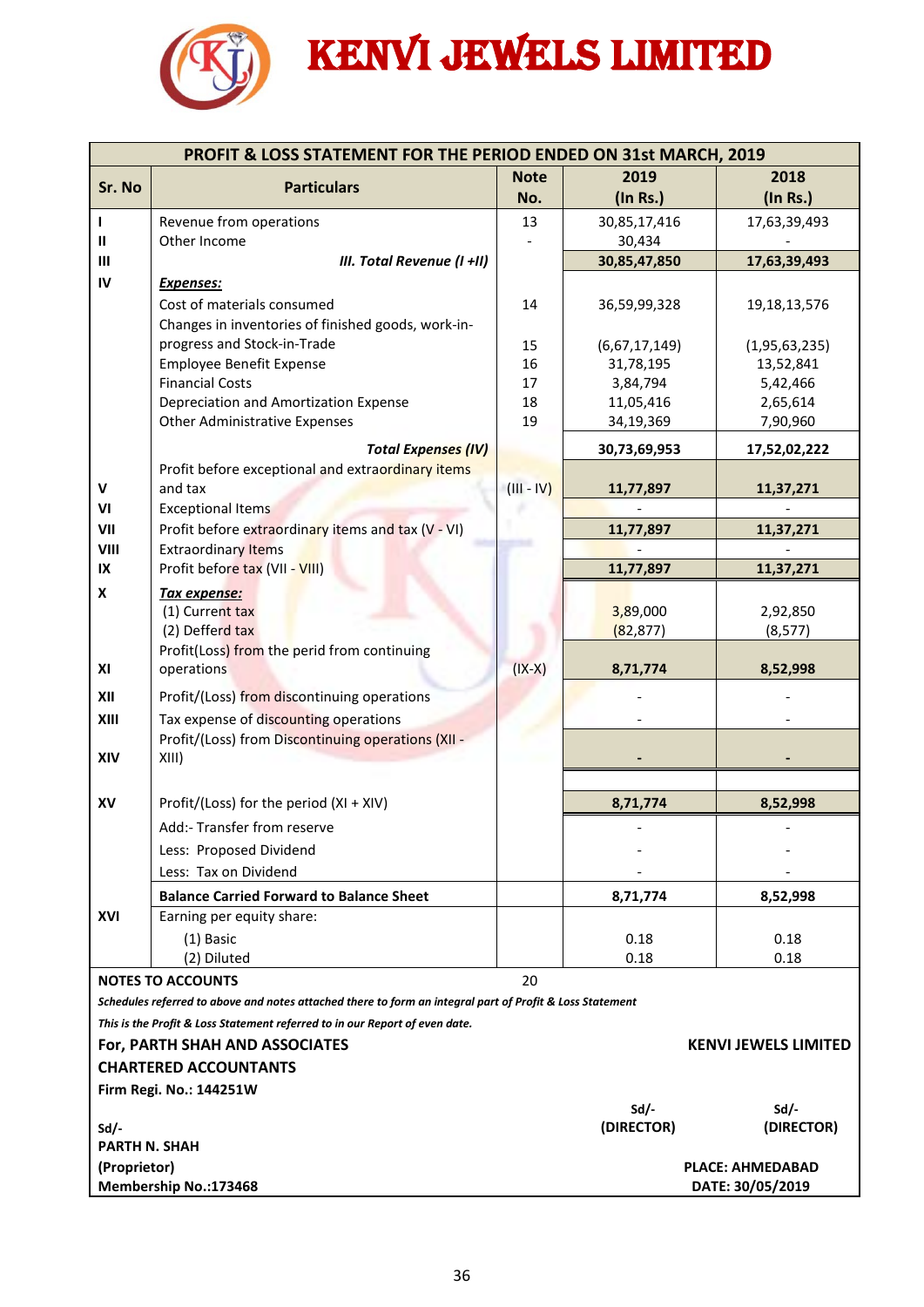

| KENVI JEWELS LIMITED (FORMERLY KNOWN AS SUVARNKRUPA ORNAMENTS PRIVATE LIMITED)                              |                       |                       |  |  |  |  |
|-------------------------------------------------------------------------------------------------------------|-----------------------|-----------------------|--|--|--|--|
| CASH FLOW STATEMENT FOR THE YEAR ENDED 31 MARCH, 2019                                                       |                       |                       |  |  |  |  |
| <b>PARTICULARS</b>                                                                                          | AS AT 31.03.19<br>Rs. | AS AT 31.03.18<br>Rs. |  |  |  |  |
| A. Cash Flow from Operating Activity                                                                        |                       |                       |  |  |  |  |
| Profit before Taxation and Extra Ordinary Items                                                             | 11,77,897             | 11,37,271             |  |  |  |  |
| Add: Non Cash & Non Operating Expenses                                                                      |                       |                       |  |  |  |  |
| Depreciation                                                                                                | 6,55,416              | 2,65,614              |  |  |  |  |
| <b>Interest Expenses</b>                                                                                    | 3,84,794              | 5,42,466              |  |  |  |  |
| Preliminary Expenses Write Off                                                                              |                       |                       |  |  |  |  |
| <b>Operating Profit before Working Capital Changes</b>                                                      | 22,18,107             | 19,45,351             |  |  |  |  |
| Adjustment for;                                                                                             |                       |                       |  |  |  |  |
| (Increase) / Decrease in Inventory                                                                          | (6, 67, 17, 149)      | (1,95,63,235)         |  |  |  |  |
| (Increase) / Decrease in Debtors                                                                            | 5,51,66,802           | 7,51,76,377           |  |  |  |  |
| (Increase) / Decrease in Other Current Assets                                                               | (9,86,751)            | 36,09,330             |  |  |  |  |
| (Increase) / Decrease in Loans & Advances                                                                   | 22,50,558             | 1,13,45,782           |  |  |  |  |
| Increase / (Decrease) in Current Liabilities & Provisions                                                   | (43, 55, 693)         | (1, 13, 83, 694)      |  |  |  |  |
| (Increase) / Decrease in Creditors                                                                          |                       |                       |  |  |  |  |
| Cash Generated from Operation                                                                               | (1, 24, 24, 126)      | 6,11,29,911           |  |  |  |  |
| <b>Taxes Paid</b>                                                                                           | 2,96,148              |                       |  |  |  |  |
| <b>Net Cash Flow from Operating Activities</b>                                                              | (1, 27, 20, 274)      | 6,11,29,911           |  |  |  |  |
|                                                                                                             |                       |                       |  |  |  |  |
| <b>B. Cash Flow from Investing Activity</b>                                                                 |                       |                       |  |  |  |  |
| (Increase) / Decrease in Fixed Assets (net)                                                                 | <u>(14,82,244)</u>    | (2,65,614)            |  |  |  |  |
| (Increase) / Decrease in Investments & Accured Interest Thereon                                             |                       |                       |  |  |  |  |
| <b>Net Cash Flow from Investing Activities</b>                                                              | (14, 82, 244)         | (2,65,614)            |  |  |  |  |
|                                                                                                             |                       |                       |  |  |  |  |
| <b>C. Cash Flow from Financing Activity</b>                                                                 |                       |                       |  |  |  |  |
| Proceeds from Issue of Shares                                                                               | $\overline{a}$        | (5,07,68,233)         |  |  |  |  |
| Increase / (Decrease) in Long term Borrowings                                                               | 93,06,572             | (51, 54, 218)         |  |  |  |  |
| <b>Interest Expenses</b>                                                                                    | (3, 84, 794)          | 5,42,466              |  |  |  |  |
| <b>Net Cash Flow from Financing Activities</b>                                                              | 89,21,778             | (5,53,79,985)         |  |  |  |  |
| Net Increase / (Decrease) in Cash & Cash Equivalents                                                        | (52, 80, 740)         | 54,84,312             |  |  |  |  |
| Opening Balance of Cash & Cash Equivalents                                                                  | 57,04,944             | 2,20,632              |  |  |  |  |
| Closing Balance of Cash & Cash Equivalents                                                                  | 4,24,204              | 57,04,944             |  |  |  |  |
| Net Increase / (Decrease) in Cash & Cash Equivalents                                                        | (52, 80, 740)         | 54,84,312             |  |  |  |  |
| <b>NOTES:</b>                                                                                               |                       |                       |  |  |  |  |
| 1. The above Cash Flow Statement has been prepared under the "Indirect Method" as set out in the Accounting |                       |                       |  |  |  |  |

*1. The above Cash Flow Statement has been prepared under the "Indirect Method" as set out in the Accounting Standard-3 . "Cash Flow Statement" issued by ICAI.*

*2. The previous year figures have been regrouped/restated wherever necessary to confirm to this year's classification.*

**For, PARTH SHAH AND ASSOCIATES KENVI JEWELS LIMITED CHARTERED ACCOUNTANTS Firm Regi.No.:144251W**

**Membership No.:173468 DATE:30/05/2019**

**Sd/- Sd/- Sd/- PARTH N. SHAH (Director) (Director) (Proprietor) PLACE:AHMEDABAD**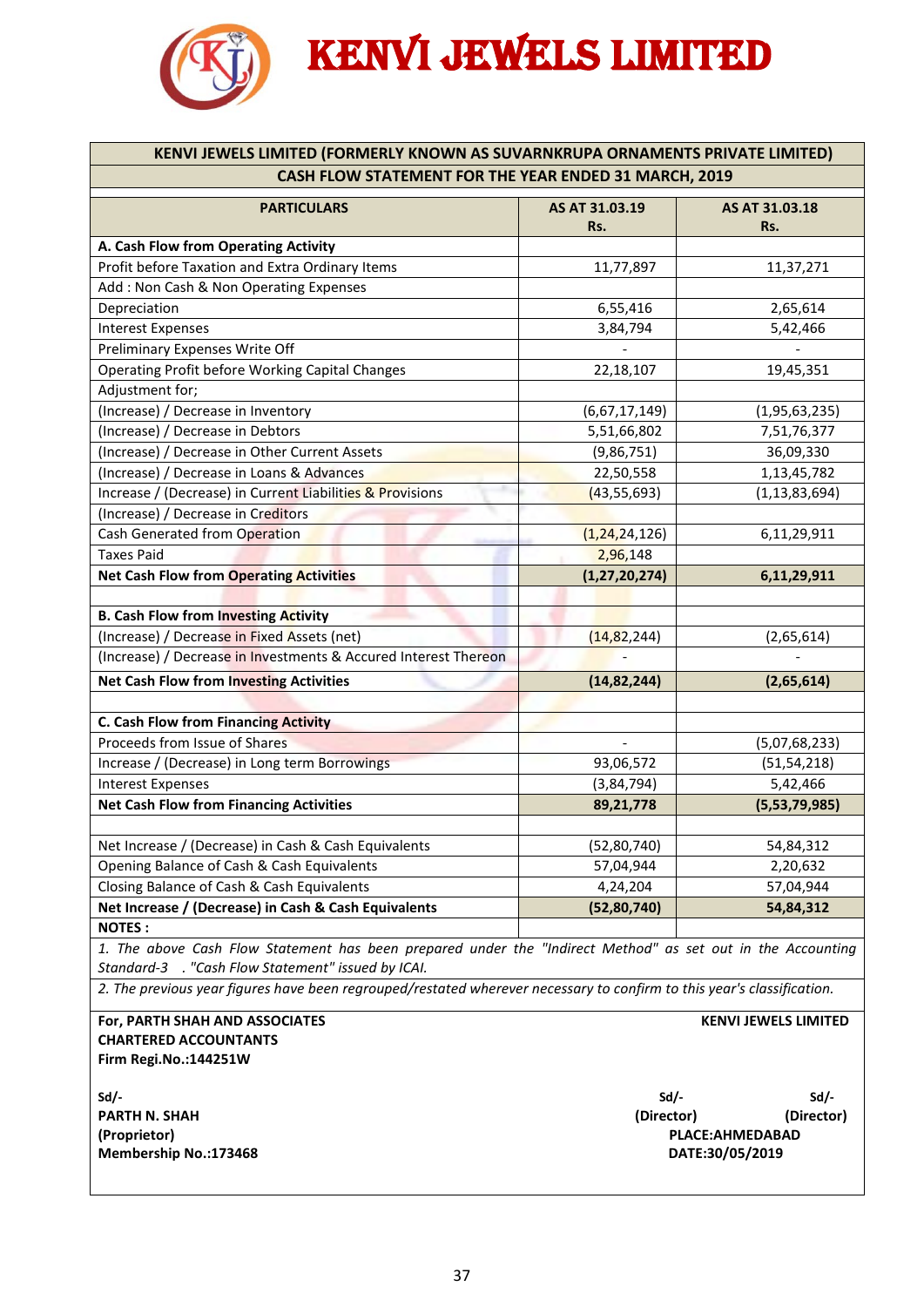

| Notes Forming Integral Part of the Balance Sheet as at 31 <sup>st</sup> March, 2019 |                                                                                                                                    |             |             |
|-------------------------------------------------------------------------------------|------------------------------------------------------------------------------------------------------------------------------------|-------------|-------------|
|                                                                                     | <b>Note: 1 Share Capital</b>                                                                                                       |             |             |
| Sr. No                                                                              | <b>Particulars</b>                                                                                                                 | 2019        | 2018        |
| 1                                                                                   | <b>AUTHORIZED CAPITAL</b><br>4720000 Equity Shares of Rs. 10/- each.                                                               | 4,72,00,000 | 4,72,00,000 |
|                                                                                     |                                                                                                                                    | 4,72,00,000 | 4,72,00,000 |
| $\mathcal{P}$                                                                       | <b>ISSUED, SUBSCRIBED &amp; PAID UP CAPITAL</b><br>To the Subscribers of the Memorandum<br>4702500 Equity Shares of Rs. 10/- each. | 4,70,25,000 | 4,70,25,000 |
|                                                                                     | <b>Total</b> in                                                                                                                    | 4,70,25,000 | 4,70,25,000 |

#### Following Shareholders hold equity shares more than 5% of the total equity shares of the Company.

| Sr. No                    | <b>SHARE HOLDER'S NAME</b>      | 2019      | 2018      |  |
|---------------------------|---------------------------------|-----------|-----------|--|
|                           | Chirag Champaklal Valani        | 26,30,600 | 26,30,600 |  |
|                           |                                 | 55.94%    | 55.94%    |  |
| $\mathcal{L}$             | ASE Capital Market Ltd.         |           | 3,39,000  |  |
|                           |                                 |           | 7.21%     |  |
| 3                         | Vivid Offset Printers Pyt. Ltd. | 9,84,100  | 9,36,100  |  |
|                           |                                 | 20.93%    | 19.91%    |  |
| Note: 2 Reserve & Surplus |                                 |           |           |  |

#### *Note : 2 Reserve & Surplus*

| Sr. No | <b>Particulars</b>                         | 2019        | 2018        |
|--------|--------------------------------------------|-------------|-------------|
|        | <b>Capital Reserve</b>                     |             |             |
|        | <b>Capital Redemption Reserve</b>          |             |             |
| 3      | Securities Premium reserve                 | 7,30,85,000 | 7,30,85,000 |
| 4      | Debenture Redeemption Reserve              |             |             |
| 5      | <b>Revaluation Reserve</b>                 |             |             |
| 6      | <b>Shares Option Outstanding Account</b>   |             |             |
|        | Other Reserve (Special Reserve)            |             |             |
| 8      | Surplus (Profit & Loss Account)            | 22,73,678   | 13,09,049   |
|        | Balance brought forward from previous year | 13,09,049   | 4,56,051    |
|        | Less: Tax on Regular Assessment Paid       |             |             |
|        | Add: Transfer to Profit and Loss A/c       | 92,850      |             |
|        | Add: Profit for the period                 | 8,71,774    | 8,52,998    |
|        | <b>Total in Rs.</b>                        | 7,53,58,678 | 7,43,94,049 |

#### *Note : 3 Long Term Borrowings*

| Sr. No    | <b>Particulars</b>     | 2019      | 2018      |
|-----------|------------------------|-----------|-----------|
| <u>B)</u> | <b>Unsecured Loans</b> |           |           |
|           | Chirag C Valani        | 27,63,178 | 27,63,178 |
|           | Total in Rs.           | 27,63,178 | 27,63,178 |

#### *Note : 4 Short Term Borrowings*

| Sr. No | <b>Particulars</b> | 2019        | 2018      |
|--------|--------------------|-------------|-----------|
|        | Canara Bank (CC)   | 1,27,87,878 | 34,81,306 |
|        | Total in Rs.       | 1,27,87,878 | 34,81,306 |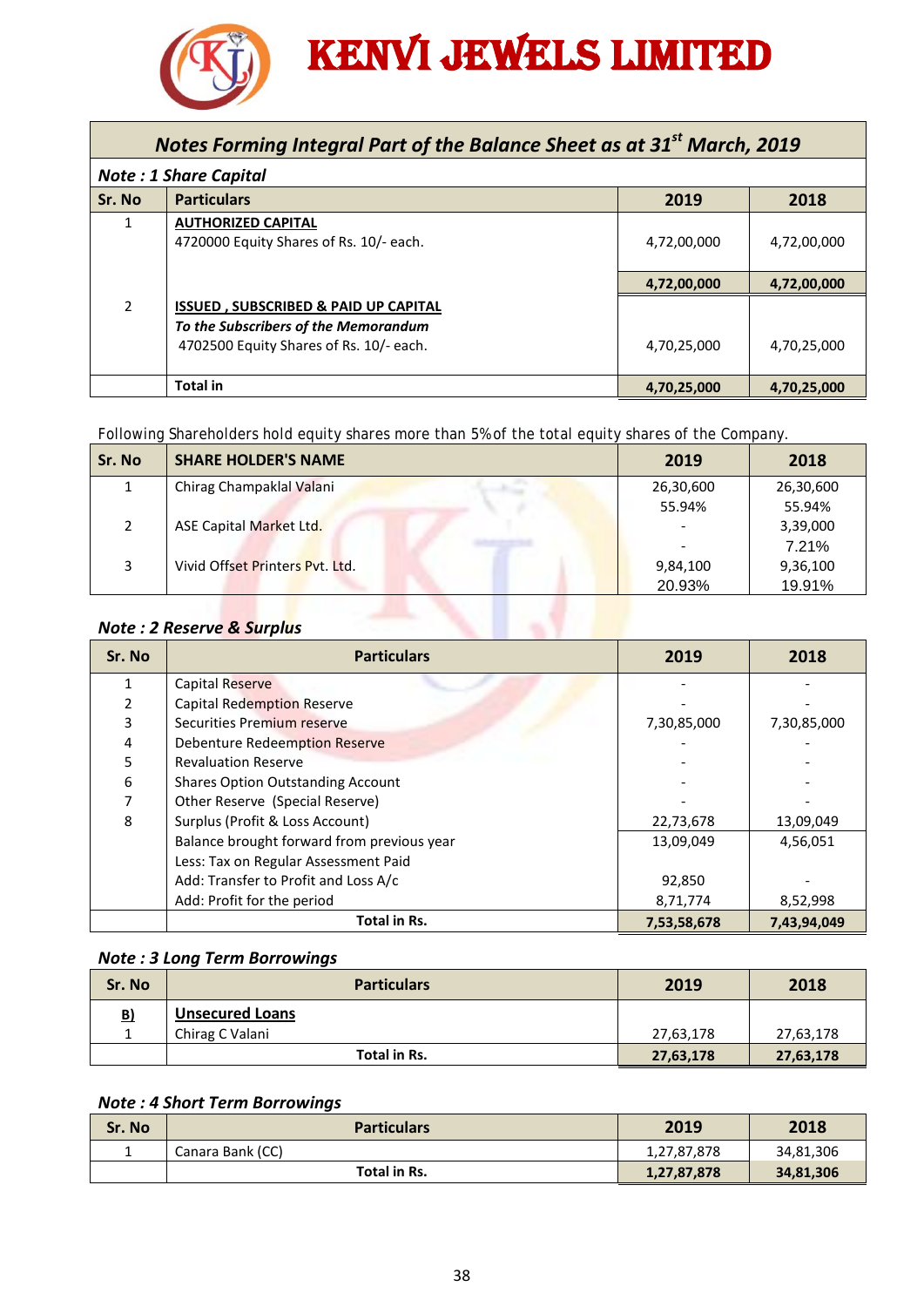

#### *Note : 5 Trades Payable*

| Sr. No    | <b>Particulars</b>                             | 2019     | 2018      |
|-----------|------------------------------------------------|----------|-----------|
| <u>a)</u> | <b>Sundry Creditors for Materiel/Supplies:</b> |          |           |
|           | <b>Creditors Odhav</b>                         | 5,49,992 |           |
|           | Ratnershwari Steel                             | 9,800    | 12,43,446 |
| 3.        | <b>Others</b>                                  | 24.300   | 33,27,778 |
|           | Total in Rs.                                   | 5,84,092 | 45,71,224 |

#### *Note : 6 Other Current Liabilities*

| Sr. No       | <b>Particulars</b>            | 2019      | 2018                     |
|--------------|-------------------------------|-----------|--------------------------|
| a)           | <b>Advance From Customers</b> |           |                          |
| $\mathbf{1}$ | <b>Order Advances</b>         | 50,45,894 | $\overline{\phantom{0}}$ |
|              | Scheme Member                 |           | 55,54,000                |
|              |                               |           |                          |
|              | Total in Rs.                  | 50,45,894 | 55,54,000                |

#### *Note : 7 Short Term Provisions*

| Sr. No | <b>Particulars</b>                     | 2019     | 2018     |
|--------|----------------------------------------|----------|----------|
|        | VAT Payble                             |          | 32,452   |
| 2      | Audit Fees Payable                     | 20,000   | 30,000   |
| 3      | <b>SALARY PAYABLE</b>                  | 2,03,500 | 1,25,500 |
| 4      | <b>Provision For Tax</b>               | 3,89,000 | 2,92,850 |
|        | Other Provisions including TDS Payable | 1,30,647 | 1,22,800 |
|        | Total in Rs.                           | 7,43,147 | 6,03,602 |

#### *Note :9 Trade Recievables*

| Sr. No    | <b>Particulars</b>                                                             | 2019           | 2018           |
|-----------|--------------------------------------------------------------------------------|----------------|----------------|
| (A)<br>1. | <b>Outstanding for Less than six months</b><br><b>Secured, Considered Good</b> |                |                |
|           | Balance of Trade Receivable (As Per List Attached)                             | 2,24,55,588.00 | 7,76,22,390.00 |
|           | <b>Total in Rs.</b>                                                            | 2,24,55,588    | 7,76,22,390    |

#### *Note : 10 Cash & Cash Equivalent*

| Sr. No         | <b>Particulars</b>  | 2019                     | 2018                     |
|----------------|---------------------|--------------------------|--------------------------|
| 1              | Cash-in-Hand        |                          |                          |
|                | Cash Balance        | 3,26,831.00              | 1,32,746                 |
|                | Sub Total (A)       | 3,26,831                 | 1,32,746                 |
| $\overline{2}$ | <b>Bank Balance</b> |                          |                          |
|                | <b>PAYTM</b>        | 27,231                   | $\overline{\phantom{a}}$ |
|                | Axis Bank           | 10,018                   | 55,07,547                |
|                | Union Bank of India | 60,124                   | 54,975                   |
|                | <b>CBI</b>          | $\overline{\phantom{a}}$ | 9,676                    |
|                | Sub Total (B)       | 97,373                   | 55,72,198                |
|                | Total $[A + B]$     | 4,24,204                 | 57,04,944                |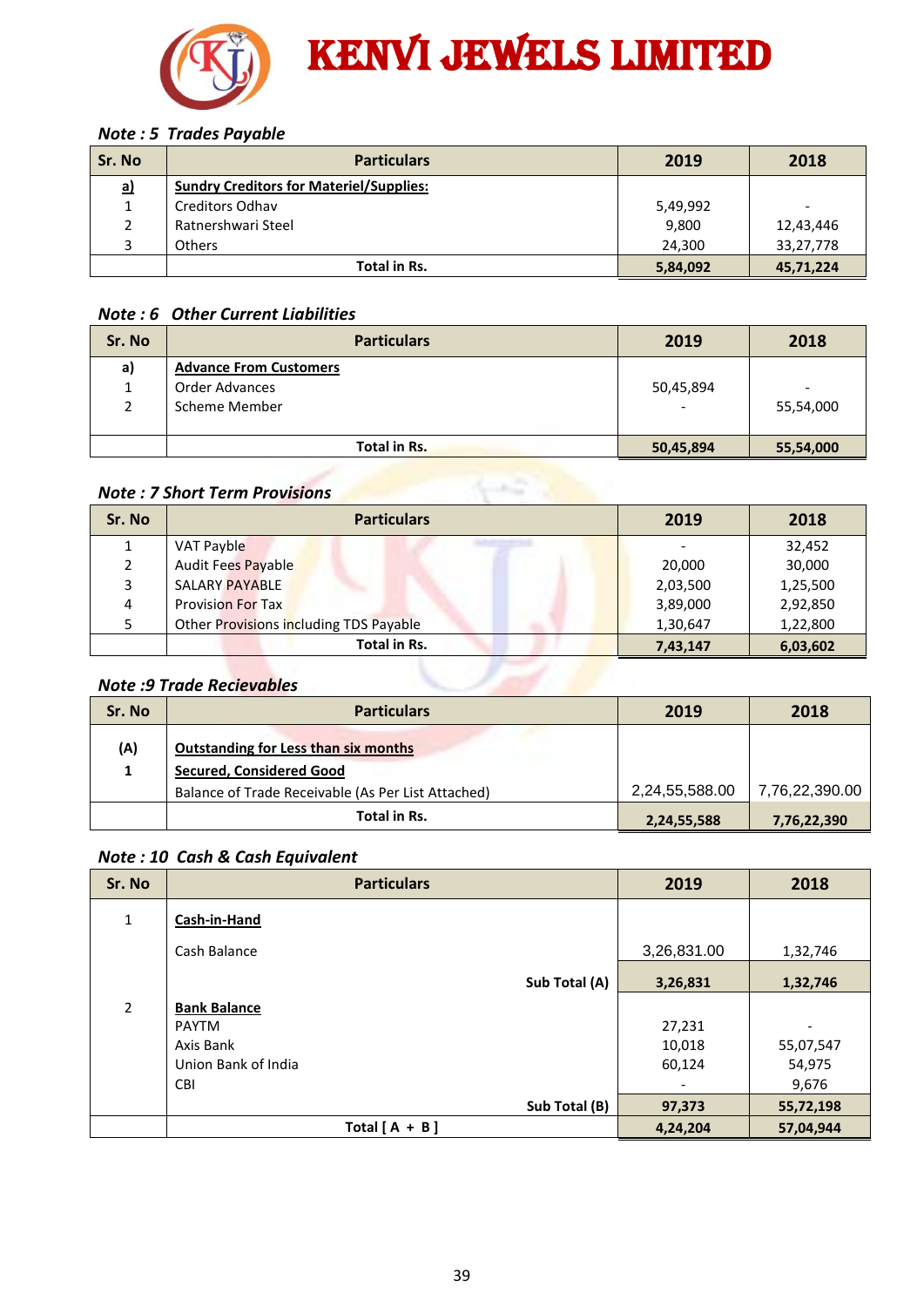

#### *Note : 11 Other Current Assets*

| Sr. No | <b>Particulars</b>    | 2019      | 2018      |
|--------|-----------------------|-----------|-----------|
|        | Advance income tax    | 3,50,000  | 2,00,000  |
|        | <b>GST Receivable</b> | 22,65,869 | 5,19,518  |
| 3      | <b>Deposits</b>       | 2,10,000  | 6,69,600  |
| 4      | Misc.                 | 18,00,212 | 22,50,212 |
|        | Total in Rs.          | 46,26,081 | 36,39,330 |

#### *Note : 12 Short Term Loans & Advances*

| Sr. No         | <b>Particulars</b>                | 2019      | 2018        |
|----------------|-----------------------------------|-----------|-------------|
|                | Aarjav Ornaments                  | 19,63,980 |             |
| $\mathfrak{p}$ | Aaray Financial Services Pyt. Ltd |           | 90,00,000   |
| 3              | Hetal Valani                      | 3,35,782  | 3,45,782    |
| 4              | Jewellery                         | 21,418    |             |
| 5.             | Pina J. Shah                      |           | 20,00,000   |
| 6              | Frankline Ind Ltd                 | 21,40,000 |             |
|                | Bureau Of Ind Std                 | 20,060    |             |
| 8              | Navkar Gold                       | 46,13,984 |             |
|                | Total in Rs.                      | 90,95,224 | 1,13,45,782 |

### *Notes Forming Part of the Profit & Loss Accounts as at 31st March, 2019*

| <b>Note: 13 Revenue from Operations</b> |                                              |              |              |  |  |  |
|-----------------------------------------|----------------------------------------------|--------------|--------------|--|--|--|
| Sr. No                                  | <b>Particulars</b>                           | 2019         | 2018         |  |  |  |
|                                         | Sales                                        | 30,85,17,416 | 17,63,39,493 |  |  |  |
|                                         | Total in Rs.<br>30,85,17,416<br>17,63,39,493 |              |              |  |  |  |

#### *Note : 13 Other Income*

| Sr. No | <b>Particulars</b> | 2019   | 2018                     |
|--------|--------------------|--------|--------------------------|
|        | Income Tax Refund  | 17,460 |                          |
| ∽      | Kasar              | 12,974 |                          |
|        | Total in Rs.       | 30,434 | $\overline{\phantom{0}}$ |

#### *Note : 14 Cost of Material Consumed*

| Sr. No | <b>Particulars</b>                    | 2019            | 2018            |
|--------|---------------------------------------|-----------------|-----------------|
| a)     | PURCHASES OF RAW MATERIALS AND STORES |                 |                 |
|        | Purchases                             | 36, 35, 97, 190 | 19,08,24,727    |
|        | Sub-total (a)                         | 36, 35, 97, 190 | 19,08,24,727    |
| b)     | DIRECT/PRODUCTIONS EXPENSES           |                 |                 |
| 1      | Processing Labour Charges             | 22,23,501       | 5,58,950        |
|        | Packing & Material Expenses           | 1,78,637        | 4,29,899        |
|        | Sub-total (b)                         | 24,02,138       | 9,88,849        |
|        |                                       |                 |                 |
|        | <b>Total in Rs.</b>                   | 36,59,99,328    | 19, 18, 13, 576 |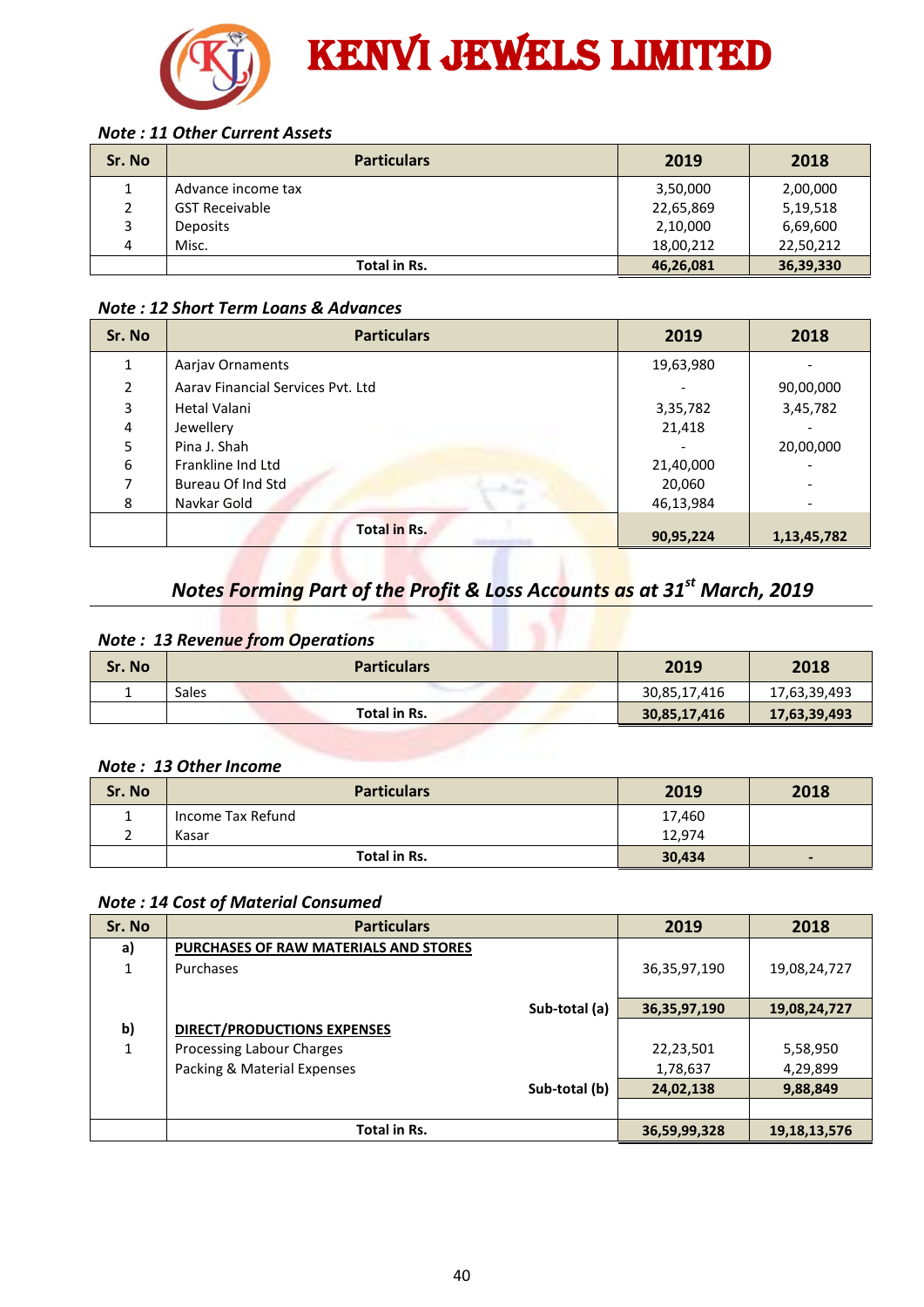

#### *Note : 15 Change in Inventories*

| Sr. No | <b>Particulars</b>   | 2019          | 2018          |
|--------|----------------------|---------------|---------------|
|        | <b>Opening Stock</b> | 3,82,96,613   | 1,87,33,378   |
|        | <b>Closing Stock</b> | 10,50,13,762  | 3,82,96,613   |
|        | Total in Rs.         | (6,67,17,149) | (1,95,63,235) |

#### *Note : 16 Employement Benefit Expenses*

| Sr. No | <b>Particulars</b>         | 2019      | 2018                     |
|--------|----------------------------|-----------|--------------------------|
|        | Salaries, Bonus, PF & ESIC | 25,78,195 | 13,52,841                |
|        | Directors Remuneration     | 6,00,000  | $\overline{\phantom{a}}$ |
|        | Total in Rs.               | 31,78,195 | 13,52,841                |

#### *Note :17 Financial Cost*

| Sr. No | <b>Particulars</b>   | 2019     | 2018     |
|--------|----------------------|----------|----------|
|        | <b>Bank Charges</b>  | 92,085   | 77,759   |
|        | <b>Bank Interest</b> | 2,86,077 | 4,59,350 |
|        | Other Interest Exps  | 6,632    | 5,357    |
|        | <b>Total in Rs.</b>  | 3,84,794 | 5,42,466 |

#### *Note : 18 Depreciation & Amortised Cost*

| Sr. No | <b>Particulars</b>          | 2019      | 2018     |
|--------|-----------------------------|-----------|----------|
|        | Depreciation                | 6,55,416  | 2,65,614 |
|        | <b>Amortisation Expense</b> | 4,50,000  |          |
|        | Total in Rs.                | 11,05,416 | 2,65,614 |

#### *Note : 19 Other Administrative Expenses*

| Sr. No         | <b>Particulars</b>                        | 2019      | 2018     |
|----------------|-------------------------------------------|-----------|----------|
| 1              | <b>Accounting Expense</b>                 | 10,000    |          |
| $\overline{2}$ | <b>Advertisment Expenses</b>              | 2,36,806  |          |
| 3              | Audit fees                                | 20,000    | 20,000   |
| 4              | <b>Electric Expenses</b>                  | 2,87,670  | 1,29,380 |
| 5              | <b>Exhibition Expense</b>                 | 94,740    |          |
| 6              | Legal & Professional Fees                 | 1,15,040  | 1,00,295 |
| 7              | <b>Muncipal Tax</b>                       | 1,36,123  | 10,807   |
| 8              | Office Expenses                           | 1,17,812  | 20,434   |
| 9              | Office Rent                               | 11,04,000 |          |
| 10             | <b>Petrol Expenses</b>                    | 2,36,012  |          |
| 11             | <b>Security Expenses</b>                  |           | 76,617   |
| 12             | Shop Insurance Expenses                   | 87,261    | 23,750   |
| 13             | <b>Stationary &amp; Printing Expenses</b> | 1,69,178  | 35,680   |
| 14             | Tea & Refreshment Expenses                | 1,35,357  | 18,500   |
| 15             | Market Making Exps.                       |           | 3,00,000 |
| 16             | <b>Telephone Expenses</b>                 | 13,840    | 20,228   |
| 17             | Misc. Exps.                               | 6,55,530  | 35,269   |
|                | Total in Rs.                              | 34,19,369 | 7,90,960 |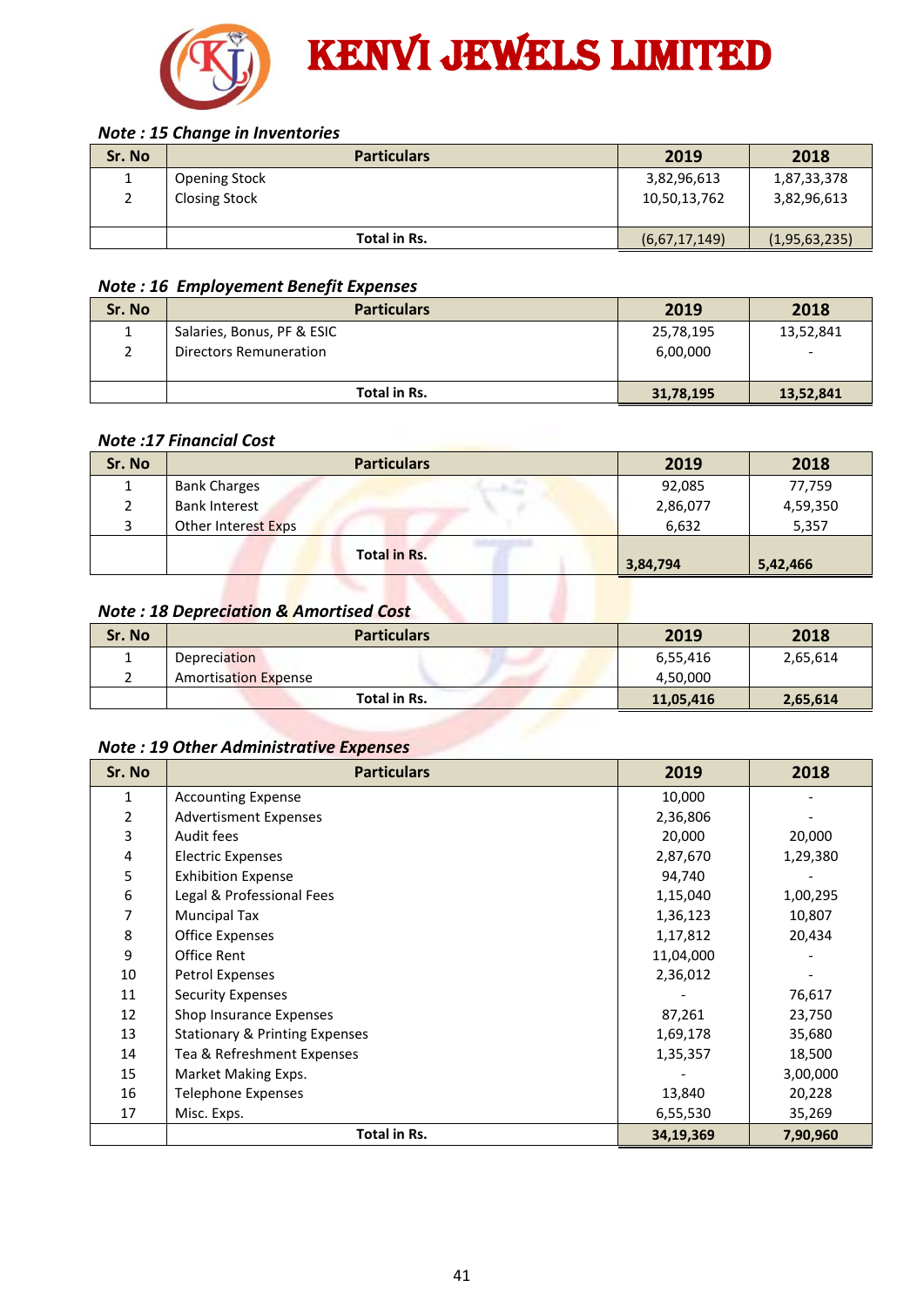

#### *Note : 8 Fixed Asset I. Fixed Assets*

|                |                        | <b>Gross Block</b><br><b>Depreciaton</b> |                                       |                                        |                     |                           | <b>Net Block</b>                   |                                |                     |                                |                                |
|----------------|------------------------|------------------------------------------|---------------------------------------|----------------------------------------|---------------------|---------------------------|------------------------------------|--------------------------------|---------------------|--------------------------------|--------------------------------|
| l Sr. Nol      | <b>Particulars</b>     | Value at the<br>beginning                | <b>Addition</b><br>during the<br>year | <b>Deduction</b><br>during the<br>year | Value at the<br>end | Value at the<br>beginning | <b>Addition</b><br>during the year | <b>Deducti</b><br>on<br>durina | Value at the<br>end | <b>WDV</b> as on<br>31.03.2019 | <b>WDV</b> as on<br>31.03.2018 |
| п              | <b>Tangible Assets</b> |                                          |                                       |                                        |                     |                           |                                    |                                |                     |                                |                                |
| $\mathbf{1}$   | Furniture              | 21,75,295                                | 4,05,166                              | ٠                                      | 25,80,461           | 6,04,051                  | 1,97,600                           | ٠                              | 8,01,651            | 17,78,810                      | 15,71,244                      |
| $\overline{2}$ | Air Conditionar        | 2,10,564                                 | 50,530                                | ٠                                      | 2,61,094            | 1,24,996                  | 36,475                             | ٠                              | 1,61,471            | 99,623                         | 85,568                         |
| 3              | <b>Bio Metric</b>      |                                          | 4.675                                 | ٠                                      | 4.675               |                           | 2,401                              | ÷                              | 2,401               | 2,274                          |                                |
| 4              | Car                    |                                          | 6,02,436                              | ٠                                      | 6,02,436            |                           | 1,88,141                           | ×                              | 1,88,141            | 4,14,295                       |                                |
| 5              | Chair                  |                                          | 12,750                                | ٠                                      | 12,750              |                           | 1,274                              | ٠                              | 1,274               | 11,476                         |                                |
| 6              | Scale                  | 71,284                                   | 64,988                                | ٠                                      | 1,36,272            | 62,046                    | 38,659                             | ٠                              | 1,00,705            | 35,567                         | 9,238                          |
| 7              | Television             | 1,223                                    |                                       | ٠                                      | 1,223               | 1,214                     | 9                                  |                                | 1,223               |                                | 9                              |
| 8              | <b>Bike</b>            | 12,126                                   |                                       | ٠                                      | 12,126              | 9,119                     | 824                                | ٠                              | 9,943               | 2,183                          | 3,007                          |
| 9              | Mobile                 | 3,410                                    | 40,119                                | ä,                                     | 43,529              | 3,370                     | 15,586                             | ٠                              | 18,956              | 24,573                         | 40                             |
| 10             | Computer               | 40,367                                   | 55,299                                | ٠                                      | 95,666              | 25,354                    | 27,247                             | ÷                              | 52,601              | 43,065                         | 15,013                         |
| 11             | GPS                    |                                          | 17,377                                | ٠                                      | 17,377              |                           | 8,925                              | ×                              | 8,925               | 8,452                          |                                |
| 12             | Safe (Tizori)          | 10,806                                   | 25,288                                | ٠                                      | 36,094              | 10,265                    | 2,804                              | ×                              | 13,069              | 23,025                         | 541                            |
| 13             | Laptop                 | 41,403                                   |                                       | ٠                                      | 41,403              | 41,219                    | 168                                | ٠                              | 41,387              | 16                             | 184                            |
| 14             | rrency Counting Machin | 9,500                                    | 10,503                                | ٠                                      | 20,003              | 9,025                     | 2,810                              | ×                              | 11,835              | 8,168                          | 475                            |
| 15             | Attandance system      | 10,000                                   |                                       |                                        | 10,000              | 9,068                     | 431                                | $\sim$                         | 9,499               | 501                            | 932                            |
| 16             | Barcode scanner        | 6,300                                    |                                       |                                        | 6,300               | 4,968                     | 684                                | ×                              | 5,652               | 648                            | 1,332                          |
| 17             | <b>CC TV CAMERA</b>    | 45,000                                   | 1,29,366                              | $\overline{a}$                         | 1,74,366            | 35,578                    | 70,963                             | ٠                              | 1,06,541            | 67,825                         | 9,422                          |
| 18             | Generator              | 78,000                                   |                                       |                                        | 78,000              | 41,335                    | 10,046                             | ٠                              | 51,381              | 26,619                         | 36,665                         |
| 19             | Printer                |                                          | 29,832                                |                                        | 29,832              |                           | 27,177                             | ٠                              | 27,177              | 2,655                          |                                |
| 20             | <b>Rollinf Shutter</b> | 52,000                                   |                                       |                                        | 52,000              | 30,035                    | 5.772                              | ٠                              | 35.807              | 16,193                         | 21,965                         |
| 21             | R O Plant              |                                          | 33,915                                |                                        | 33,915              |                           | 17,419                             |                                | 17,419              | 16,496                         |                                |
|                |                        |                                          |                                       |                                        |                     |                           |                                    |                                |                     |                                |                                |
|                | <b>Total</b>           | 27,67,278                                | 14,82,244                             | $\overline{\phantom{0}}$               | 42,49,522           | 10,11,643                 | 6,55,413                           | ٠                              | 16,67,056           | 25,82,466                      | 17,55,635                      |

#### **Significant Accounting Policies and Notes forming parts of Accounts**

#### **Note : 20 NOTES ON ACCOUNTS**

Previous year's figures are regrouped/rearranged wherever necessary.

Provision for Taxation for the current year has been made after taking into consideration benefits admissible under the provisions of the Income Tax Act, 1961.

The balances of Loans and Advances are subject to their confirmation and reconciliation if any.

All the Opening Balances are taken as per previous year audit report.

Contingent liability in respect of claims against the company not acknowledged as debts against which the company has counter claims aggregating to Rs. is Nil.

In the opinion of the Board, the current assets, loans and advances are approximately of the value stated in the Balance sheet, if realized in the ordinary course of business.

Information pursuant to paragraph 2, 3, 4, 5 of Part II of the schedule III is given as under so far as it applies to the company.

#### a) Payment to Statutory Auditors

Current Year Previous Year 1. Audit Fees 20000/- 15000/- There is no adjustment required to be made to the profits or loss for complying with ICDS notified u/s 145(2).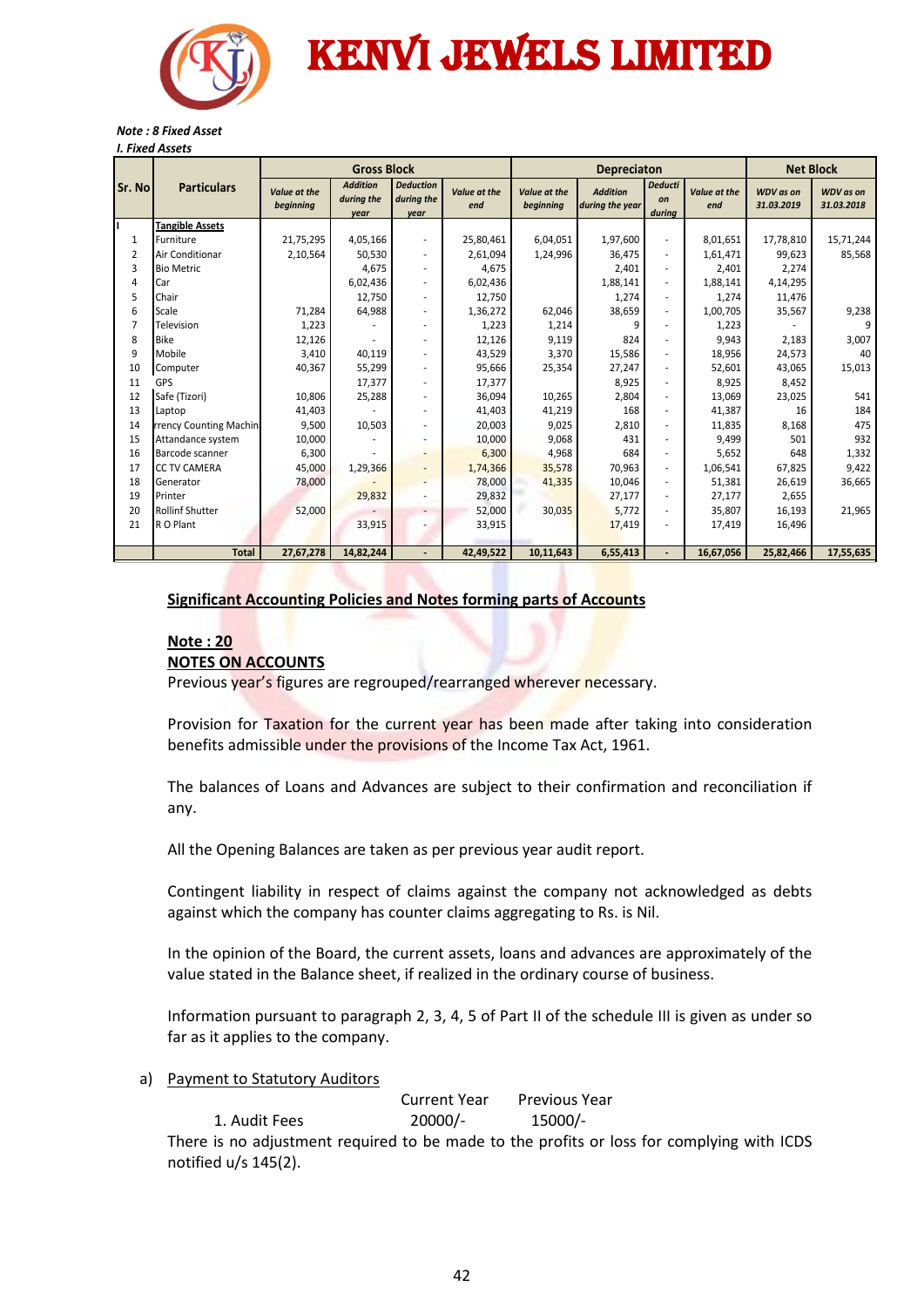

#### **Significant Accounting Policies**

#### **A. Basis of preparation of Financial Statements**

The Financial statements are prepared under the historical cost convention and on accrual basis in accordance with applicable accounting standards referred to in section 133 read with rule 7 of the Companies (Accounts) rules, 2014.

Accounting policies not specifically referred to otherwise are consistent and in accordance with the generally accepted accounting principles

#### **B. Revenue Recognition**

Sales are recorded exclusive of Taxes.

#### **C. Fixed Assets**

Fixed assets are stated at cost of acquisition or construction less accumulated depreciation, including financial cost till such assets are ready for its intended use.

#### **D. Depreciation**

Depreciation is charged on written down value method as per Companies Act 2013.

#### **E. Impairment of Assets**

Impairment of assets if any is ordinarily assessed by comparing recoverable value of individual assets with its carrying cost.

#### **F. Inventories**

Inventories are valued at cost or net realizable value whichever is lower. Cost in respect of inventories is ascertained on Weighted Average Method.

#### **G. Investments**

Long Term Investments are stated at cost. Provision for diminution if any, in value of assets is only made when the same is of permanent nature.

#### **H. Retirement Benefits**

i As certified by the management, the company has no liability under the Provident Fund & Super Annuation Fund as the said acts do no apply to the company.

ii It is explained to us that the company does not provide for any leave encashment and any liability arising thereon shall be paid and dealt with in the books of accounts at the actual time of payment.

#### **I. Prior Period Items**

Significant items of Income or Expenditure, which relates to the prior accounting periods, are accounted in the Profit and Loss Account under the head "prior year Adjustments" other than those occasioned by the events occurring during or after the close of the year and which are treated as relatable to the current year.

#### **J. Borrowing Cost**

Borrowing cost on working capital is charged against the profit & loss account in which it is incurred.

Borrowing costs that are attributable to the acquisition or construction or manufacture of qualifying assets are capitalized as a part of the cost of such assets till the date of acquisition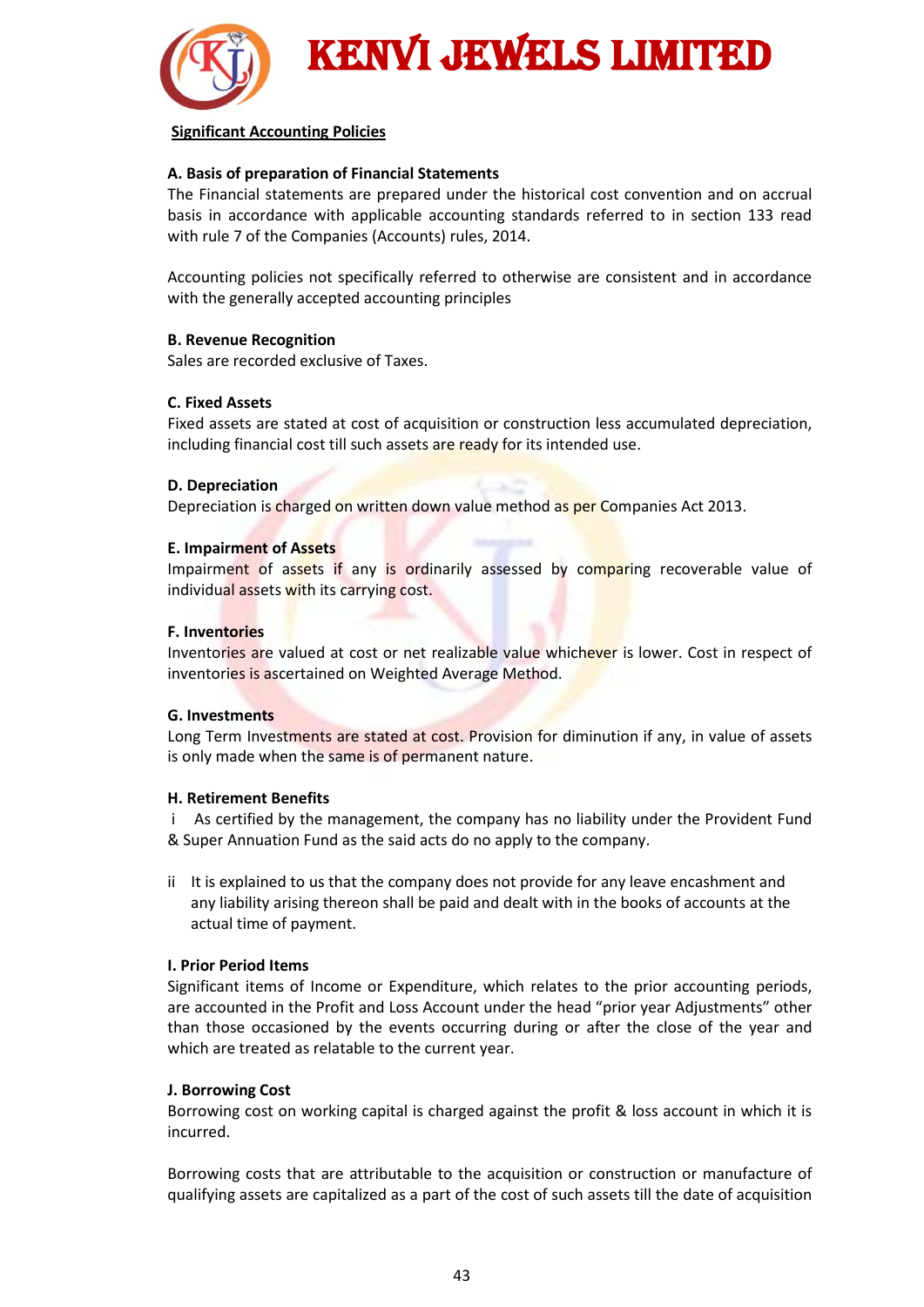

or completion of such assets. In respect of suspended project for extended period, borrowing costs are not capitalized for such period.

#### **K. Taxes on Income**

Taxes on income of the current period are determined on the basis of taxable income and credits computed in accordance with the provisions of the Income tax Act, 1961.

Deferred tax is recognized on timing differences between the accounting income and the taxable income for the year, and quantified using the tax rates and laws enacted or substantively enacted as on the Balance Sheet date.

Deferred tax assets are recognized and carried forward to the extent that there is a reasonable and virtual certainty as the case may be, that sufficient future taxable income will be available against which such deferred tax assets can be realized.

#### **L. Provision, Contingent liabilities and contingent assets**

Provisions involving substantial degree of estimation in measurement are recognized when there is a present obligation as a result of past event and it is probable that there will be an outflow of resources. Contingent liabilities are not recognized but the same is disclosed in the financial statements. Contingent assets are neither recognized nor disclosed in the financial statements.

#### **M. Applicability of AS-18**

In accordance with the requirements of Accounting Standered-18 (AS-18) "Related Party Transaction "issued by the Institute of Chartered Accountants of India, there were the following related party transactions.

| Sr. No | <b>Name</b>            | 2018-19   | Relationship    | Nature of transaction |
|--------|------------------------|-----------|-----------------|-----------------------|
|        | Chirag C Valani        | 27,63,178 | <b>Director</b> | Unsecured Loan        |
|        | <b>Chirag C Valani</b> | 3,60,000  | Director        | Remuneration          |
|        | Hetal Valani           | 2,40,000  | <b>Director</b> | Remuneration          |

#### **N. Foreign Currency Transaction**

There are no such foreign currency transactions during the year.

#### **O. C/F Value of Import Raw Materials:** NIL

#### **P. Expenditure in Foreign Currency:** NIL

#### **Q. Earning per Share:** The Earning Per Share (AS-20) has been computed as under:

| (a) Profit after tax         | Rs. 871774/-       |
|------------------------------|--------------------|
| (b) Equity Share (In Number) | No. 47,02,500      |
| (c) Nominal value of share   | Rs. 10/- per share |
| $(d)$ EPS                    | Rs. 0.18/-         |

| FOR, PARTH SHAH AND ASSOCIATES |                  | FOR AND ON BEHALF OF THE BOARD |
|--------------------------------|------------------|--------------------------------|
| <b>CHARTERED ACCOUNTANTS</b>   |                  |                                |
| <b>FRN NO:-144251W</b>         |                  |                                |
| Sd/-                           | Sd               | $Sd$ /-                        |
| PARTH N. SHAH                  | (Director)       | (Director)                     |
| (PROPRIETOR)                   |                  |                                |
| MEM. NO.: 173468               |                  |                                |
| Place: Ahmedabad               | Place: Ahmedabad |                                |
| Date: 30.05.2019               | Date: 30.05.2019 |                                |
|                                |                  |                                |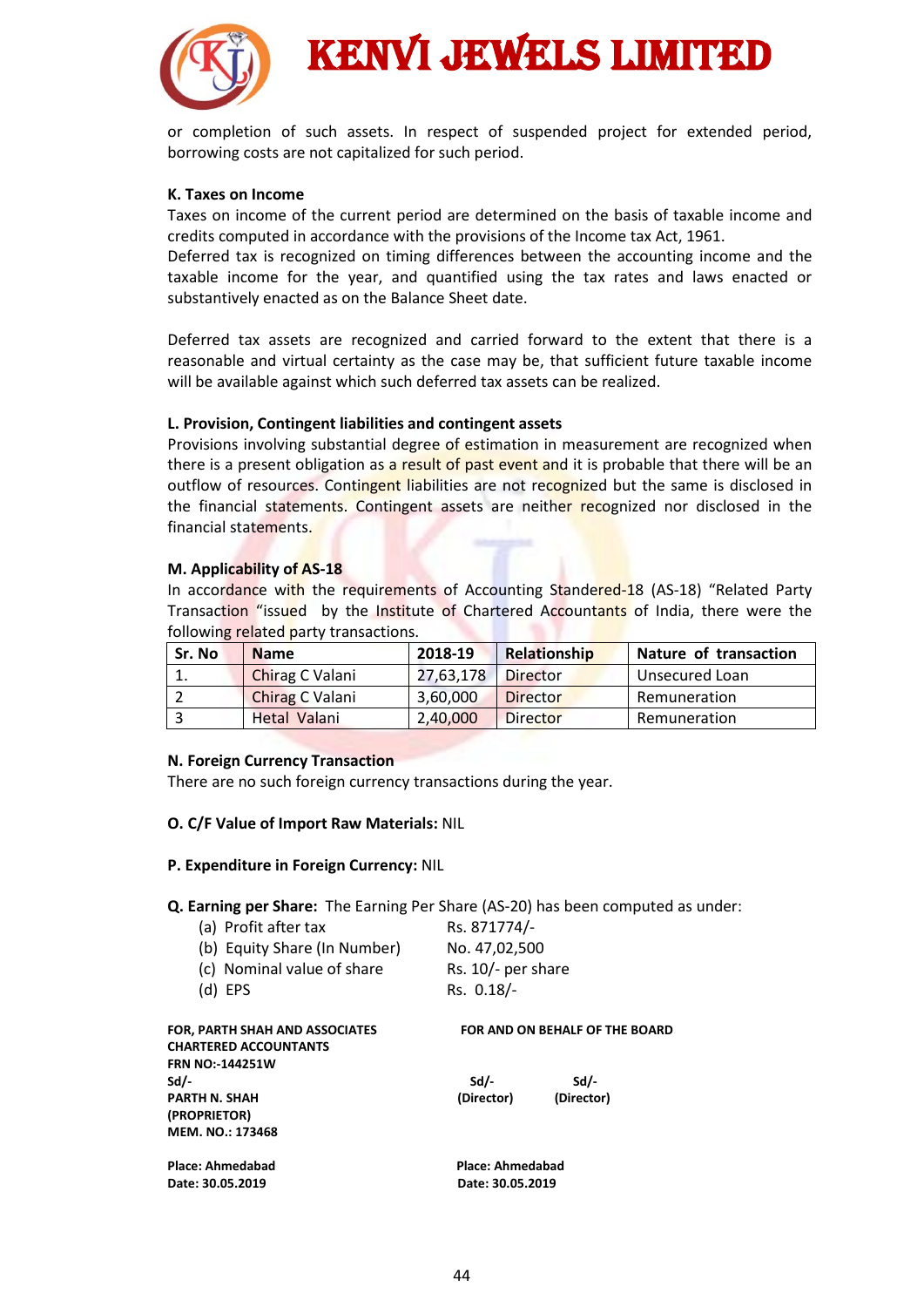

#### **Registered Office: 14, Nav Durga Complex, Opp. Nav Durga Society, Ambicanagar, Odhav, Ahmedabad – 382415, Gujarat**

*Email- [compliance.kjl@gmail.com](mailto:compliance.kjl@gmail.com) Tele No.* 079-22973199 *Website: [www.kenvijewels.com](http://www.kenvijewels.com/)*

#### **6th Annual General Meeting – Monday, 30th September, 2019**

#### **ATTENDANCE SLIP**

| Folio No. / Client Id:         |  |
|--------------------------------|--|
| <b>Name of Shareholder:</b>    |  |
| <b>Address of Shareholder:</b> |  |
|                                |  |
|                                |  |

I, hereby record my presence at the Annual General Meeting of the Company to be held on Monday, 30<sup>th</sup> September, 2019 at 11.00 AM at **14, Nav Durga Complex, Opp. Nav Durga Society, Ambicanagar, Odhav, Ahmedabad – 382415, Gujarat.**

#### **\_\_\_\_\_\_\_\_\_\_\_\_\_\_\_\_\_\_\_\_\_ Signature of the Member**

#### **Notes:**

- A. Only Member/Proxy can attend the meeting. No minors would be allowed at the meeting.
- B. Member/Proxy who wishes to attend the meeting must bring this attendance slip to the meeting and hand over at the entrance duly filled in and signed.

Member/Proxy should bring his/her copy of the Notice of Extraordinary General Meeting for reference at the meeting.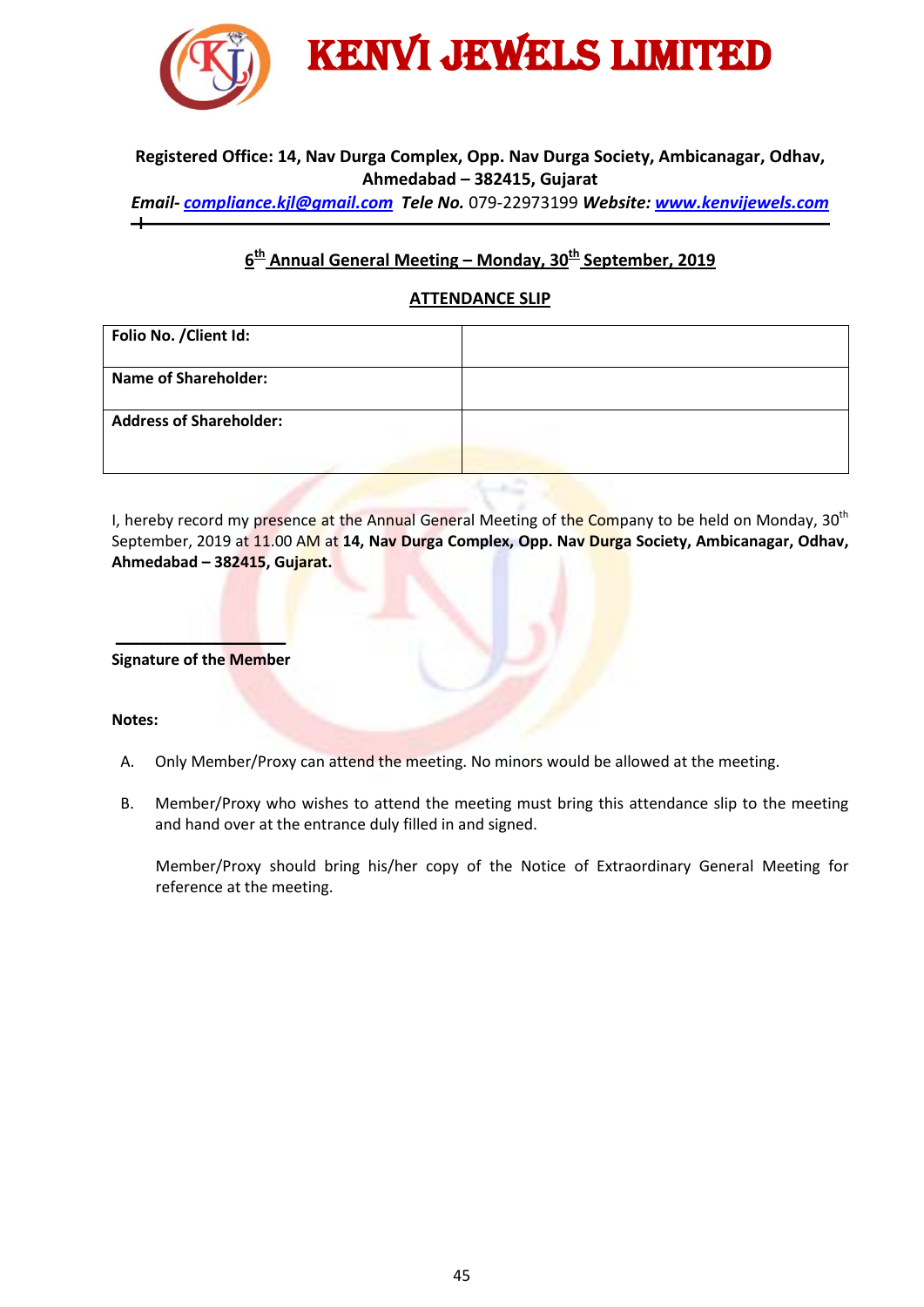

#### **Registered Office: 14, Nav Durga Complex, Opp. Nav Durga Society, Ambicanagar, Odhav, Ahmedabad – 382415, Gujarat**

*Email- [compliance.kjl@gmail.com](mailto:compliance.kjl@gmail.com) Tele No.* 079-22973199 *Website: [www.kenvijewels.com](http://www.kenvijewels.com/)*

#### **Form MGT-11 PROXY FORM**

*[Pursuant to section 105(6) of Companies Act, 2013 and rule 19(3) of Companies (Management and Administration) Rules, 2014]*

#### **6th Annual General Meeting – Monday, 30th September, 2019**

| Name of the shareholder(s): |                       |       |  |
|-----------------------------|-----------------------|-------|--|
| Registered Address:         |                       |       |  |
| E-mail ID:                  | Folio No ./Client Id: | DPID: |  |
|                             |                       |       |  |

I/We, being member(S) of **Kenvi Jewels Limited,** holding extends that the company, hereby appoint

| A: Name            |                       |
|--------------------|-----------------------|
| Address:           |                       |
| E-mail ID:         | Signature:            |
| Or failing him/her |                       |
| B: Name            |                       |
|                    |                       |
| Address: _____     |                       |
| E-mail ID:         | Signature: Signature: |
| Or failing him/her |                       |
|                    |                       |
| C: Name            |                       |
| Address:           |                       |
| E-mail ID:         | Signature:            |
| Or failing him/her |                       |

As my/our proxy to attend and vote (on poll) for me/us, on my/our behalf at the 6<sup>th</sup> Annual General Meeting of the Company to be held on – Monday, 30<sup>th</sup> September, 2019 at 11.00 AM at **14, Nav Durga Complex, Opp. Nav Durga Society, Ambicanagar, Odhav, Ahmedabad – 382415, Gujarat**. And/or at any adjournment thereof in respect of such resolutions as are indicated below:

| Resol<br>ution           | <b>Resolution</b>                                                        | <b>VOTING</b> |                |
|--------------------------|--------------------------------------------------------------------------|---------------|----------------|
| No.                      |                                                                          |               |                |
| <b>ORDINARY BUSINESS</b> |                                                                          | <b>FOR</b>    | <b>AGAINST</b> |
| 1.                       | To receive, consider and adopt Standalone Audited Financial              |               |                |
|                          | Statement of the Company for the financial year ended on                 |               |                |
|                          | March 31 <sup>st</sup> , 2019 together with Report of Board of Directors |               |                |
|                          | and Auditors' Report thereon.                                            |               |                |
| 2.                       | To appoint a Director in place of Mrs. Chirag Champaklal                 |               |                |
|                          | Valani (DIN: 06605257), who retires by rotation in terms of              |               |                |
|                          | Section 152(6) of the Companies Act, 2013 and, being eligible,           |               |                |
|                          | offers himself for re-appointment.                                       |               |                |
| <b>SPECIAL BUSINESS</b>  |                                                                          | <b>FOR</b>    | <b>AGAINST</b> |
| 3.                       | Regularisation of Mr. Vidhutkumar Shankarlal Shah (DIN:                  |               |                |
|                          | 08473509) as an Independent Director of the Company                      |               |                |